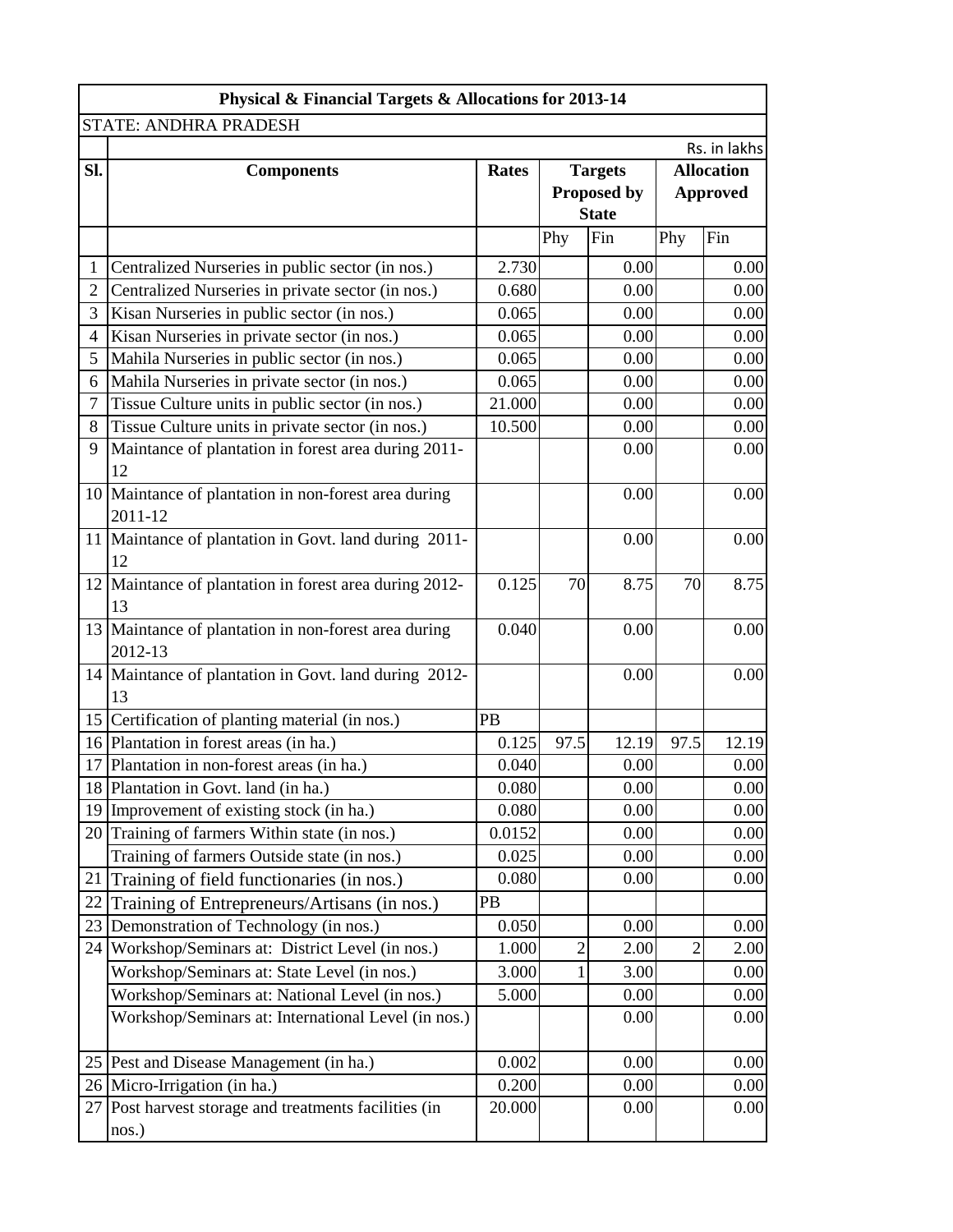| 28 Bamboo Wholesale and Retail Markets                                                       | 5.330  |              | 0.00  |          | 0.00  |
|----------------------------------------------------------------------------------------------|--------|--------------|-------|----------|-------|
| Bamboo Bazaars (in nos.)<br>29                                                               | 9.000  |              | 0.00  |          | 0.00  |
| 30 Retail Outlets (Showroom) in Ten Metros (in nos.)                                         | 13.330 |              | 0.00  |          | 0.00  |
| Participation in Domestic trade fair (in nos.)<br>31                                         | 3.750  |              | 0.00  |          | 0.00  |
| Participation in International trade fair (in nos.)<br>32                                    | PB     |              |       |          |       |
| <b>Conducting of Market Surveys</b><br>33                                                    |        |              | 0.00  |          | 0.00  |
| 34 Evaluation and Monitoring                                                                 |        |              | 0.00  |          | 0.00  |
| 35 Innovative Interventions, if any (in nos.)                                                |        |              | 0.00  |          | 0.00  |
|                                                                                              |        |              | 0.00  |          | 0.00  |
|                                                                                              |        |              | 0.00  |          | 0.00  |
|                                                                                              |        |              | 0.00  |          | 0.00  |
|                                                                                              |        |              | 0.00  |          | 0.00  |
|                                                                                              |        |              | 0.00  |          | 0.00  |
|                                                                                              |        |              | 0.00  |          | 0.00  |
|                                                                                              |        |              | 0.00  |          | 0.00  |
|                                                                                              |        |              | 0.00  |          | 0.00  |
|                                                                                              |        |              | 0.00  |          | 0.00  |
|                                                                                              |        |              | 0.00  |          | 0.00  |
| <b>Sub-Total Innovative</b>                                                                  |        |              | 0.00  |          | 0.00  |
| 36 Miscelleneous                                                                             |        |              |       |          |       |
| Celebrating the world bamboo day on 18th<br>September with lecture, award & cultural evening |        | $\mathbf{0}$ | 2.00  | $\theta$ |       |
|                                                                                              |        |              | 0.00  |          | 0.00  |
|                                                                                              |        |              | 0.00  |          | 0.00  |
|                                                                                              |        |              | 0.00  |          | 0.00  |
|                                                                                              |        |              | 0.00  |          | 0.00  |
|                                                                                              |        |              | 0.00  |          | 0.00  |
|                                                                                              |        |              | 0.00  |          | 0.00  |
|                                                                                              |        |              | 0.00  |          | 0.00  |
|                                                                                              |        |              | 0.00  |          | 0.00  |
|                                                                                              |        |              | 0.00  |          | 0.00  |
|                                                                                              |        |              | 0.00  |          | 0.00  |
| <b>Sub Total Miscelleneous</b>                                                               |        |              | 2.00  |          | 0.00  |
| <b>SUB-TOTAL</b>                                                                             |        |              | 27.94 |          | 22.94 |
| Consultancy Services @1.5%<br>37                                                             | PB     |              | 0.42  |          | 0.34  |
| <b>GRAND TOTAL</b>                                                                           |        |              | 28.36 |          | 23.28 |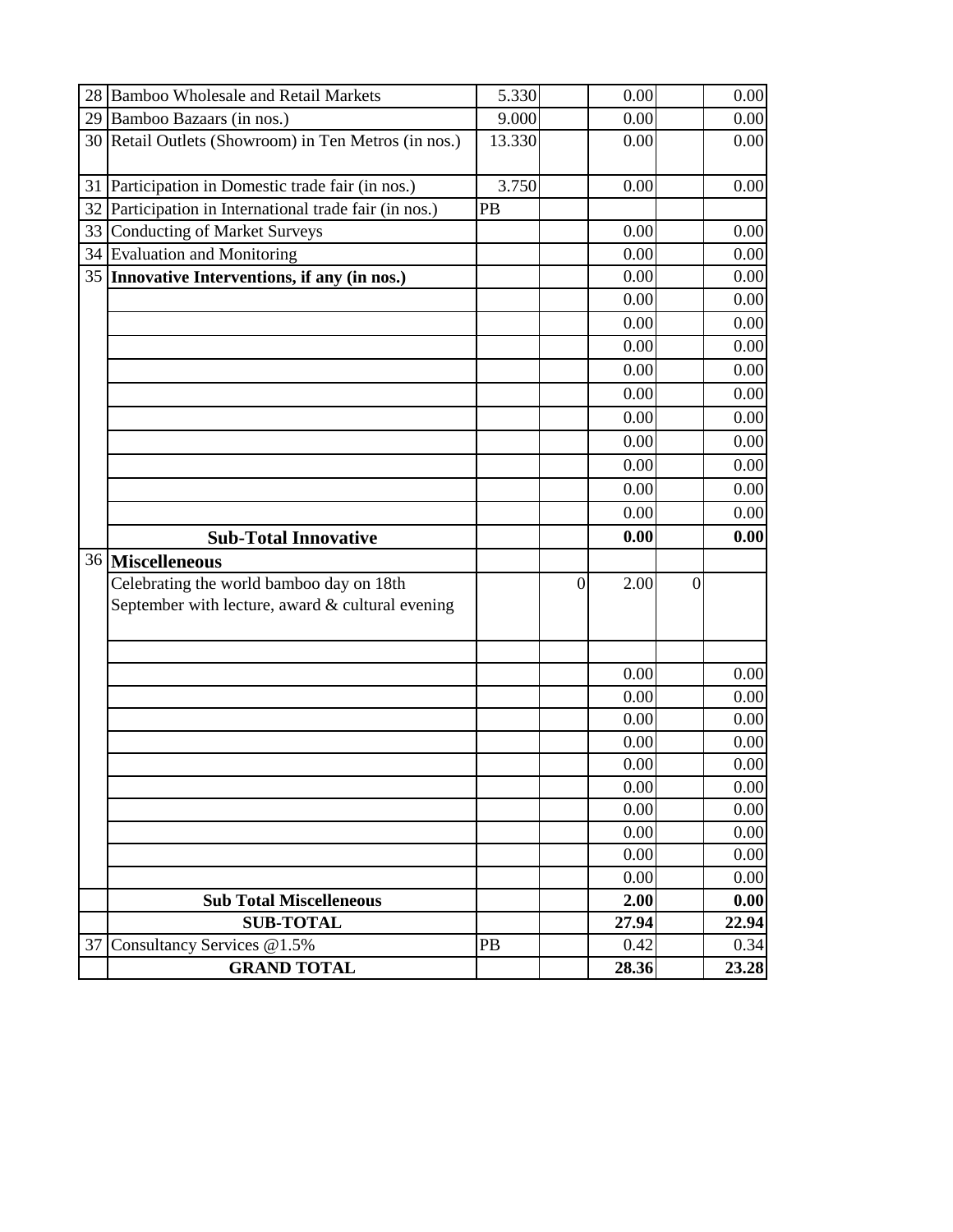| STATE: ARUNACHAL PRADESH<br>SI.<br><b>Components</b><br><b>Rates</b><br>Phy<br>2.730<br>$\mathbf{1}$<br>Centralized Nurseries in public sector (in nos.)<br>$\overline{2}$<br>Centralized Nurseries in private sector (in nos.)<br>0.680<br>3<br>Kisan Nurseries in public sector (in nos.)<br>0.065<br>0.065<br>$\overline{4}$<br>Kisan Nurseries in private sector (in nos.)<br>5<br>Mahila Nurseries in public sector (in nos.)<br>0.065<br>0.065<br>6<br>Mahila Nurseries in private sector (in nos.)<br>$\tau$<br>Tissue Culture units in public sector (in nos.)<br>21.000<br>8<br>Tissue Culture units in private sector (in nos.)<br>10.500 | <b>Targets</b><br><b>Proposed</b><br>Fin<br>50<br>10 | 136.50<br>6.80 | Phy<br>4     | Rs. in lakhs<br><b>Allocation</b><br><b>Proposed</b><br>Fin<br>10.92<br>0.00<br>0.00<br>0.00 |
|-----------------------------------------------------------------------------------------------------------------------------------------------------------------------------------------------------------------------------------------------------------------------------------------------------------------------------------------------------------------------------------------------------------------------------------------------------------------------------------------------------------------------------------------------------------------------------------------------------------------------------------------------------|------------------------------------------------------|----------------|--------------|----------------------------------------------------------------------------------------------|
|                                                                                                                                                                                                                                                                                                                                                                                                                                                                                                                                                                                                                                                     |                                                      |                |              |                                                                                              |
|                                                                                                                                                                                                                                                                                                                                                                                                                                                                                                                                                                                                                                                     |                                                      |                |              |                                                                                              |
|                                                                                                                                                                                                                                                                                                                                                                                                                                                                                                                                                                                                                                                     |                                                      |                |              |                                                                                              |
|                                                                                                                                                                                                                                                                                                                                                                                                                                                                                                                                                                                                                                                     |                                                      |                |              |                                                                                              |
|                                                                                                                                                                                                                                                                                                                                                                                                                                                                                                                                                                                                                                                     |                                                      |                |              |                                                                                              |
|                                                                                                                                                                                                                                                                                                                                                                                                                                                                                                                                                                                                                                                     |                                                      |                |              |                                                                                              |
|                                                                                                                                                                                                                                                                                                                                                                                                                                                                                                                                                                                                                                                     |                                                      |                |              |                                                                                              |
|                                                                                                                                                                                                                                                                                                                                                                                                                                                                                                                                                                                                                                                     |                                                      |                |              |                                                                                              |
|                                                                                                                                                                                                                                                                                                                                                                                                                                                                                                                                                                                                                                                     |                                                      |                |              |                                                                                              |
|                                                                                                                                                                                                                                                                                                                                                                                                                                                                                                                                                                                                                                                     |                                                      |                |              | 0.00                                                                                         |
|                                                                                                                                                                                                                                                                                                                                                                                                                                                                                                                                                                                                                                                     |                                                      |                |              | 0.00                                                                                         |
|                                                                                                                                                                                                                                                                                                                                                                                                                                                                                                                                                                                                                                                     |                                                      |                |              | 0.00                                                                                         |
|                                                                                                                                                                                                                                                                                                                                                                                                                                                                                                                                                                                                                                                     |                                                      |                |              | 0.00                                                                                         |
| 9<br>Maintance of plantation in forest area during 2011-                                                                                                                                                                                                                                                                                                                                                                                                                                                                                                                                                                                            |                                                      |                |              | 0.00                                                                                         |
| 12                                                                                                                                                                                                                                                                                                                                                                                                                                                                                                                                                                                                                                                  |                                                      |                |              |                                                                                              |
| Maintance of plantation in non-forest area during<br>10<br>2011-12                                                                                                                                                                                                                                                                                                                                                                                                                                                                                                                                                                                  |                                                      |                |              | 0.00                                                                                         |
| Maintance of plantation in Govt. land during 2011-<br>11<br>12                                                                                                                                                                                                                                                                                                                                                                                                                                                                                                                                                                                      |                                                      |                |              | 0.00                                                                                         |
| Maintance of plantation in forest area during 2012-<br>0.125<br>12<br>13                                                                                                                                                                                                                                                                                                                                                                                                                                                                                                                                                                            | 1744                                                 | 218.00         | 1744         | 218.00                                                                                       |
| Maintance of plantation in non-forest area during<br>0.040<br>13<br>2012-13                                                                                                                                                                                                                                                                                                                                                                                                                                                                                                                                                                         | 2000                                                 | 80.00          | 2000         | 80.00                                                                                        |
| Maintance of plantation in Govt. land during 2012-<br>0.080<br>14                                                                                                                                                                                                                                                                                                                                                                                                                                                                                                                                                                                   |                                                      |                |              | 0.00                                                                                         |
| 13                                                                                                                                                                                                                                                                                                                                                                                                                                                                                                                                                                                                                                                  |                                                      |                |              |                                                                                              |
| 15<br>PB<br>Certification of planting material (in nos.)                                                                                                                                                                                                                                                                                                                                                                                                                                                                                                                                                                                            |                                                      |                |              |                                                                                              |
| Plantation in forest areas (in ha.)<br>0.125<br>16                                                                                                                                                                                                                                                                                                                                                                                                                                                                                                                                                                                                  | 5000                                                 | 625.00         | 5000         | 625.00                                                                                       |
| Plantation in non-forest areas (in ha.)<br>17<br>0.040<br>10000                                                                                                                                                                                                                                                                                                                                                                                                                                                                                                                                                                                     |                                                      | 400.00         | 10000        | 400.00                                                                                       |
| 18<br>Plantation in Govt. land (in ha.)<br>0.080                                                                                                                                                                                                                                                                                                                                                                                                                                                                                                                                                                                                    |                                                      |                |              | 0.00                                                                                         |
| 19<br>Improvement of existing stock (in ha.)<br>0.080                                                                                                                                                                                                                                                                                                                                                                                                                                                                                                                                                                                               | 2000                                                 | 160.00         | 1600         | 128.00                                                                                       |
| Training of farmers Within state (in nos.)<br>20<br>0.0152                                                                                                                                                                                                                                                                                                                                                                                                                                                                                                                                                                                          | 500                                                  | 7.60           | 300          | 4.56                                                                                         |
| Training of farmers Outside state (in nos.)<br>0.025                                                                                                                                                                                                                                                                                                                                                                                                                                                                                                                                                                                                | 500                                                  | 12.50          | 250          | 6.25                                                                                         |
| 21<br>0.080<br>Training of field functionaries (in nos.)                                                                                                                                                                                                                                                                                                                                                                                                                                                                                                                                                                                            | 100                                                  | 8.00           | 60           | 4.80                                                                                         |
| 22<br>PB<br>Training of Entrepreneurs/Artisans (in nos.)                                                                                                                                                                                                                                                                                                                                                                                                                                                                                                                                                                                            |                                                      |                |              |                                                                                              |
| 23<br>Demonstration of Technology (in nos.)<br>0.050                                                                                                                                                                                                                                                                                                                                                                                                                                                                                                                                                                                                | 50                                                   | 5.00           | 6            | 0.30                                                                                         |
| 24<br>Workshop/Seminars at: District Level (in nos.)<br>1.000                                                                                                                                                                                                                                                                                                                                                                                                                                                                                                                                                                                       | 17                                                   | 17.00          | 5            | 5.00                                                                                         |
| Workshop/Seminars at: State Level (in nos.)<br>3.000                                                                                                                                                                                                                                                                                                                                                                                                                                                                                                                                                                                                | $\overline{2}$                                       | 6.00           | 1            | 3.00                                                                                         |
| Workshop/Seminars at: National Level (in nos.)<br>5.000                                                                                                                                                                                                                                                                                                                                                                                                                                                                                                                                                                                             |                                                      |                |              | 0.00                                                                                         |
| Workshop/Seminars at: International Level (in<br>nos.)                                                                                                                                                                                                                                                                                                                                                                                                                                                                                                                                                                                              |                                                      |                |              | 0.00                                                                                         |
| 25<br>Pest and Disease Management (in ha.)<br>0.002                                                                                                                                                                                                                                                                                                                                                                                                                                                                                                                                                                                                 |                                                      |                |              | 0.00                                                                                         |
| 0.200<br>26<br>Micro-Irrigation (in ha.)                                                                                                                                                                                                                                                                                                                                                                                                                                                                                                                                                                                                            | 1000                                                 | 200.00         |              | 0.00                                                                                         |
| Post harvest storage and treatments facilities (in<br>27<br>20.000<br>nos.)                                                                                                                                                                                                                                                                                                                                                                                                                                                                                                                                                                         | 5                                                    | 100.00         | $\mathbf{2}$ | 40.00                                                                                        |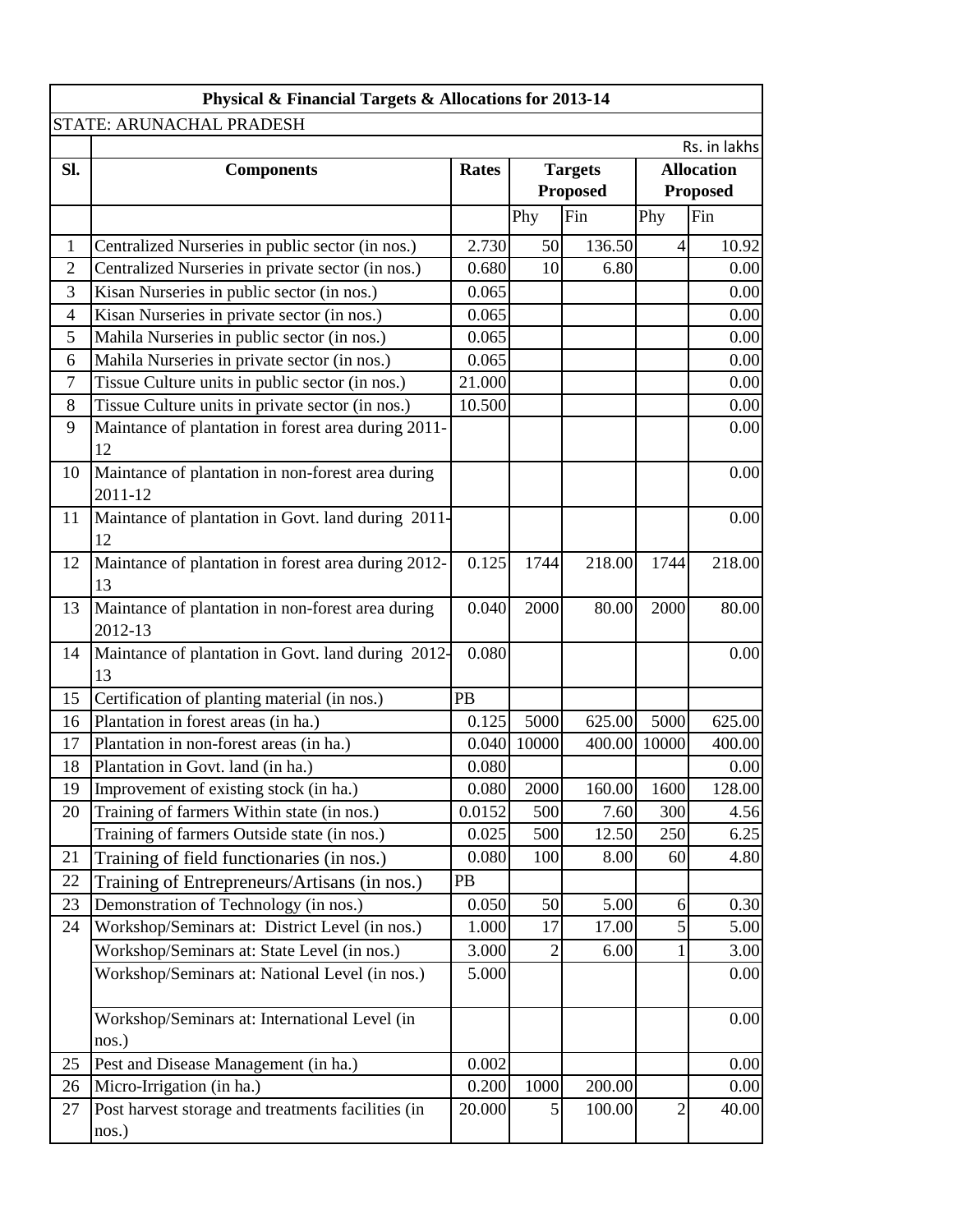| 28 | <b>Bamboo Wholesale and Retail Markets</b>                                                                                                               | 5.330  | 5              | 26.65   | $\overline{2}$ | 10.66   |
|----|----------------------------------------------------------------------------------------------------------------------------------------------------------|--------|----------------|---------|----------------|---------|
| 29 | Bamboo Bazaars (in nos.)                                                                                                                                 | 9.000  | 10             | 90.00   | 3              | 27.00   |
| 30 | Retail Outlets (Showroom) in Ten Metros (in nos.)                                                                                                        | 13.330 | 5              | 66.65   |                | 13.33   |
| 31 | Participation in Domestic trade fair (in nos.)                                                                                                           | 3.750  | $\mathbf{1}$   | 3.75    |                | 3.75    |
| 32 | Participation in International trade fair (in nos.)                                                                                                      | PB     | 1              | 20.00   |                |         |
| 33 | <b>Conducting of Market Surveys</b>                                                                                                                      |        |                |         |                | 0.00    |
| 34 | <b>Evaluation and Monitoring</b>                                                                                                                         | PB     | LS             | 10.00   |                | 1.00    |
| 35 | Innovative Interventions, if any (in nos.)                                                                                                               |        |                |         |                | 0.00    |
|    | Creation and expansion of Moso plantation                                                                                                                | PB     | 300            | 400.00  | 200            | 60.00   |
|    | <b>Innovative Bamboo Museum</b>                                                                                                                          | PB     |                | 200.00  |                |         |
|    | Capacity building project on Bamboo<br>Processing for value addition                                                                                     | PB     | 1              | 150.00  |                |         |
|    | Development of Agroforestry system of Moso<br>bamboo, its harvesting and sustainable<br>Management in Arunachal Pradesh                                  | PB     | $\overline{2}$ | 10.00   |                |         |
|    | Effect of Age Factor of Bamboos in Quality<br>Control with end use products (Multi<br>Institutional project with NEIST/RRL, Jorhat<br>and SFRI Itanagar) | PB     |                | 50.00   |                |         |
|    |                                                                                                                                                          |        |                |         |                | 0.00    |
|    |                                                                                                                                                          |        |                |         |                | 0.00    |
|    |                                                                                                                                                          |        |                |         |                | 0.00    |
|    |                                                                                                                                                          |        |                |         |                | 0.00    |
|    | <b>Sub-Total Innovative</b>                                                                                                                              |        |                | 810.00  |                | 60.00   |
| 36 | <b>Miscelleneous</b>                                                                                                                                     |        |                |         |                | 0.00    |
|    | Coloured brochures, leaflets & diaries                                                                                                                   | PB     | LS             | 5.00    |                | 3.00    |
|    | Promotional campaign through<br>newspaper/calendar on bamboo                                                                                             | PB     | LS             | 5.00    |                | 3.00    |
|    |                                                                                                                                                          |        |                |         |                | 0.00    |
|    |                                                                                                                                                          |        |                |         |                | 0.00    |
|    |                                                                                                                                                          |        |                |         |                | 0.00    |
|    |                                                                                                                                                          |        |                |         |                | 0.00    |
|    |                                                                                                                                                          |        |                |         |                | 0.00    |
|    |                                                                                                                                                          |        |                |         |                | 0.00    |
|    |                                                                                                                                                          |        |                |         |                | 0.00    |
|    |                                                                                                                                                          |        |                |         |                | 0.00    |
|    |                                                                                                                                                          |        |                |         |                | 0.00    |
|    |                                                                                                                                                          |        |                |         |                | 0.00    |
|    | <b>Sub Total Miscelleneous</b>                                                                                                                           |        |                | 10.00   |                | 6.00    |
|    | <b>SUB-TOTAL</b>                                                                                                                                         |        |                | 3019.45 |                | 1647.57 |
| 37 | Consultancy Services @1.5%                                                                                                                               |        |                | 45.29   |                | 24.71   |
|    | <b>GRAND TOTAL</b>                                                                                                                                       |        |                | 3064.74 |                | 1672.28 |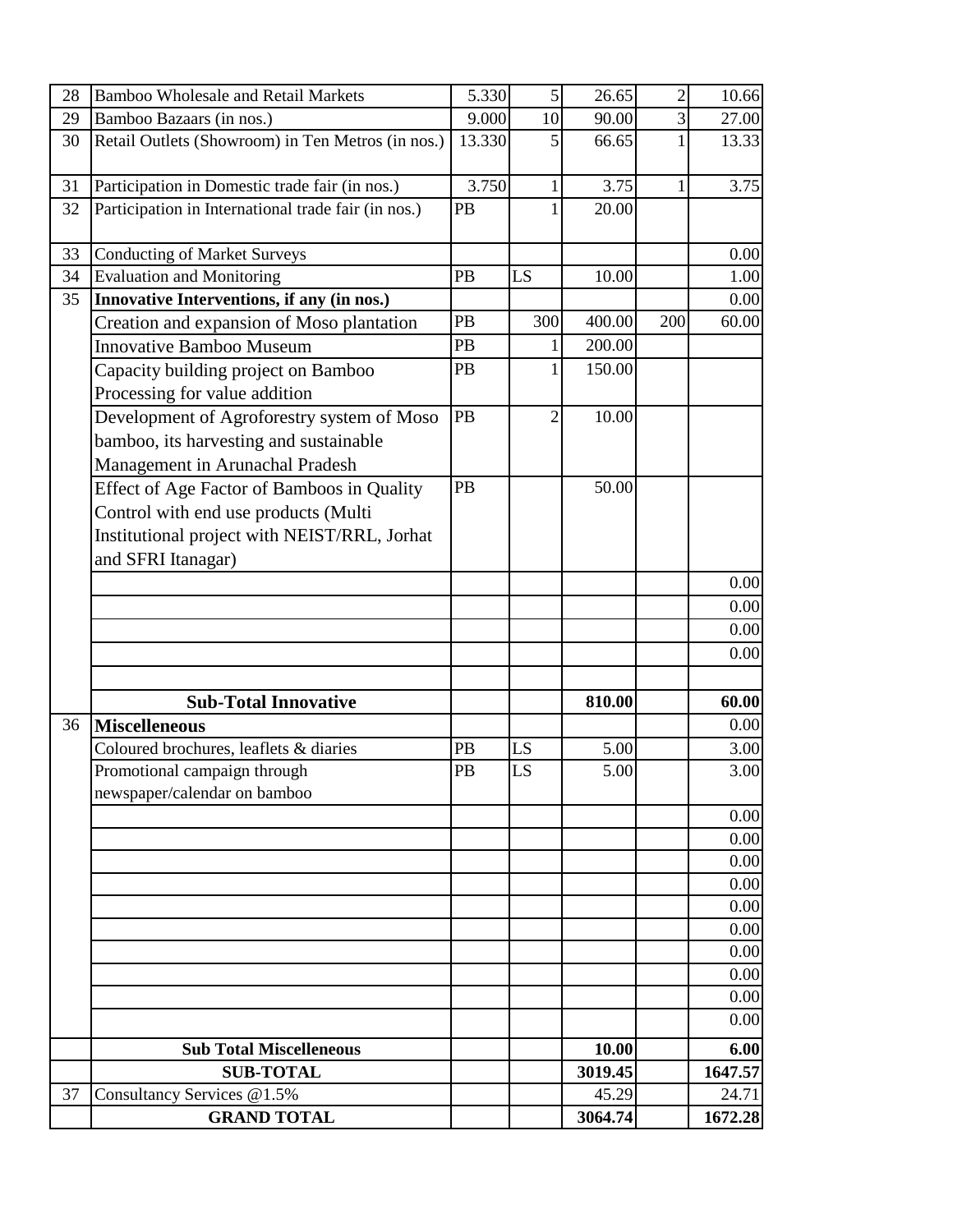| Physical & Financial Targets & Allocations for 2013-14 |                                                                 |              |      |                 |                 |                   |  |  |
|--------------------------------------------------------|-----------------------------------------------------------------|--------------|------|-----------------|-----------------|-------------------|--|--|
|                                                        | <b>STATE: ASSAM</b>                                             |              |      |                 |                 |                   |  |  |
|                                                        |                                                                 |              |      |                 |                 | Rs. in lakhs      |  |  |
| Sl.                                                    | <b>Components</b>                                               | <b>Rates</b> |      | <b>Targets</b>  |                 | <b>Allocation</b> |  |  |
|                                                        |                                                                 |              |      | <b>Proposed</b> |                 | <b>Proposed</b>   |  |  |
|                                                        |                                                                 |              | Phy  | Fin             | Phy             | Fin               |  |  |
| $\mathbf{1}$                                           | Centralized Nurseries in public sector (in                      | 2.730        | 6    | 16.38           | 3               | 8.19              |  |  |
|                                                        | nos.)                                                           |              |      |                 |                 |                   |  |  |
| $\overline{2}$                                         | Centralized Nurseries in private sector (in                     | 0.680        |      |                 |                 | 0.00              |  |  |
| 3                                                      | Kisan Nurseries in public sector (in nos.)                      | 0.065        | 10   | 0.65            | 5               | 0.33              |  |  |
| 4                                                      | Kisan Nurseries in private sector (in nos.)                     | 0.065        |      |                 |                 | 0.00              |  |  |
| 5                                                      | Mahila Nurseries in public sector (in nos.)                     | 0.065        | 10   | 0.65            | $\vert 5 \vert$ | 0.33              |  |  |
| 6                                                      | Mahila Nurseries in private sector (in nos.)                    | 0.065        |      |                 |                 | 0.00              |  |  |
| $\tau$                                                 | Tissue Culture units in public sector (in nos.)                 | 21.000       |      |                 |                 | 0.00              |  |  |
| 8                                                      | Tissue Culture units in private sector (in nos.)                | 10.500       |      |                 |                 | 0.00              |  |  |
| 9                                                      | Maintance of plantation in forest area during<br>2011-12        |              |      |                 |                 | 0.00              |  |  |
|                                                        | 10 Maintance of plantation in non-forest area<br>during 2011-12 |              |      |                 |                 | 0.00              |  |  |
|                                                        | 11 Maintance of plantation in Govt. land during<br>2011-12      |              |      |                 |                 | 0.00              |  |  |
|                                                        | 12 Maintance of plantation in forest area during<br>2012-13     | 0.125        | 4840 | 605.00          | 4840            | 605.00            |  |  |
|                                                        | 13 Maintance of plantation in non-forest area<br>during 2012-13 | 0.040 1000   |      | 40.00           | 1000            | 40.00             |  |  |
|                                                        | 14 Maintance of plantation in Govt. land during<br>2012-13      | 0.08         | 500  | 40.00           | 500.00          | 40.00             |  |  |
|                                                        | 15 Certification of planting material (in nos.)                 | PB           |      |                 |                 |                   |  |  |
|                                                        | 16 Plantation in forest areas (in ha.)                          | 0.125        | 3000 | 375.00          | 3000            | 375.00            |  |  |
| 17                                                     | Plantation in non-forest areas (in ha.)                         | 0.040        | 300  | 12.00           | 300             | 12.00             |  |  |
| 18                                                     | Plantation in Govt. land (in ha.)                               | 0.080        | 1000 | 80.00           | 1000            | 80.00             |  |  |
| 19                                                     | Improvement of existing stock (in ha.)                          | 0.080        | 2500 | 200.00          | 2250            | 180.00            |  |  |
| 20                                                     | Training of farmers Within state (in nos.)                      | 0.0152       | 400  | 6.08            | 200             | 3.04              |  |  |
|                                                        | Training of farmers Outside state (in nos.)                     | 0.025        | 200  | 5.00            | 100             | 2.50              |  |  |
| 21                                                     | Training of field functionaries (in nos.)                       | 0.080        | 100  | 8.00            | 50              | 4.00              |  |  |
| 22                                                     | Training of Entrepreneurs/Artisans (in<br>nos.)                 | <b>PB</b>    |      |                 |                 | 0.00              |  |  |
| 23                                                     | Demonstration of Technology (in nos.)                           | 0.050        |      |                 |                 | 0.00              |  |  |
| 24                                                     | Workshop/Seminars at: District Level (in                        | 1.000        | 27   | 27.00           | 15              | 15.00             |  |  |
|                                                        | Workshop/Seminars at: State Level (in nos.)                     | 3.000        | 1    | 3.00            |                 | 3.00              |  |  |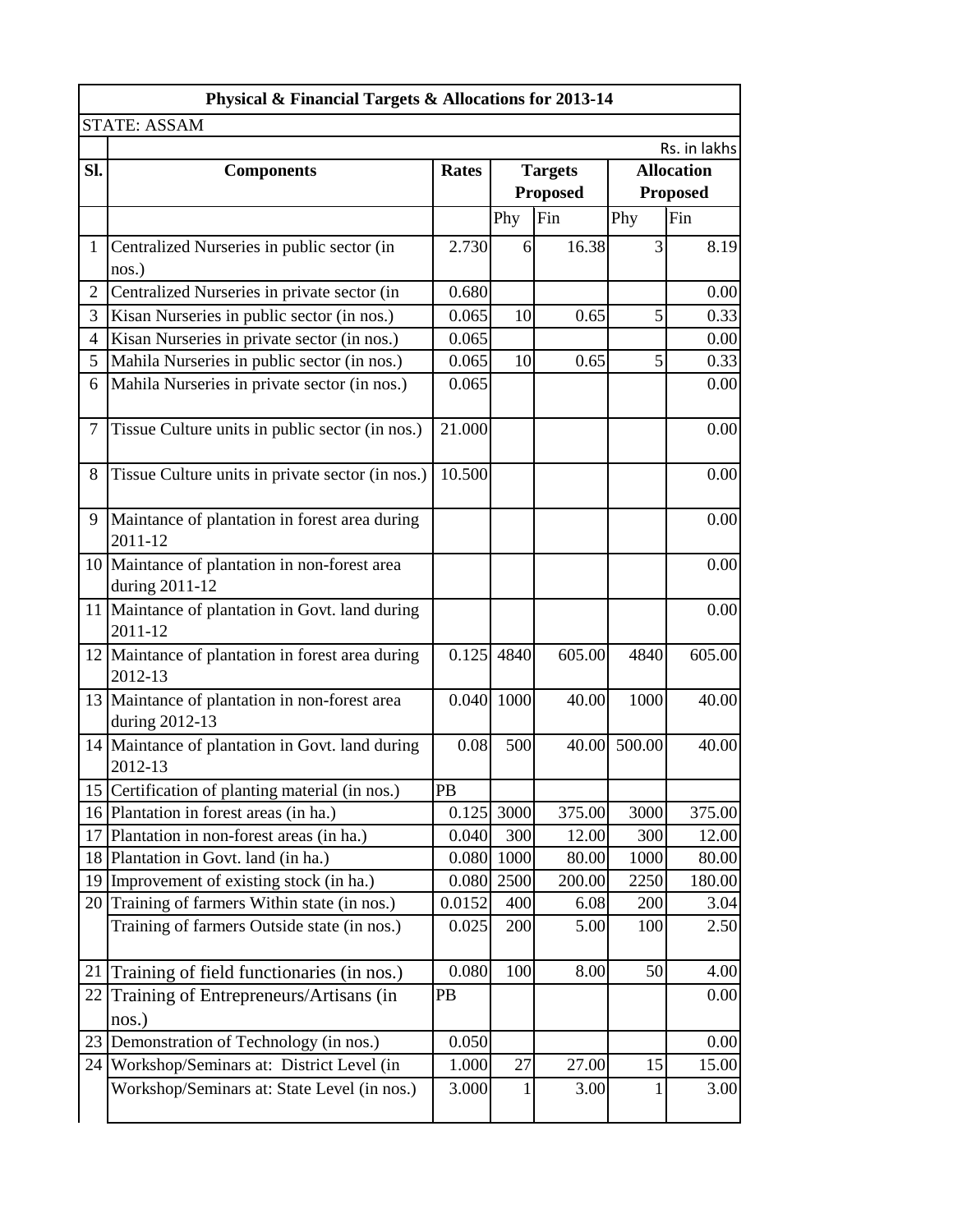| Workshop/Seminars at: National Level (in          | 5.000     |                 |          |          | 0.00  |
|---------------------------------------------------|-----------|-----------------|----------|----------|-------|
| nos.)                                             |           |                 |          |          |       |
| Workshop/Seminars at: International Level         |           |                 |          |          | 0.00  |
| (in nos.)                                         |           |                 |          |          |       |
| 25 Pest and Disease Management (in ha.)           | 0.002     |                 |          |          | 0.00  |
| 26 Micro-Irrigation (in ha.)                      | 0.200     | 100             | 20.00    | 100      | 20.00 |
| 27 Post harvest storage and treatments facilities | 20.000    |                 | 20.00    |          | 20.00 |
| (in nos.)                                         |           |                 |          |          |       |
| 28 Bamboo Wholesale and Retail Markets            | 5.330     | $\overline{2}$  | 10.66    | 1        | 5.33  |
| 29 Bamboo Bazaars (in nos.)                       | 9.000     | $\overline{2}$  | 18.00    |          | 9.00  |
| 30 Retail Outlets (Showroom) in Ten Metros (in    | 13.330    | 1               | 13.33    |          | 13.33 |
| nos.)                                             |           |                 |          |          |       |
| 31 Participation in Domestic trade fair (in nos.) | 3.750     | 2               | 7.50     | 2        | 7.50  |
| 32 Participation in International trade fair (in  | PB        |                 |          |          | 0.00  |
| nos.)                                             |           |                 |          |          |       |
| 33 Conducting of Market Surveys                   | PB        | LS              | 3.00     |          | 3.00  |
| 34 Evaluation and Monitoring                      | PB        | LS              | 5.00     |          | 5.00  |
| 35 Innovative Interventions, if any (in nos.)     |           |                 | 0.00     |          |       |
|                                                   |           |                 |          |          |       |
| Furnishing and upkeep of Bamboo                   | PB        | 5               | 5.00     |          |       |
| Museums at Guwahati & Nagaon-                     |           |                 |          |          |       |
| enrichment                                        |           |                 |          |          |       |
| Training on designs and distribution of           | 0.10      | 100             | 10.00    | 100      | 10.00 |
|                                                   |           |                 |          |          |       |
| tools kits to bamboo artisans                     |           |                 |          |          |       |
| <b>Entrepreneurs Training</b>                     | 0.05      | 100             | 5.00     | 100      | 5.00  |
| Infrastructure for RSBCTC at Diphu                | PB        | LS              | 60.00    |          |       |
| Demonstration plots of 20 ha each for             | PB        | 40              | 12.00 20 |          | 6.00  |
| intensieve management of bamboo for               |           |                 |          | $(2*10)$ |       |
| higher productivity                               |           |                 |          | ha)      |       |
| Common Facility Center / Bamboo                   | PB        | $\overline{25}$ | 25.00    | 25       | 20.00 |
| production center                                 |           |                 |          |          |       |
| 3-Phase electrical sub-station installation       | <b>PB</b> |                 | 4.00     |          |       |
| Bamboo Handicraft Center, Bajiagaon               |           |                 |          |          |       |
| (Samaguri)                                        |           |                 |          |          |       |
|                                                   |           |                 | 0.00     |          |       |
|                                                   |           |                 | 0.00     |          |       |
|                                                   |           |                 | 0.00     |          |       |
| <b>Sub-Total Innovative</b>                       |           |                 | 121.00   |          | 41.00 |
| 36 Miscelleneous                                  |           |                 |          |          |       |
| Coloured brochures, leaflets & diaries            | PB        |                 | 7.00     |          | 2.00  |
| Publicity campaign through                        | PB        |                 | 6.00     |          | 2.00  |
| newspaper/calendar on bamboo / Procurement        |           |                 |          |          |       |
| of books journals and periodicals                 |           |                 |          |          |       |
|                                                   |           |                 |          |          |       |
| Pending liabilities (2012-13 maintance)           |           |                 | 20.27    |          |       |
|                                                   |           |                 |          |          |       |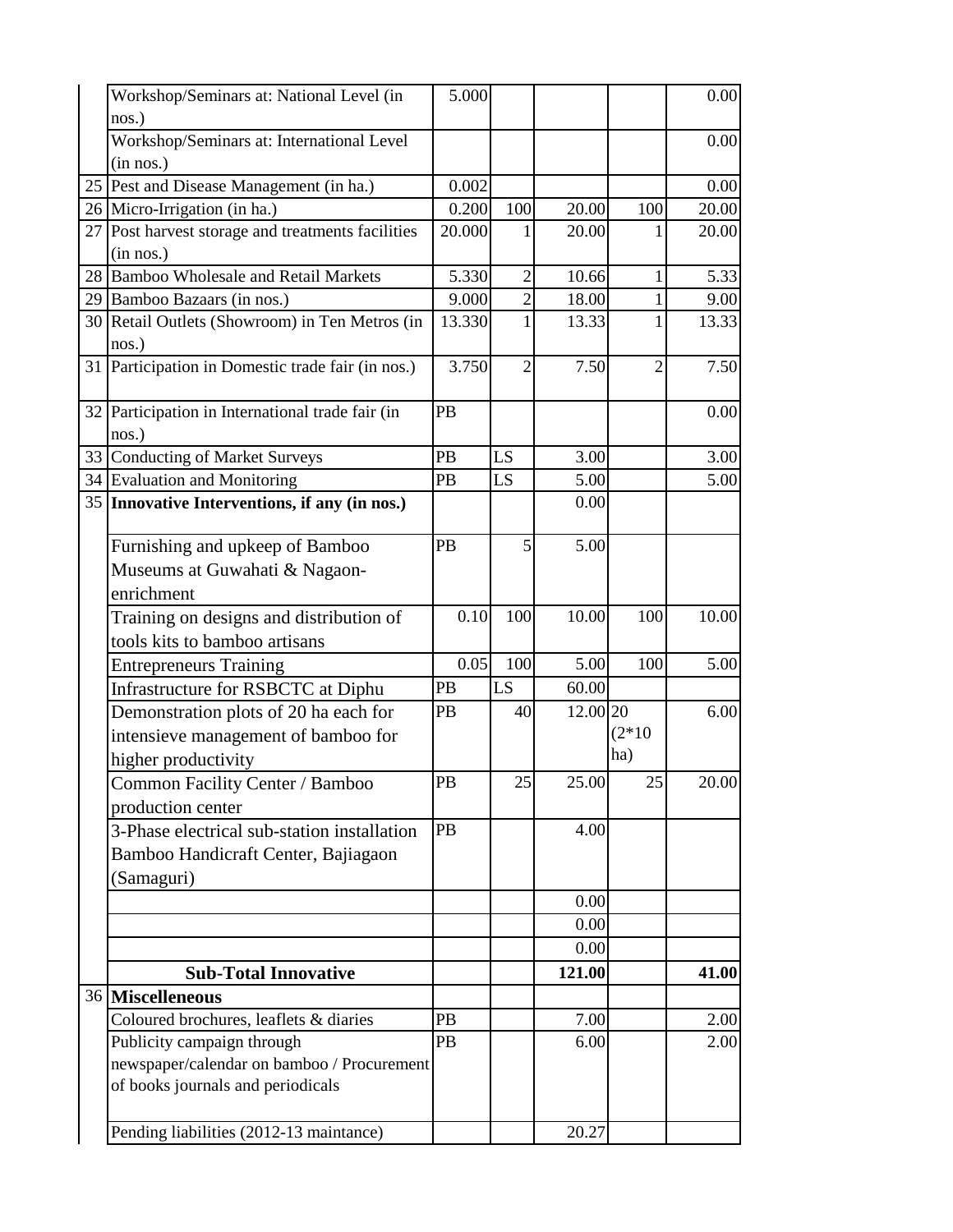| <b>Sub Total Miscelleneous</b> |    | 33.27   | 4.00    |
|--------------------------------|----|---------|---------|
| <b>SUB-TOTAL</b>               |    | 1670.52 | 1496.54 |
| 37 Consultancy Services @1.5%  | PB | 25.33   | 22.45   |
| <b>GRAND TOTAL</b>             |    | 1695.85 | 1518.99 |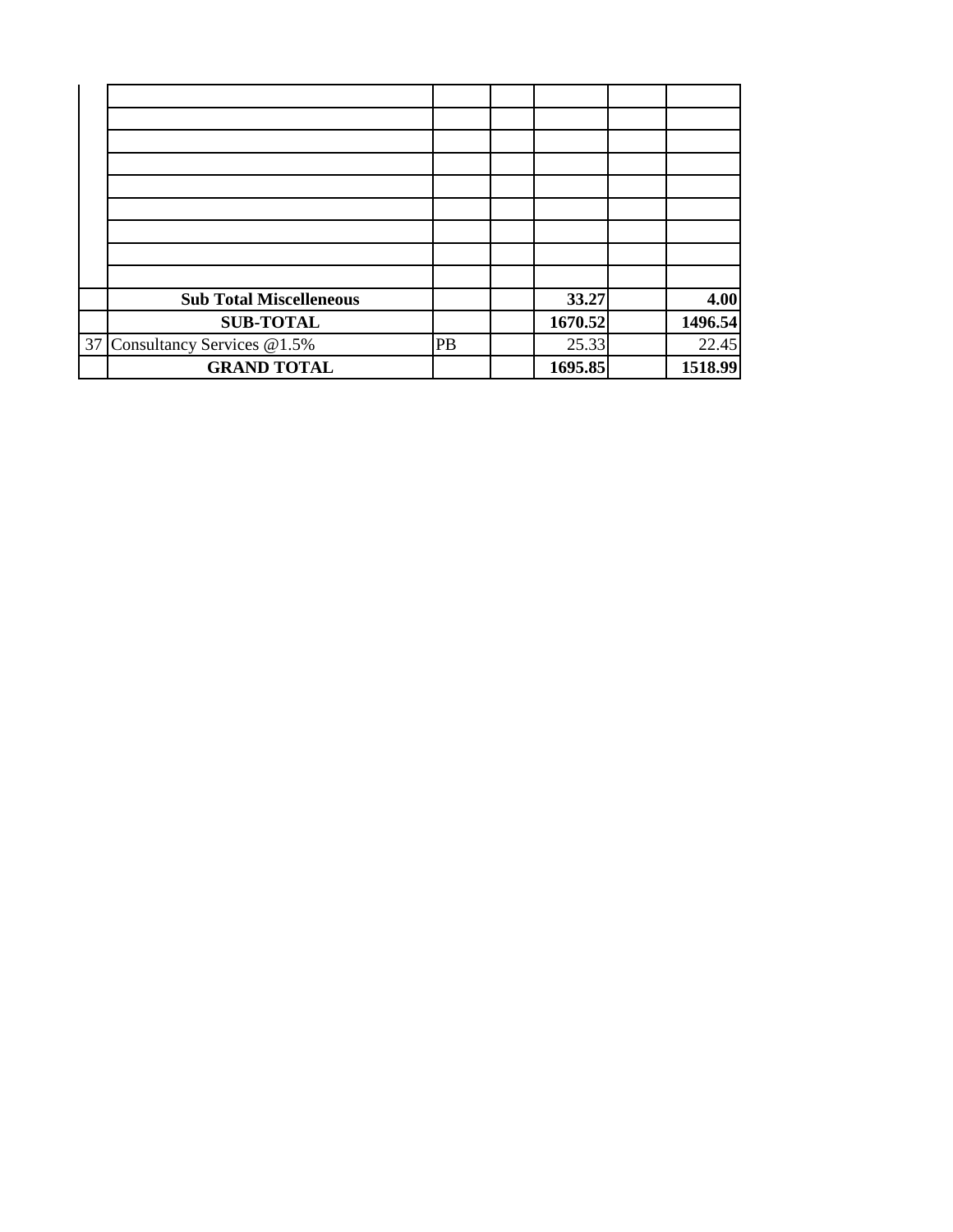| Physical & Financial Targets & Allocations for 2013-14 |                                                                 |              |                 |                |                |                   |  |
|--------------------------------------------------------|-----------------------------------------------------------------|--------------|-----------------|----------------|----------------|-------------------|--|
|                                                        | <b>STATE: BIHAR</b>                                             |              |                 |                |                |                   |  |
|                                                        |                                                                 |              |                 |                |                | Rs. in lakhs      |  |
| Sl.                                                    | <b>Components</b>                                               | <b>Rates</b> |                 | <b>Targets</b> |                | <b>Allocation</b> |  |
|                                                        |                                                                 |              |                 | Proposed by    |                | <b>Approved</b>   |  |
|                                                        |                                                                 |              |                 | <b>State</b>   |                |                   |  |
|                                                        |                                                                 |              | Phy             | Fin            | Phy            | Fin               |  |
| 1                                                      | Centralized Nurseries in public sector (in nos.)                | 2.730        | $\vert 3 \vert$ | 8.19           | 1              | 2.73              |  |
| $\overline{2}$                                         | Centralized Nurseries in private sector (in nos.)               | 0.680        | $\overline{2}$  | 1.36           | $\overline{2}$ | 1.36              |  |
| 3                                                      | Kisan Nurseries in public sector (in nos.)                      | 0.065        |                 | 0.00           |                | 0.00              |  |
| $\overline{4}$                                         | Kisan Nurseries in private sector (in nos.)                     | 0.065        | 30              | 1.95           | 10             | 0.65              |  |
| 5                                                      | Mahila Nurseries in public sector (in nos.)                     | 0.065        |                 | 0.00           |                | 0.00              |  |
| 6                                                      | Mahila Nurseries in private sector (in nos.)                    | 0.065        | 10              | 0.65           | 3              | 0.20              |  |
| $\overline{7}$                                         | Tissue Culture units in public sector (in nos.)                 | 21.000       |                 | 21.00          |                | 0.00              |  |
| 8                                                      | Tissue Culture units in private sector (in nos.)                | 10.500       |                 | 10.50          |                | 0.00              |  |
| 9                                                      | Maintance of plantation in forest area during 2011-<br>12       |              |                 | 0.00           |                | 0.00              |  |
|                                                        | 10 Maintance of plantation in non-forest area during<br>2011-12 |              |                 | 0.00           |                | 0.00              |  |
|                                                        | 11 Maintance of plantation in Govt. land during 2011-<br>12     |              |                 | 0.00           |                | 0.00              |  |
|                                                        | 12 Maintance of plantation in forest area during 2012-<br>13    | 0.125        |                 | 0.00           |                | 0.00              |  |
|                                                        | 13 Maintance of plantation in non-forest area during<br>2012-13 | 0.040        | 250             | 20.00          | 250            | 10.00             |  |
|                                                        | 14 Maintance of plantation in Govt. land during 2012-<br>13     |              |                 | 0.00           |                | 0.00              |  |
|                                                        | 15 Certification of planting material (in nos.)                 | PB           |                 | 3.00           |                | 1.00              |  |
|                                                        | 16 Plantation in forest areas (in ha.)                          | 0.125        | 200             | 25.00          | 200            | 25.00             |  |
|                                                        | 17 Plantation in non-forest areas (in ha.)                      | 0.040        | 1000            | 40.00          | 1000           | 40.00             |  |
|                                                        | 18 Plantation in Govt. land (in ha.)                            | 0.080        |                 | 0.00           |                | 0.00              |  |
|                                                        | 19 Improvement of existing stock (in ha.)                       | 0.080        | 200             | 16.00          | 200            | 16.00             |  |
| 20                                                     | Training of farmers Within state (in nos.)                      | 0.0152       | 500             | 7.60           | 100            | 1.52              |  |
|                                                        | Training of farmers Outside state (in nos.)                     | 0.025        | 800             | 20.00          | 30             | 0.75              |  |
| 21                                                     | Training of field functionaries (in nos.)                       | 0.080        | 150             | 12.00          | 10             | 0.80              |  |
| 22                                                     | Training of Entrepreneurs/Artisans (in nos.)                    | PB           |                 | 0.00           |                | 0.00              |  |
| 23                                                     | Demonstration of Technology (in nos.)                           | 0.050        | 50              | 5.00           |                | 0.00              |  |
| 24                                                     | Workshop/Seminars at: District Level (in nos.)                  | 1.000        | 7               | 7.00           | 3              | 3.00              |  |
|                                                        | Workshop/Seminars at: State Level (in nos.)                     | 3.000        | 3               | 9.00           |                | 3.00              |  |
|                                                        | Workshop/Seminars at: National Level (in nos.)                  | 5.000        |                 | 0.00           |                | 0.00              |  |
|                                                        | Workshop/Seminars at: International Level (in nos.)             |              |                 | 0.00           |                | 0.00              |  |
|                                                        | 25 Pest and Disease Management (in ha.)                         | 0.002        | 250             | 0.50           | 50             | 0.10              |  |
|                                                        | 26 Micro-Irrigation (in ha.)                                    | 0.200        | 100             | 20.00          |                | 0.00              |  |
|                                                        | 27 Post harvest storage and treatments facilities (in<br>nos.)  | 20.000       | $\vert 3 \vert$ | 60.00          | 1              | 20.00             |  |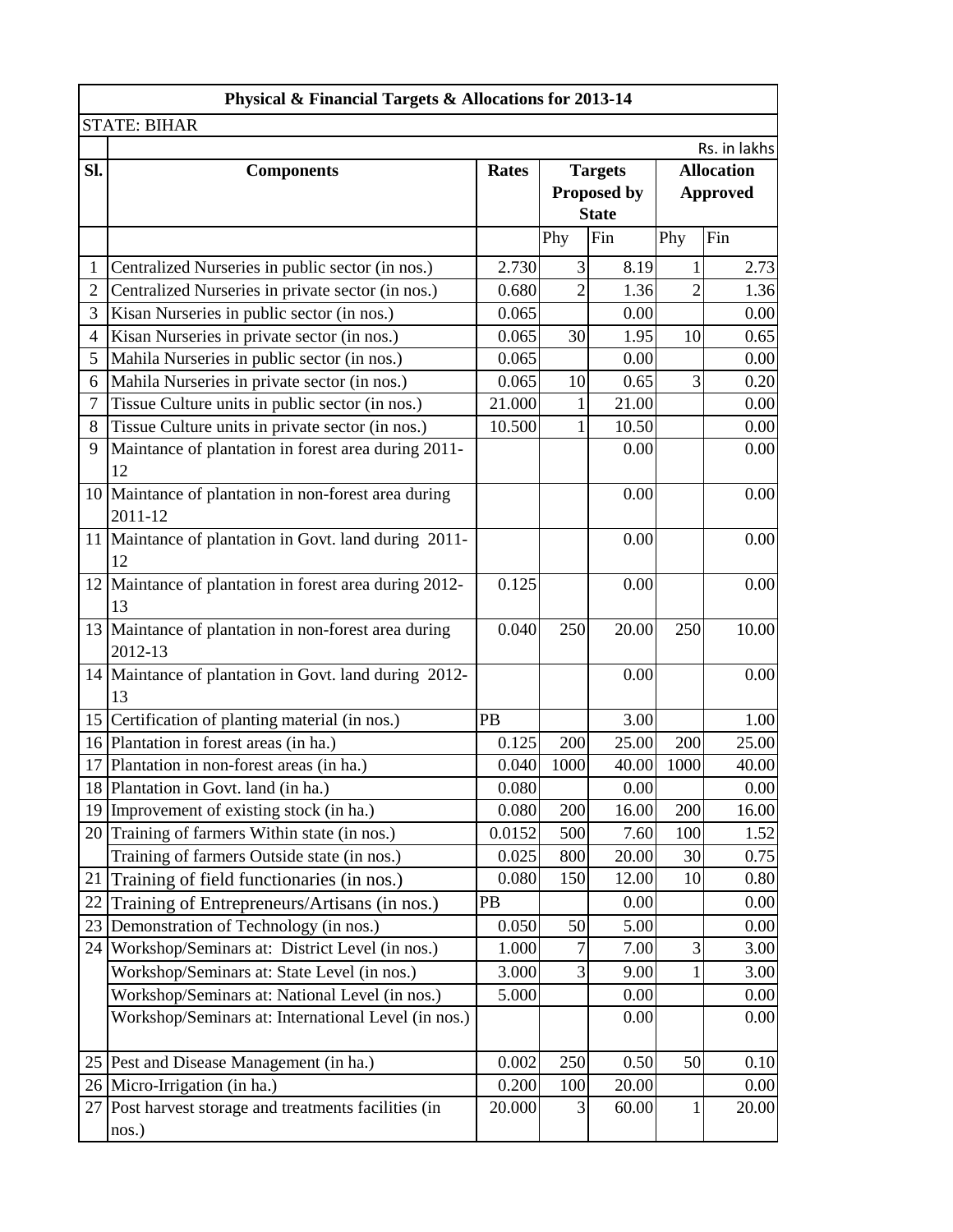|    | 28 Bamboo Wholesale and Retail Markets                                                                       | 5.330  | $\vert 5 \vert$ | 20.00          | 1   | 5.33           |
|----|--------------------------------------------------------------------------------------------------------------|--------|-----------------|----------------|-----|----------------|
|    | 29 Bamboo Bazaars (in nos.)                                                                                  | 9.000  | $\vert 5 \vert$ | 33.75          |     | 9.00           |
|    | 30 Retail Outlets (Showroom) in Ten Metros (in nos.)                                                         | 13.330 | 3               | 30.00          |     | 0.00           |
|    | 31 Participation in Domestic trade fair (in nos.)                                                            | 3.750  |                 | 5.00           | 1   | 3.75           |
|    | 32 Participation in International trade fair (in nos.)                                                       | PB     |                 | 0.00           |     | 0.00           |
| 33 | <b>Conducting of Market Surveys</b>                                                                          |        |                 | 0.00           |     | 0.00           |
|    | 34 Evaluation and Monitoring                                                                                 |        |                 | 15.00          |     | 5.00           |
|    | 35 Innovative Interventions, if any (in nos.)                                                                |        |                 |                |     |                |
|    | Project report on bamboo plantation as a<br>profitable enterprises in Kishanganj district of<br><b>Bihar</b> | PB *   | 0               | 25.71          |     |                |
|    | Training of 1000 Artisans and Distribution of<br>tool kits                                                   | PB     | 1000            | 85.00          |     |                |
|    | Training of value added bamboo product                                                                       | PB     | 150             | 3.50           | 150 | 3.50           |
|    | Seminar, Conferences, Workshop, Exhibition,<br>Kishan Mela, Horticulture/Bamboo shows                        |        | 0               | 7.50           |     |                |
|    |                                                                                                              |        |                 |                |     |                |
|    |                                                                                                              |        |                 |                |     |                |
|    |                                                                                                              |        |                 |                |     |                |
|    |                                                                                                              |        |                 |                |     |                |
|    |                                                                                                              |        |                 |                |     |                |
|    |                                                                                                              |        |                 |                |     |                |
|    | <b>Sub-Total Innovative</b>                                                                                  |        |                 | 121.71         |     | 3.50           |
|    | 36 Miscelleneous                                                                                             |        |                 |                |     |                |
|    | Coloured brochures, leaflets & diaries                                                                       | PB     | $\overline{0}$  | 7.00           |     | 3.00           |
|    | <b>Baseline Data Generation</b>                                                                              | PB     |                 | 15.00          |     | 5.00           |
|    |                                                                                                              |        |                 |                |     |                |
|    |                                                                                                              |        |                 |                |     |                |
|    |                                                                                                              |        |                 |                |     |                |
|    |                                                                                                              |        |                 |                |     |                |
|    |                                                                                                              |        |                 |                |     |                |
|    |                                                                                                              |        |                 |                |     |                |
|    |                                                                                                              |        |                 |                |     |                |
|    |                                                                                                              |        |                 |                |     |                |
|    |                                                                                                              |        |                 |                |     |                |
|    | <b>Sub Total Miscelleneous</b>                                                                               |        |                 | 22.00          |     | 8.00           |
| 37 | <b>SUB-TOTAL</b><br>Consultancy Services @1.5%                                                               | PB     |                 | 536.21<br>8.04 |     | 160.69<br>2.41 |
|    | <b>GRAND TOTAL</b>                                                                                           |        |                 | 544.25         |     | 163.10         |
|    |                                                                                                              |        |                 |                |     |                |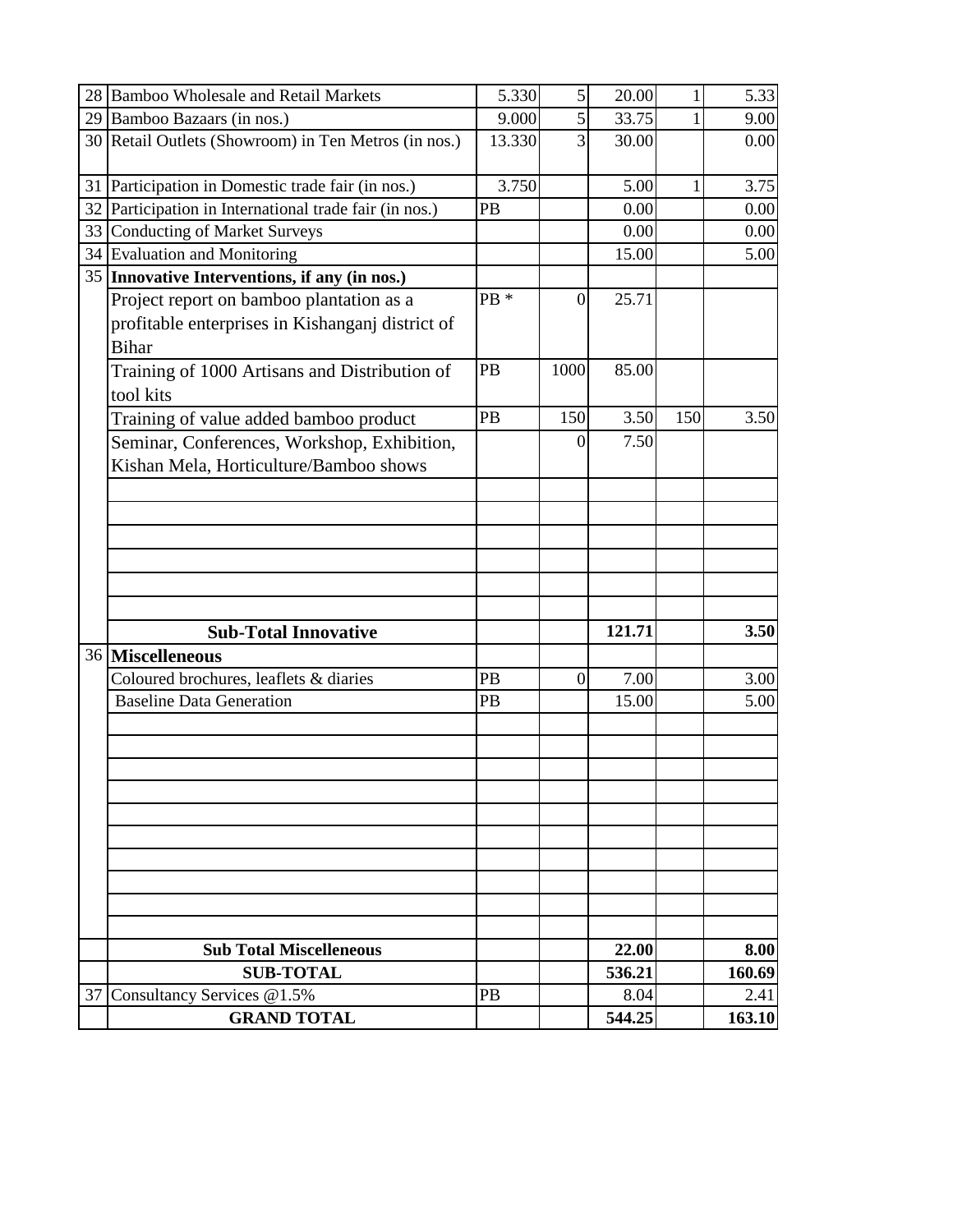|                | Physical & Financial Targets & Allocations for 2013-14          |              |          |        |                         |              |  |                                      |
|----------------|-----------------------------------------------------------------|--------------|----------|--------|-------------------------|--------------|--|--------------------------------------|
|                | STATE: CHHATTISGARH                                             |              |          |        |                         |              |  |                                      |
|                |                                                                 |              |          |        |                         | Rs. in lakhs |  |                                      |
| SI.            | <b>Components</b>                                               | <b>Rates</b> |          |        | <b>Targets Proposed</b> |              |  | <b>Allocation</b><br><b>Proposed</b> |
|                |                                                                 |              | Phy      | Fin    | Phy                     | Fin          |  |                                      |
| 1              | Centralized Nurseries in public sector (in nos.)                | 2.730        |          |        | $\overline{0}$          | 0.00         |  |                                      |
| $\overline{2}$ | Centralized Nurseries in private sector (in nos.)               | 0.680        |          |        |                         | 0.00         |  |                                      |
|                |                                                                 |              |          |        |                         |              |  |                                      |
| 3              | Kisan Nurseries in public sector (in nos.)                      | 0.065        |          |        |                         | 0.00         |  |                                      |
| 4              | Kisan Nurseries in private sector (in nos.)                     | 0.065        |          |        |                         | 0.00         |  |                                      |
| 5              | Mahila Nurseries in public sector (in nos.)                     | 0.065        |          |        |                         | 0.00         |  |                                      |
| 6              | Mahila Nurseries in private sector (in nos.)                    | 0.065        |          |        |                         | 0.00         |  |                                      |
| 7              | Tissue Culture units in public sector (in nos.)                 | 21.000       |          |        |                         | 0.00         |  |                                      |
| 8              | Tissue Culture units in private sector (in nos.)                | 10.500       |          |        |                         | 0.00         |  |                                      |
| 9              | Maintance of plantation in forest area during 2011-<br>12       | 0.125        |          |        |                         | 0.00         |  |                                      |
|                | 10 Maintance of plantation in non-forest area during<br>2011-12 | 0.040        |          |        |                         | 0.00         |  |                                      |
|                | 11 Maintance of plantation in Govt. land during 2011-<br>12     | 0.080        |          |        |                         | 0.00         |  |                                      |
|                | 12 Maintance of plantation in forest area during 2012-<br>13    | 0.125        | 1000     | 125.00 | 1000                    | 125.00       |  |                                      |
|                | 13 Maintance of plantation in non-forest area during<br>2012-13 | 0.040        |          |        |                         | 0.00         |  |                                      |
|                | 14 Maintance of plantation in Govt. land during 2012-<br>13     | 0.080        |          |        |                         | 0.00         |  |                                      |
|                | 15 Certification of planting material (in nos.)                 | PB           |          |        |                         |              |  |                                      |
|                | 16 Plantation in forest areas (in ha.)                          | 0.125        | 4000     | 500.00 | 2600                    | 325.00       |  |                                      |
|                | 17 Plantation in non-forest areas (in ha.)                      | 0.040        | 100      | 4.00   | 100                     | 4.00         |  |                                      |
|                | 18 Plantation in Govt. land (in ha.)                            | 0.080        |          |        |                         | 0.00         |  |                                      |
|                | 19 Improvement of existing stock (in ha.)                       | 0.080        | 4000     | 320.00 | 2050                    | 64.00        |  |                                      |
|                | 20 Training of farmers Within state (in nos.)                   | 0.0152       | 100      | 1.50   | 100                     | 1.52         |  |                                      |
|                | Training of farmers Outside state (in nos.)                     | 0.025        | 100      | 2.50   | 100                     | 2.50         |  |                                      |
| 21             | Training of field functionaries (in nos.)                       | 0.080        | 100      | 8.00   | 100                     | 8.00         |  |                                      |
| 22             | Training of Entrepreneurs/Artisans (in nos.)                    | PB           | 150      | 7.50   | 150                     | 7.50         |  |                                      |
| 23             | Demonstration of Technology (in nos.)                           | 0.050        |          |        |                         | 0.00         |  |                                      |
| 24             | Workshop/Seminars at: District Level (in nos.)                  | 1.000        | $6 \mid$ | 6.00   | $6 \mid$                | 6.00         |  |                                      |
|                | Workshop/Seminars at: State Level (in nos.)                     | 3.000        |          |        |                         | 0.00         |  |                                      |
|                | Workshop/Seminars at: National Level (in nos.)                  | 5.000        |          |        |                         | 0.00         |  |                                      |
|                | Workshop/Seminars at: International Level (in<br>nos.)          |              |          |        |                         | 0.00         |  |                                      |
|                | 25 Pest and Disease Management (in ha.)                         | 0.002        |          |        |                         | 0.00         |  |                                      |
|                | 26 Micro-Irrigation (in ha.)                                    | 0.200        |          |        |                         | 0.00         |  |                                      |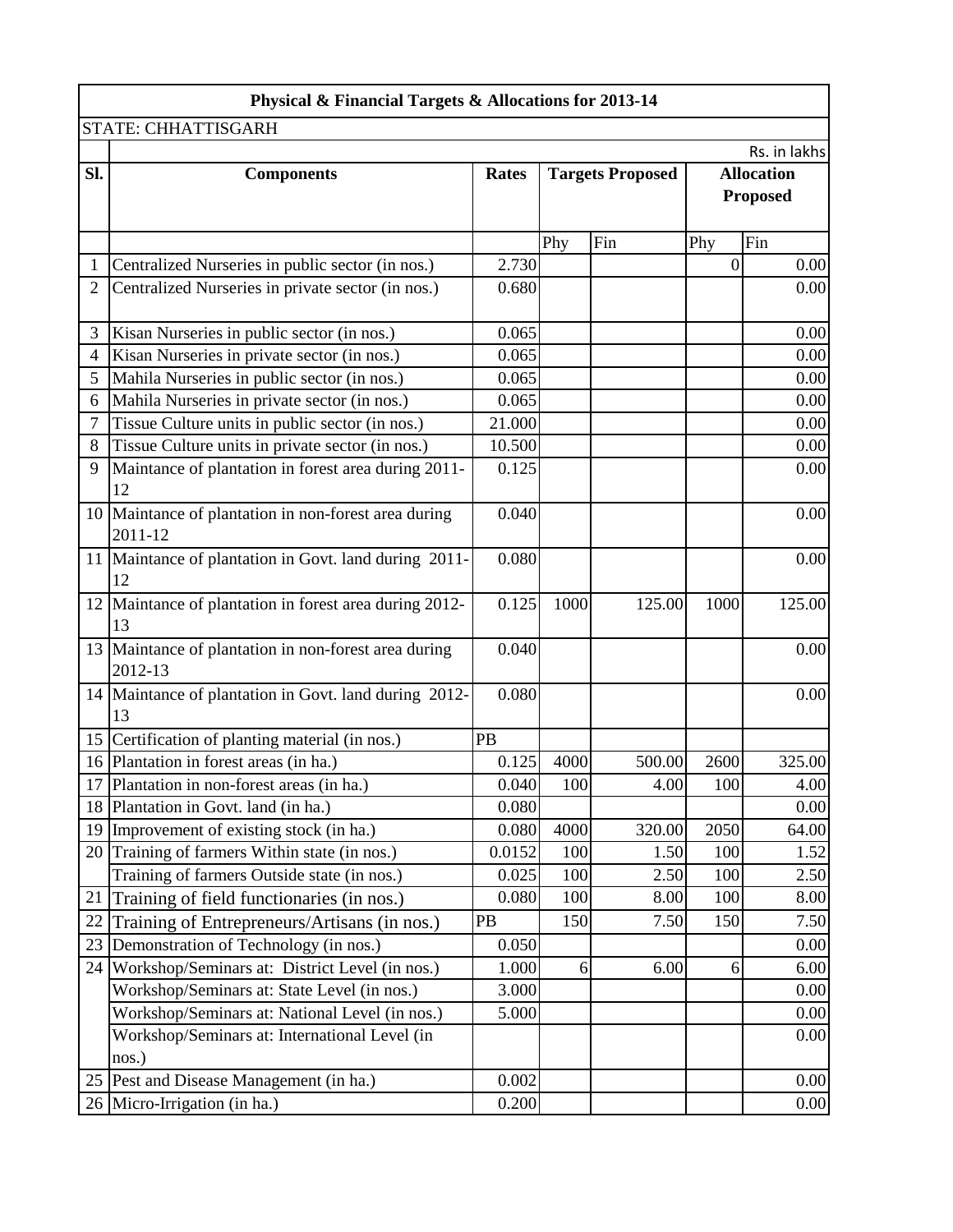|                 | 27 Post harvest storage and treatments facilities (in                | 20.000 |                |         |                | 0.00   |
|-----------------|----------------------------------------------------------------------|--------|----------------|---------|----------------|--------|
|                 | nos.)                                                                |        |                |         |                |        |
|                 | 28 Bamboo Wholesale and Retail Markets                               | 5.330  |                |         |                | 0.00   |
|                 | 29 Bamboo Bazaars (in nos.)                                          | 9.000  |                |         |                | 0.00   |
|                 | 30 Retail Outlets (Showroom) in Ten Metros (in nos.)                 | 13.330 |                |         |                | 0.00   |
| 31              | Participation in Domestic trade fair (in nos.)                       | 3.750  | 4              | 15.00   | $\overline{2}$ | 7.50   |
|                 | 32 Participation in International trade fair (in nos.)               | PB     |                |         |                |        |
|                 | 33 Conducting of Market Surveys                                      | LS     | $\overline{0}$ | 5.00    |                |        |
|                 | 34 Evaluation and Monitoring                                         |        |                |         |                | 0.00   |
|                 | 35 Innovative Interventions, if any (in nos.)                        |        |                | 0.00    |                | 0.00   |
|                 | Procurement of seedlings                                             | PB     |                |         |                | 10.00  |
|                 |                                                                      |        |                |         |                | 0.00   |
|                 |                                                                      |        |                |         |                | 0.00   |
|                 |                                                                      |        |                |         |                | 0.00   |
|                 |                                                                      |        |                |         |                | 0.00   |
|                 |                                                                      |        |                |         |                | 0.00   |
|                 |                                                                      |        |                |         |                | 0.00   |
|                 |                                                                      |        |                |         |                | 0.00   |
|                 |                                                                      |        |                |         |                | 0.00   |
|                 |                                                                      |        |                |         |                | 0.00   |
|                 |                                                                      |        |                | 0.00    |                | 10.00  |
|                 | <b>Sub-Total Innovative</b>                                          |        |                |         |                | 0.00   |
|                 | 36 Miscelleneous<br>Publication - Bamboo Mission activities / colour |        |                |         |                |        |
|                 | broucher etc.                                                        | LS     |                | 5.00    |                | 2.00   |
|                 | International Trip to China, Taiwan                                  | 7.500  | 1              | 7.50    |                | 0.00   |
|                 | Balance Amount of sanctioned year 2012-13                            |        |                | 202.23  |                | 0.00   |
|                 | <b>Database Generation</b>                                           |        |                |         |                | 0.00   |
|                 |                                                                      |        |                |         |                | 0.00   |
|                 |                                                                      |        |                |         |                | 0.00   |
|                 |                                                                      |        |                |         |                | 0.00   |
|                 |                                                                      |        |                |         |                | 0.00   |
|                 |                                                                      |        |                |         |                | 0.00   |
|                 |                                                                      |        |                |         |                | 0.00   |
|                 |                                                                      |        |                |         |                | 0.00   |
|                 | <b>Sub Total Miscelleneous</b>                                       |        |                | 214.73  |                | 2.00   |
|                 | <b>SUB-TOTAL</b>                                                     |        |                | 1209.23 |                | 563.02 |
| 37 <sup>1</sup> | Consultancy Services @1.5%                                           |        |                | 15.11   |                | 8.45   |
|                 | <b>GRAND TOTAL</b>                                                   |        |                | 1224.34 |                | 571.47 |
|                 |                                                                      |        |                |         |                |        |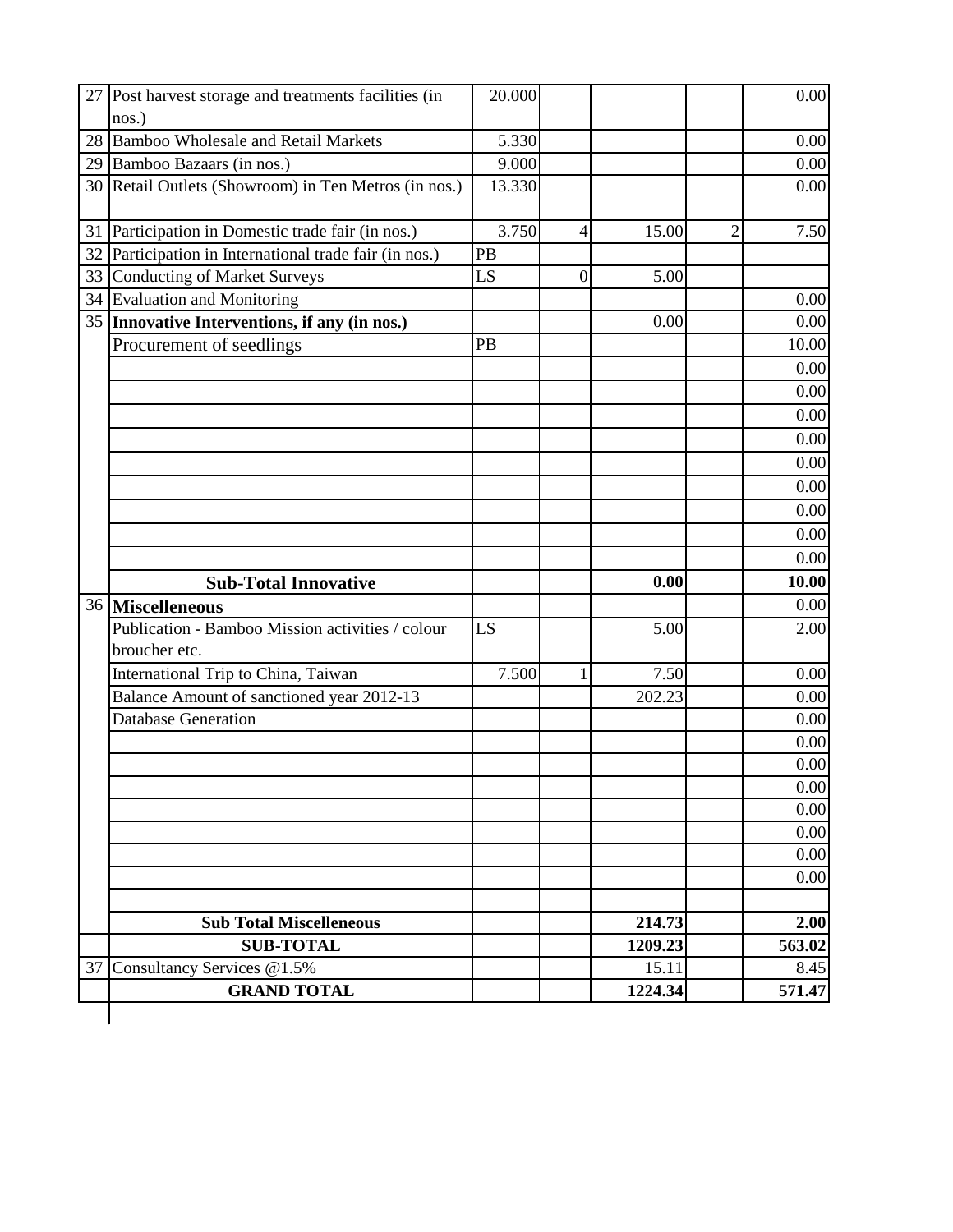|                | Physical & Financial Targets & Allocations for 2013-14          |              |                |                 |                   |                 |  |  |  |
|----------------|-----------------------------------------------------------------|--------------|----------------|-----------------|-------------------|-----------------|--|--|--|
|                | <b>STATE: GUJARAT</b>                                           |              |                |                 |                   |                 |  |  |  |
|                |                                                                 |              |                |                 |                   | Rs. in lakhs    |  |  |  |
| Sl.            | <b>Components</b>                                               | <b>Rates</b> |                | <b>Targets</b>  | <b>Allocation</b> |                 |  |  |  |
|                |                                                                 |              |                | <b>Proposed</b> |                   | <b>Proposed</b> |  |  |  |
|                |                                                                 |              | Phy            | Fin             | Phy               | Fin             |  |  |  |
| 1              | Centralized Nurseries in public sector (in nos.)                | 2.730        | 20             | 54.60           | 5                 | 13.65           |  |  |  |
| $\overline{2}$ | Centralized Nurseries in private sector (in nos.)               | 0.680        |                |                 |                   | 0.00            |  |  |  |
| 3              | Kisan Nurseries in public sector (in nos.)                      | 0.065        | 20             | 1.30            | $\overline{2}$    | 0.13            |  |  |  |
| $\overline{4}$ | Kisan Nurseries in private sector (in nos.)                     | 0.065        |                |                 |                   | 0.00            |  |  |  |
| 5              | Mahila Nurseries in public sector (in nos.)                     | 0.065        | 20             | 1.30            | $\overline{2}$    | 0.13            |  |  |  |
| 6              | Mahila Nurseries in private sector (in nos.)                    | 0.065        |                |                 |                   | 0.00            |  |  |  |
| $\overline{7}$ | Tissue Culture units in public sector (in nos.)                 | 21.000       |                |                 |                   | 0.00            |  |  |  |
| 8              | Tissue Culture units in private sector (in nos.)                | 10.500       |                |                 |                   | 0.00            |  |  |  |
| 9              | Maintance of plantation in forest area during 2011-<br>12       | 0.125        |                |                 |                   | 0.00            |  |  |  |
|                | 10 Maintance of plantation in non-forest area during<br>2011-12 | 0.040        |                |                 |                   | 0.00            |  |  |  |
|                | 11 Maintance of plantation in Govt. land during 2011-<br>12     | 0.080        |                |                 |                   | 0.00            |  |  |  |
|                | 12 Maintance of plantation in forest area during 2012-<br>13    | 0.125        | 560            | 70.00           | 500               | 62.50           |  |  |  |
|                | 13 Maintance of plantation in non-forest area during<br>2012-13 | 0.040        | 481            | 19.24           | 481               | 19.24           |  |  |  |
|                | 14 Maintance of plantation in Govt. land during 2012-<br>13     | 0.080        |                |                 |                   | 0.00            |  |  |  |
|                | 15 Certification of planting material (in nos.)                 | PB           |                |                 |                   |                 |  |  |  |
|                | 16 Plantation in forest areas (in ha.)                          | 0.125        | 800            | 100.00          | 800               | 100.00          |  |  |  |
|                | 17 Plantation in non-forest areas (in ha.)                      | 0.040        | 1000           | 80.00           | 1200              | 48.00           |  |  |  |
|                | 18 Plantation in Govt. land (in ha.)                            | 0.080        |                |                 |                   | 0.00            |  |  |  |
|                | 19 Improvement of existing stock (in ha.)                       | 0.080        | 2000           | 160.00          | 1200              | 96.00           |  |  |  |
|                | 20 Training of farmers Within state (in nos.)                   | 0.0152       | 200            | 3.04            | 200               | 3.04            |  |  |  |
|                | Training of farmers Outside state (in nos.)                     | 0.025        |                |                 |                   | 0.00            |  |  |  |
| 21             | Training of field functionaries (in nos.)                       | 0.080        | 100            | 8.00            | 100               | 8.00            |  |  |  |
| 22             | Training of Entrepreneurs/Artisans (in nos.)                    | PB           |                |                 |                   |                 |  |  |  |
| 23             | Demonstration of Technology (in nos.)                           | 0.050        |                |                 |                   | 0.00            |  |  |  |
|                | 24 Workshop/Seminars at: District Level (in nos.)               | 1.000        | $\overline{c}$ | 2.00            | 2                 | 2.00            |  |  |  |
|                | Workshop/Seminars at: State Level (in nos.)                     | 3.000        | 1              | 3.00            | 1                 | 3.00            |  |  |  |
|                | Workshop/Seminars at: National Level (in nos.)                  | 5.000        |                |                 |                   | 0.00            |  |  |  |
|                | Workshop/Seminars at: International Level (in                   |              |                |                 |                   | 0.00            |  |  |  |
|                | nos.)                                                           |              |                |                 |                   |                 |  |  |  |
|                | 25 Pest and Disease Management (in ha.)                         | 0.002        |                |                 |                   | 0.00            |  |  |  |
|                | 26 Micro-Irrigation (in ha.)                                    | 0.200        |                |                 |                   | 0.00            |  |  |  |
|                | 27 Post harvest storage and treatments facilities (in<br>nos.)  | 20.000       |                |                 |                   | 0.00            |  |  |  |
|                | 28 Bamboo Wholesale and Retail Markets                          | 5.330        |                |                 |                   | 0.00            |  |  |  |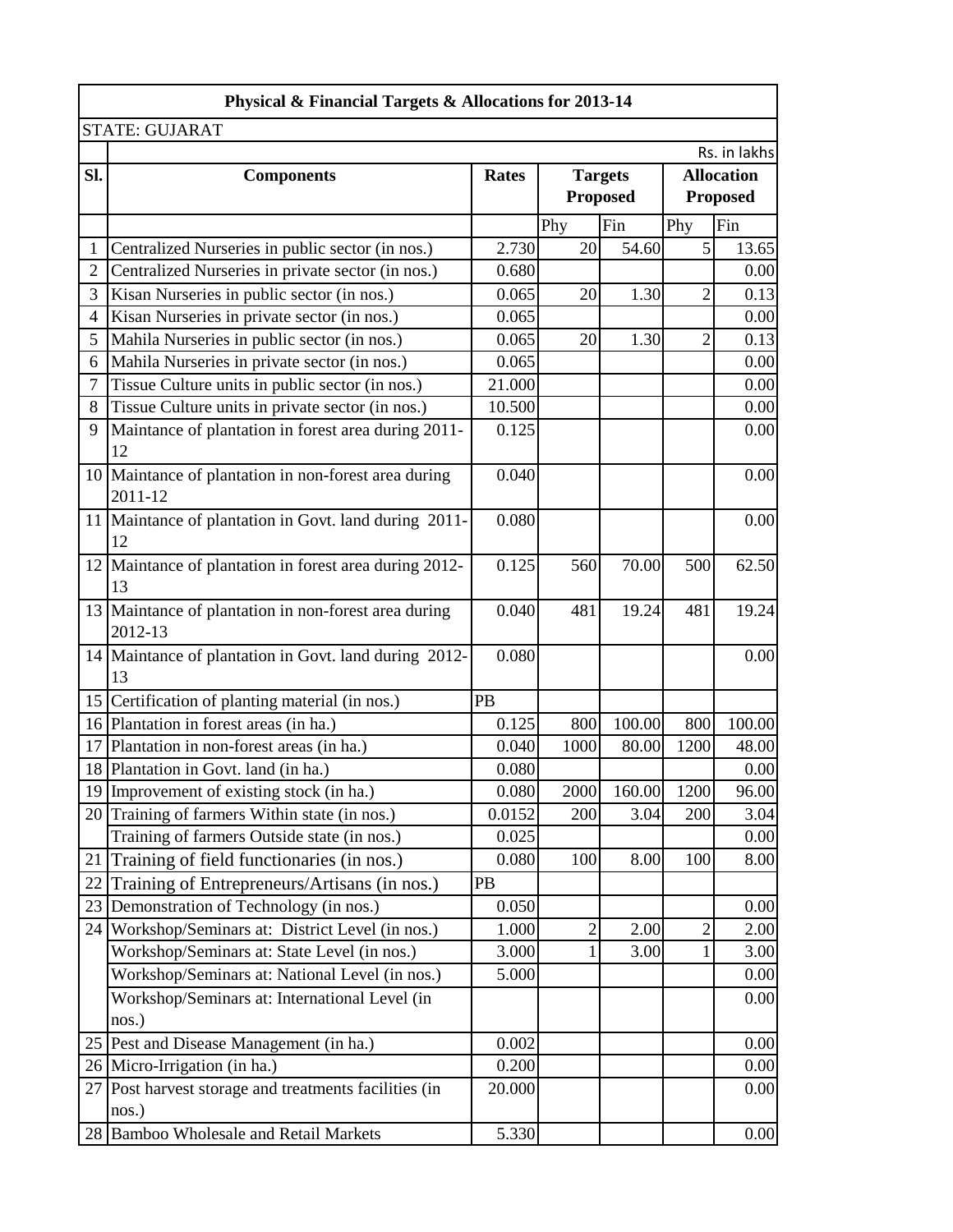|    | 29 Bamboo Bazaars (in nos.)                          | 9.000  |                  |         |                | 0.00         |
|----|------------------------------------------------------|--------|------------------|---------|----------------|--------------|
|    | 30 Retail Outlets (Showroom) in Ten Metros (in nos.) | 13.330 |                  |         |                | 0.00         |
|    |                                                      |        |                  |         |                |              |
|    | 31 Participation in Domestic trade fair (in nos.)    | 3.750  | 3                | 11.25   | $\overline{2}$ | 7.50         |
| 32 | Participation in International trade fair (in nos.)  | PB     |                  |         |                |              |
|    | 33 Conducting of Market Surveys                      |        |                  |         |                | 0.00         |
|    | 34 Evaluation and Monitoring                         | PB     | PB               | 10.00   |                | 1.00         |
|    | 35 Innovative Interventions, if any (in nos.)        |        |                  |         |                | 0.00         |
|    | Bamboo based skill training programme to             | PB     | PB               | 12.50   | 100            | 0.00         |
|    | enchance opportunity for Sustainable Livehood        |        |                  |         |                |              |
|    | of Kotwalia communities                              |        |                  |         |                |              |
|    | Capacity building programme for bamboo               | PB     | PB               | 10.00   |                |              |
|    | based handicrafts for Kotwalias of Surat district    |        |                  |         |                |              |
|    | with the help of Agakhan Rural Support               |        |                  |         |                |              |
|    | Training Programme for preparation of jwellery PB    |        | PB               | 7.50    |                |              |
|    | and other utility items for forest dwellers living   |        |                  |         |                |              |
|    | below poverty line in South and Central              |        |                  |         |                |              |
|    | Gujarat with Aum Janseva Foundation                  |        |                  |         |                |              |
|    | <b>Specialized Training</b>                          | PB     |                  |         |                |              |
|    |                                                      |        |                  |         |                | 0.00         |
|    |                                                      |        |                  |         |                | 0.00         |
|    |                                                      |        |                  |         |                | 0.00         |
|    |                                                      |        |                  |         |                | 0.00         |
|    |                                                      |        |                  |         |                | 0.00         |
|    |                                                      |        |                  |         |                | 0.00         |
|    | <b>Sub-Total Innovative</b>                          |        |                  | 30.00   |                | 0.00         |
|    | 36 Miscelleneous                                     |        |                  |         |                | 0.00         |
|    | Bamboo database generation & management              | PB     | PB               | 7.00 PB |                |              |
|    | Coloured brochures, leaflets & diaries               | PB     | PB               | 5.00 PB |                | 3.00         |
|    | Promotional campaign through newspaper/calendar PB   |        | PB               | 3.00    |                | 3.00         |
|    | on bamboo                                            |        |                  |         |                |              |
|    | Hitech Bamboo nursery for improved yielding          |        | $0.00025$ 100000 | 25.00   |                | 20.00        |
|    | varieties of Bamboos                                 |        |                  |         |                |              |
|    |                                                      |        |                  |         |                | 0.00         |
|    |                                                      |        |                  |         |                | 0.00         |
|    |                                                      |        |                  |         |                | 0.00         |
|    |                                                      |        |                  |         |                | 0.00         |
|    |                                                      |        |                  |         |                | 0.00<br>0.00 |
|    |                                                      |        |                  |         |                |              |
|    |                                                      |        |                  |         |                | 0.00         |
|    | <b>Sub Total Miscelleneous</b>                       |        |                  | 40.00   |                | 26.00        |
|    | <b>SUB-TOTAL</b>                                     |        |                  | 593.73  |                | 390.19       |
| 37 | Consultancy Services @1.5%                           |        |                  | 10.00   |                | 5.85         |
|    | <b>GRAND TOTAL</b>                                   |        |                  | 603.73  |                | 396.04       |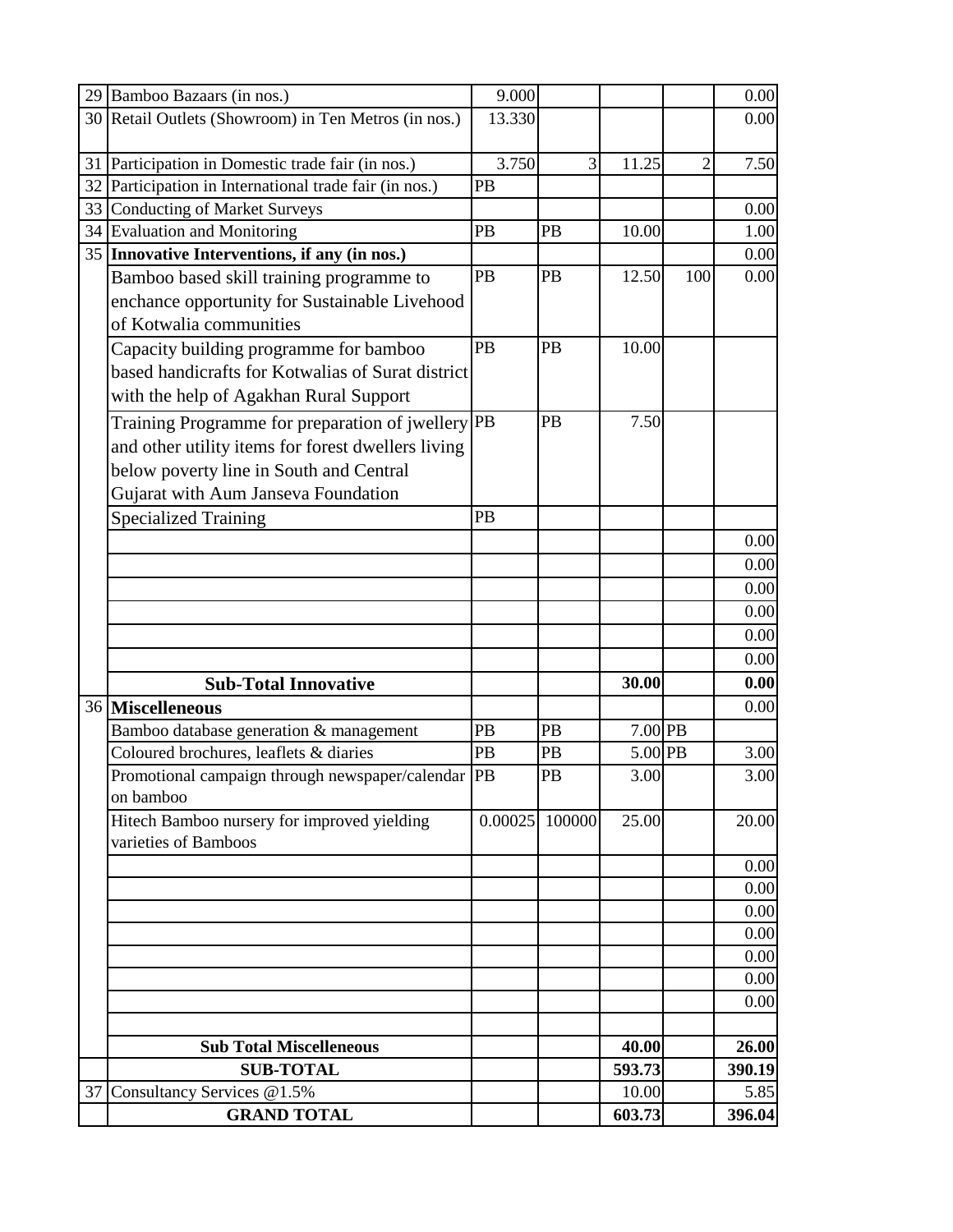|                 | Physical & Financial Targets & Allocations for 2013-14           |        |         |                    |          |                   |
|-----------------|------------------------------------------------------------------|--------|---------|--------------------|----------|-------------------|
|                 | STATE: HIMACHAL PRADESH                                          |        |         |                    |          |                   |
|                 |                                                                  |        |         |                    |          | Rs. in lakhs      |
| SI.             | <b>Components</b>                                                | Rates  |         | <b>Targets</b>     |          | <b>Allocation</b> |
|                 |                                                                  |        |         | <b>Proposed by</b> |          | <b>Approved</b>   |
|                 |                                                                  |        |         | <b>State</b>       |          |                   |
|                 |                                                                  |        | Phy Fin |                    | Phy      | Fin               |
| 1               | Centralized Nurseries in public sector (in nos.)                 | 2.730  |         |                    | $\theta$ | 0.00              |
| $\overline{2}$  | Centralized Nurseries in private sector (in nos.)                | 0.680  |         |                    |          | 0.00              |
| 3               | Kisan Nurseries in public sector (in nos.)                       | 0.065  |         |                    |          | 0.00              |
| 4               | Kisan Nurseries in private sector (in nos.)                      | 0.065  |         |                    |          | 0.00              |
| 5               | Mahila Nurseries in public sector (in nos.)                      | 0.065  |         |                    |          | 0.00              |
| 6               | Mahila Nurseries in private sector (in nos.)                     | 0.065  |         |                    |          | 0.00              |
| 7               | Tissue Culture units in public sector (in nos.)                  | 21.000 |         |                    |          | 0.00              |
| 8               | Tissue Culture units in private sector (in nos.)                 | 10.500 |         |                    |          | 0.00              |
| 9               | Maintance of plantation in forest area during 2011-<br>12        | 0.125  | 500     | 62.50              | 500      | 62.50             |
|                 | 10 Maintance of plantation in non-forest area during<br>2011-12  | 0.040  | 100     | 4.00               | 78       | 3.12              |
|                 | 11 Maintance of plantation in Govt. land during 2011-<br>12      | 0.080  |         |                    |          | 0.00              |
|                 | 12 Maintance of plantation in forest area during 2012-<br>13     | 0.125  |         |                    |          | 0.00              |
|                 | 13 Maintance of plantation in non-forest area during<br>2012-13  | 0.040  |         |                    |          | 0.00              |
|                 | 14 Maintance of plantation in Govt. land during 2012-<br>13      | 0.080  |         |                    |          | 0.00              |
|                 | 15 Certification of planting material (in nos.)                  | PB     |         |                    |          |                   |
|                 | 16 Plantation in forest areas (in ha.)                           | 0.125  | 500     | 87.50              | 400      | 50.00             |
|                 | 17 Plantation in non-forest areas (in ha.)                       | 0.040  | 50      | 5.00               | 50       | 2.00              |
|                 | 18 Plantation in Govt. land (in ha.)                             | 0.080  |         |                    |          | 0.00              |
| 19 <sup> </sup> | Improvement of existing stock (in ha.)                           | 0.080  | 200     | 20.00              | 80       | 6.40              |
|                 | 20 Training of farmers Within state (in nos.)                    | 0.0152 |         |                    |          | 0.00              |
|                 | Training of farmers Outside state (in nos.)                      | 0.025  |         |                    |          | 0.00              |
|                 | 21 Training of field functionaries (in nos.)                     | 0.080  | 75      | 6.00               | 50       | 4.00              |
| 22              | Training of Entrepreneurs/Artisans (in nos.)                     | PB     | 100     | 5.00               | 100      | 5.00              |
| 23              | Demonstration of Technology (in nos.)                            | 0.050  |         |                    |          | 0.00              |
|                 | 24 Workshop/Seminars at: District Level (in nos.)                | 1.000  | 6       | 6.00               | 3        | 3.00              |
|                 | Workshop/Seminars at: State Level (in nos.)                      | 3.000  | 1       | 3.00               |          | 3.00              |
|                 | Workshop/Seminars at: National Level (in nos.)                   | 5.000  |         |                    |          | 0.00              |
|                 | Workshop/Seminars at: International Level (in                    |        |         |                    |          | 0.00              |
|                 | nos.)                                                            |        |         |                    |          |                   |
|                 | 25 Pest and Disease Management (in ha.)                          | 0.002  |         |                    |          | 0.00              |
|                 | 26 Micro-Irrigation (in ha.)                                     | 0.200  |         |                    |          | 0.00              |
|                 | 27   Post harvest storage and treatments facilities (in<br>nos.) | 20.000 |         |                    |          | 0.00              |
|                 |                                                                  |        |         |                    |          |                   |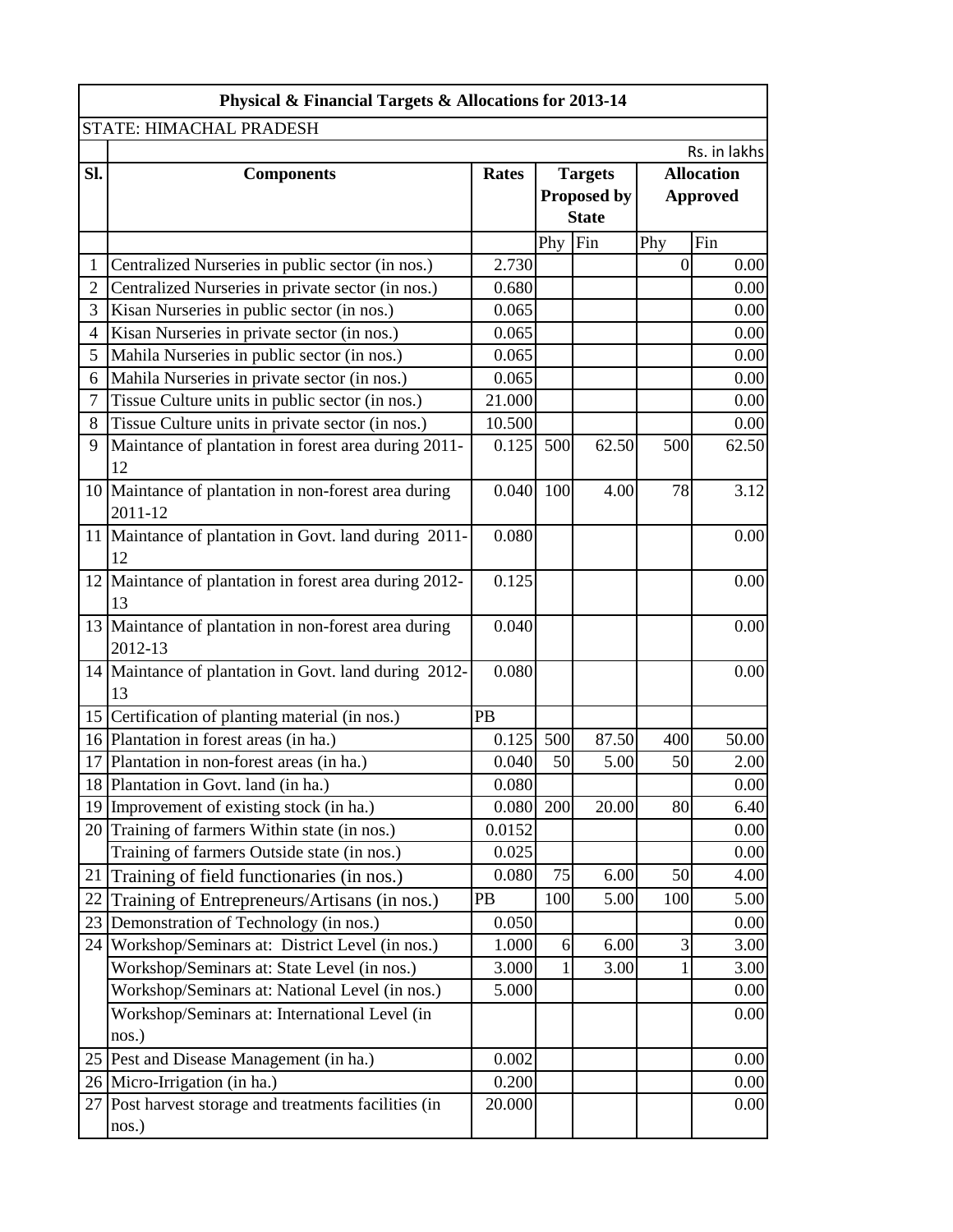|    | 28 Bamboo Wholesale and Retail Markets               | 5.330  |        | 0.00         |
|----|------------------------------------------------------|--------|--------|--------------|
|    | 29 Bamboo Bazaars (in nos.)                          | 9.000  |        | 0.00         |
|    | 30 Retail Outlets (Showroom) in Ten Metros (in nos.) | 13.330 |        | 0.00         |
|    |                                                      |        |        |              |
| 31 | Participation in Domestic trade fair (in nos.)       | 3.750  |        | 0.00         |
| 32 | Participation in International trade fair (in nos.)  | PB     |        |              |
| 33 | <b>Conducting of Market Surveys</b>                  |        |        | 0.00         |
|    | 34 Evaluation and Monitoring                         |        |        | 0.00         |
|    | 35 Innovative Interventions, if any (in nos.)        |        | 0.00   | 0.00         |
|    |                                                      |        |        | 0.00         |
|    |                                                      |        |        | 0.00         |
|    |                                                      |        |        | 0.00         |
|    |                                                      |        |        | 0.00         |
|    |                                                      |        |        | 0.00         |
|    |                                                      |        |        | 0.00         |
|    |                                                      |        |        | 0.00         |
|    |                                                      |        |        | 0.00         |
|    |                                                      |        |        | 0.00         |
|    |                                                      |        |        | 0.00         |
|    | <b>Sub-Total Innovative</b>                          |        | 0.00   | 0.00         |
|    | 36 Miscelleneous                                     |        |        |              |
|    |                                                      |        | 0.00   | 0.00         |
|    |                                                      |        |        | 0.00         |
|    |                                                      |        |        | 0.00         |
|    |                                                      |        |        | 0.00         |
|    |                                                      |        |        | 0.00         |
|    |                                                      |        |        | 0.00         |
|    |                                                      |        |        | 0.00         |
|    |                                                      |        |        |              |
|    |                                                      |        |        | 0.00         |
|    |                                                      |        |        | 0.00         |
|    |                                                      |        |        | 0.00         |
|    |                                                      |        |        |              |
|    |                                                      |        |        | 0.00         |
|    | <b>Sub Total Miscelleneous</b>                       |        | 0.00   | 0.00<br>0.00 |
|    | <b>SUB-TOTAL</b>                                     |        | 199.00 | 139.02       |
|    | 37 Consultancy Services @1.5%                        |        | 4.97   | 2.09         |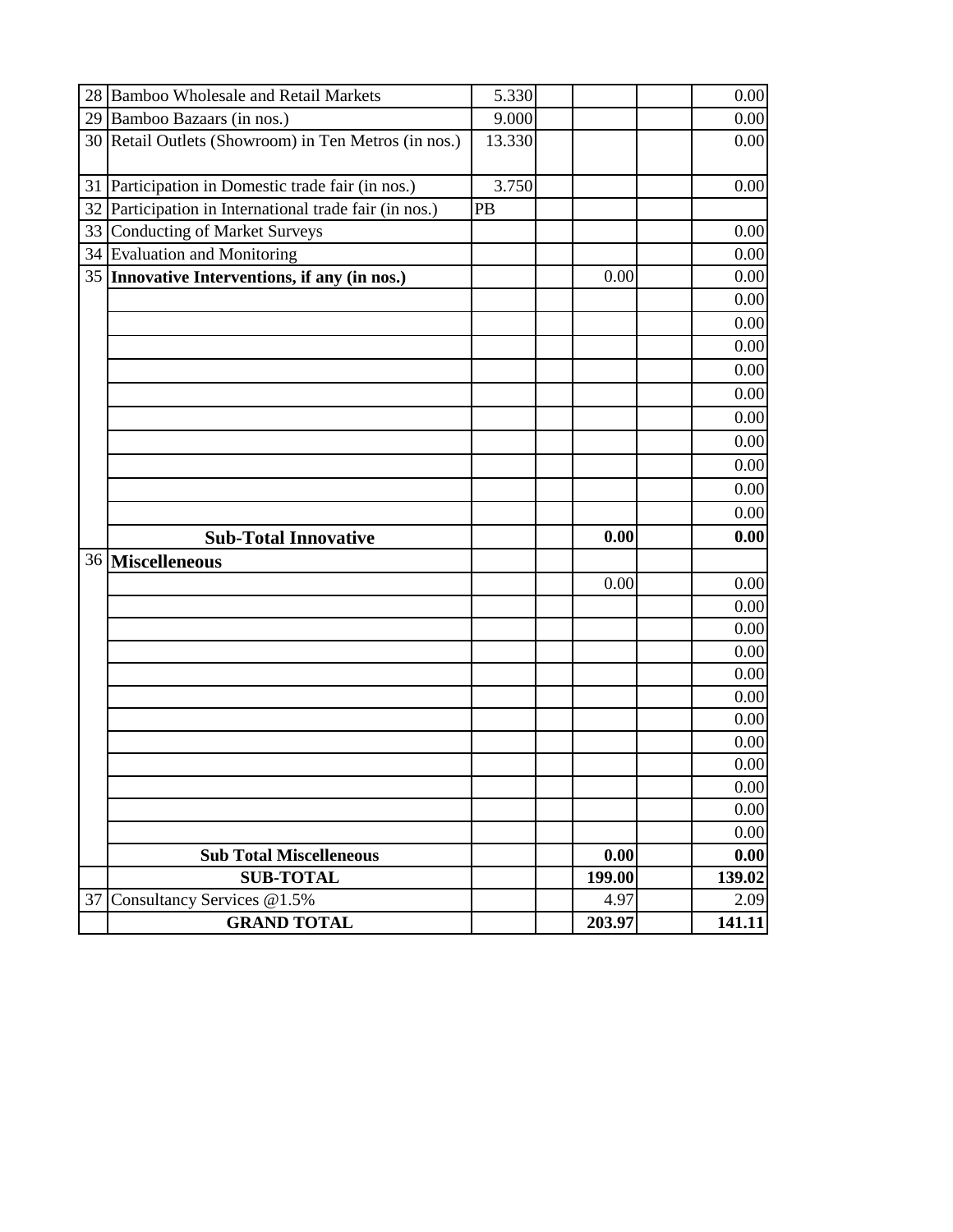|                | Physical & Financial Targets & Allocations for 2013-14 |              |                |                |     |                   |
|----------------|--------------------------------------------------------|--------------|----------------|----------------|-----|-------------------|
|                | STATE: JAMMU KASHMIR                                   |              |                |                |     |                   |
|                |                                                        |              |                |                |     | Rs. in lakhs      |
| Sl.            | <b>Components</b>                                      | <b>Rates</b> |                | <b>Targets</b> |     | <b>Allocation</b> |
|                |                                                        |              |                | Proposed by    |     | <b>Approved</b>   |
|                |                                                        |              |                | <b>State</b>   |     |                   |
|                |                                                        |              | Phy            | Fin            | Phy | Fin               |
| 1              | Centralized Nurseries in public sector (in nos.)       | 2.730        | 6              | 16.38          | 2   | 5.46              |
| $\overline{2}$ | Centralized Nurseries in private sector (in nos.)      | 0.680        |                |                |     | 0.00              |
| 3              | Kisan Nurseries in public sector (in nos.)             | 0.065        | 1              | 0.07           | 1   | 0.07              |
| $\overline{4}$ | Kisan Nurseries in private sector (in nos.)            | 0.065        | $\mathbf{1}$   | 0.07           | 1   | 0.07              |
| 5              | Mahila Nurseries in public sector (in nos.)            | 0.065        | 1              | 0.07           | 1   | 0.07              |
| 6              | Mahila Nurseries in private sector (in nos.)           | 0.065        | 1              | 0.07           | 1   | 0.07              |
| 7              | Tissue Culture units in public sector (in nos.)        | 21.000       |                |                |     | 0.00              |
| 8              | Tissue Culture units in private sector (in nos.)       | 10.500       |                |                |     | 0.00              |
| 9              | Maintance of plantation in forest area during 2011-    | 0.125        |                |                |     | 0.00              |
|                | 12                                                     |              |                |                |     |                   |
| 10             | Maintance of plantation in non-forest area during      | 0.040        |                |                |     | 0.00              |
|                | 2011-12                                                |              |                |                |     |                   |
| 11             | Maintance of plantation in Govt. land during 2011-     | 0.080        |                |                |     | 0.00              |
|                | 12                                                     |              |                |                |     |                   |
| 12             | Maintance of plantation in forest area during 2012-    | 0.125        |                |                |     | 0.00              |
|                | 13                                                     |              |                |                |     |                   |
| 13             | Maintance of plantation in non-forest area during      | 0.040        | 100            | 8.00           | 100 | 4.00              |
|                | 2012-13                                                |              |                |                |     |                   |
| 14             | Maintance of plantation in Govt. land during 2012-     | 0.080        |                |                |     | 0.00              |
|                | 13                                                     |              |                |                |     |                   |
| 15             | Certification of planting material (in nos.)           | PB           |                |                |     |                   |
| 16             | Plantation in forest areas (in ha.)                    | 0.125        | 600            | 150.00         | 520 | 65.00             |
| 17             | Plantation in non-forest areas (in ha.)                | 0.040        | 300            | 39.00          | 250 | 10.00             |
| 18             | Plantation in Govt. land (in ha.)                      | 0.080        |                |                |     | 0.00              |
| 19             | Improvement of existing stock (in ha.)                 | 0.080        | 200            | 16.00          | 180 | 14.40             |
| 20             | Training of farmers Within state (in nos.)             | 0.0152       | 300            | 4.56           | 100 | 1.52              |
|                | Training of farmers Outside state (in nos.)            | 0.025        | 100            | 2.50           | 50  | 1.25              |
| 21             | Training of field functionaries (in nos.)              | 0.080        | 50             | 4.00           | 40  | 3.20              |
| 22             | Training of Entrepreneurs/Artisans (in nos.)           | PB           |                |                |     |                   |
| 23             | Demonstration of Technology (in nos.)                  | 0.050        | 25             | 2.50           | 10  | 0.50              |
| 24             | Workshop/Seminars at: District Level (in nos.)         | 1.000        | 12             | 12.00          | 5   | 5.00              |
|                | Workshop/Seminars at: State Level (in nos.)            | 3.000        | $\overline{2}$ | 6.00           |     | 3.00              |
|                | Workshop/Seminars at: National Level (in nos.)         | 5.000        | $\mathbf{2}$   | 10.00          |     | 0.00              |
|                | Workshop/Seminars at: International Level (in nos.)    |              | 1              | 7.50           |     | 0.00              |
|                |                                                        |              |                |                |     |                   |
| 25             | Pest and Disease Management (in ha.)                   | 0.002        | 550            | 1.10           |     | 0.00              |
| 26             | Micro-Irrigation (in ha.)                              | 0.200        | 50             | 10.00          | 20  | 4.00              |
| 27             | Post harvest storage and treatments facilities (in     | 20.000       |                |                |     | 0.00              |
|                | nos.)                                                  |              |                |                |     |                   |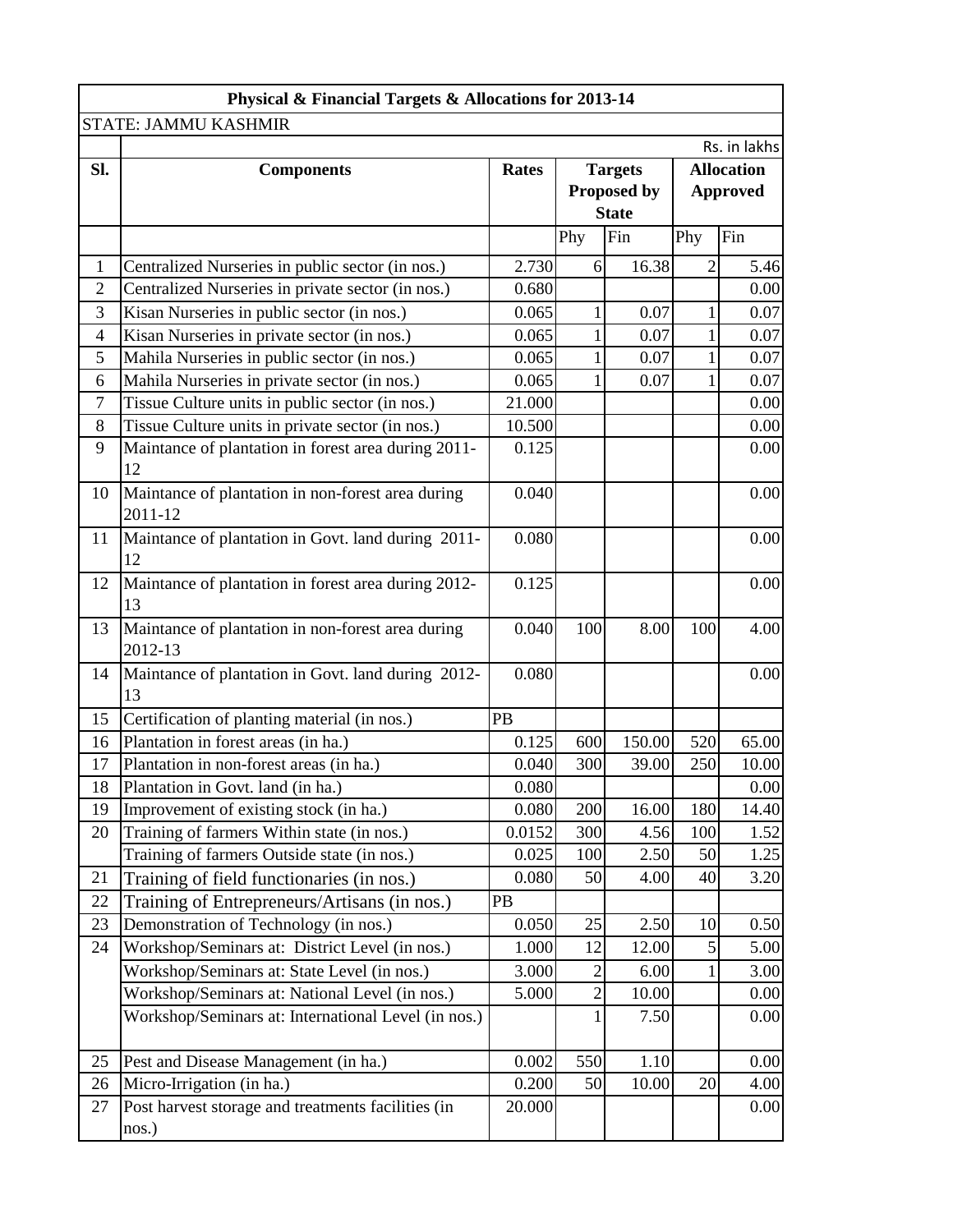| 28 | Bamboo Wholesale and Retail Markets                          | 5.330           |                |        |                | 0.00   |
|----|--------------------------------------------------------------|-----------------|----------------|--------|----------------|--------|
| 29 | Bamboo Bazaars (in nos.)                                     | 9.000           |                |        |                | 0.00   |
| 30 | Retail Outlets (Showroom) in Ten Metros (in nos.)            | 13.330          |                |        |                | 0.00   |
| 31 | Participation in Domestic trade fair (in nos.)               | 3.750           | $\overline{2}$ | 5.50   | $\overline{2}$ | 7.50   |
| 32 | Participation in International trade fair (in nos.)          | PB              |                |        |                |        |
| 33 | <b>Conducting of Market Surveys</b>                          |                 |                | 1.00   |                | 1.00   |
| 34 | <b>Evaluation and Monitoring</b>                             |                 |                | 1.00   |                | 1.00   |
| 35 | Innovative Interventions, if any (in nos.)                   |                 |                |        |                |        |
|    | <b>Comman Facility Center (CFC)</b>                          |                 |                | 21.00  |                | 20.00  |
|    |                                                              |                 |                |        |                | 0.00   |
|    |                                                              |                 |                |        |                | 0.00   |
|    |                                                              |                 |                |        |                | 0.00   |
|    |                                                              |                 |                |        |                | 0.00   |
|    |                                                              |                 |                |        |                | 0.00   |
|    |                                                              |                 |                |        |                | 0.00   |
|    |                                                              |                 |                |        |                | 0.00   |
|    |                                                              |                 |                |        |                | 0.00   |
|    |                                                              |                 |                |        |                | 0.00   |
|    | <b>Sub-Total Innovative</b>                                  |                 |                | 21.00  |                | 20.00  |
| 36 | <b>Miscelleneous</b>                                         |                 |                |        |                |        |
|    | <b>State Bamboo Cell</b>                                     | Running<br>Cost |                | 10.00  |                |        |
|    | Coloured brochures, leaflets & diaries                       |                 | PB             | 1.00   |                | 1.00   |
|    | Promotional campaign through newspaper/calendar<br>on bamboo |                 | PB             | 0.51   |                | 0.51   |
|    | Baseline data generation                                     |                 | PB             | 1.00   |                | 0.00   |
|    |                                                              |                 |                |        |                | 0.00   |
|    |                                                              |                 |                |        |                | 0.00   |
|    |                                                              |                 |                |        |                | 0.00   |
|    |                                                              |                 |                |        |                | 0.00   |
|    |                                                              |                 |                |        |                | 0.00   |
|    |                                                              |                 |                |        |                | 0.00   |
|    |                                                              |                 |                |        |                | 0.00   |
|    |                                                              |                 |                |        |                | 0.00   |
|    | <b>Sub Total Miscelleneous</b>                               |                 |                | 12.51  |                | 1.51   |
|    | <b>SUB-TOTAL</b>                                             |                 |                | 330.81 |                | 148.60 |
|    |                                                              |                 |                |        |                | 2.23   |
| 37 | Consultancy Services @1.5%                                   |                 |                | 3.38   |                |        |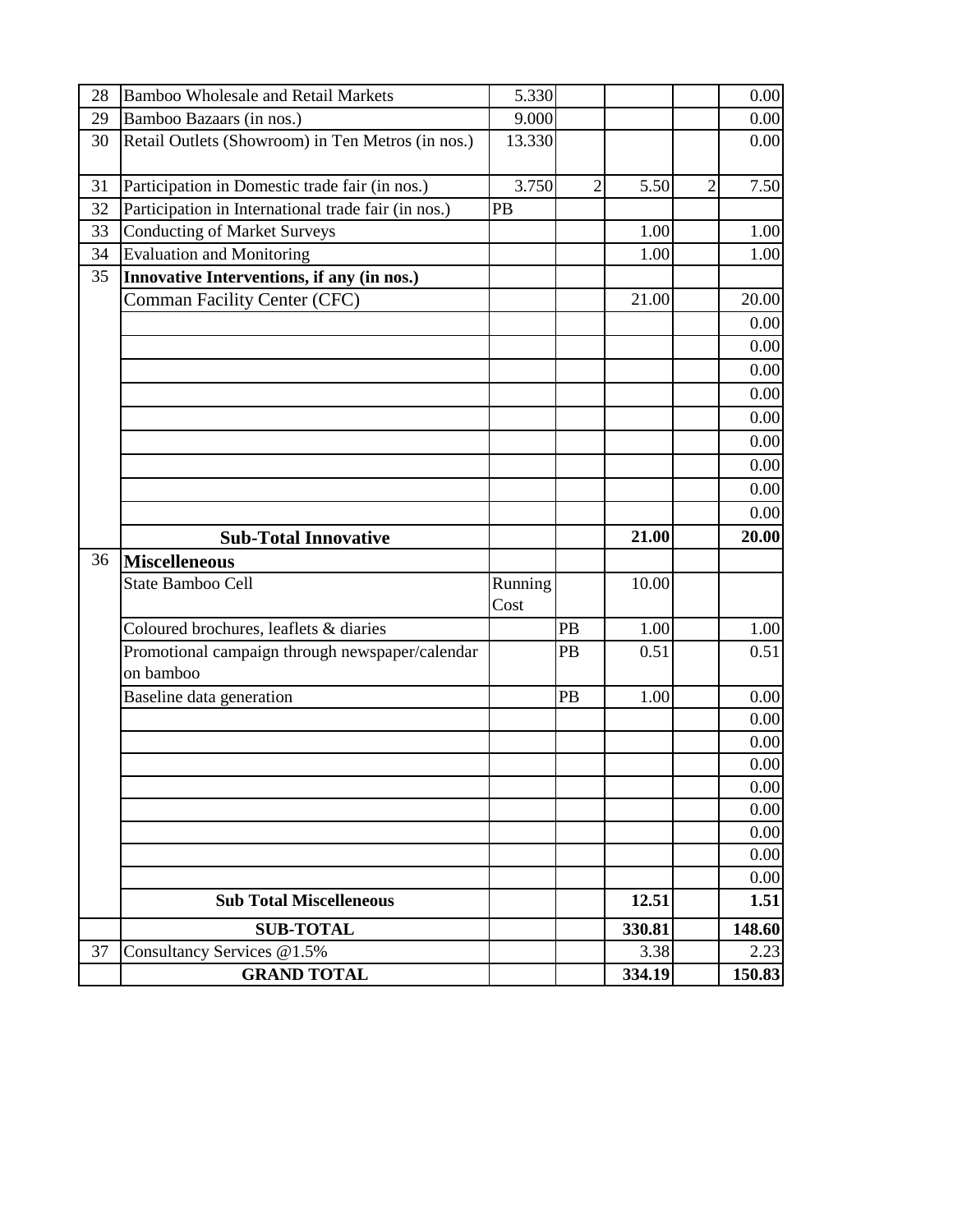|              | Physical & Financial Targets & Allocations for 2013-14          |              |      |       |                                               |              |
|--------------|-----------------------------------------------------------------|--------------|------|-------|-----------------------------------------------|--------------|
|              | <b>STATE: JHARKHAND</b>                                         |              |      |       |                                               |              |
|              |                                                                 |              |      |       |                                               | Rs. in lakhs |
| Sl.          | <b>Components</b>                                               | <b>Rates</b> |      |       | <b>Targets Proposed   Allocation Proposed</b> |              |
|              |                                                                 |              | Phy  | Fin   | Phy                                           | Fin          |
| $\mathbf{1}$ | Centralized Nurseries in public sector (in nos.)                | 2.730        |      | 0.00  |                                               | 0.00         |
| 2            | Centralized Nurseries in private sector (in<br>nos.)            | 0.680        |      | 0.00  |                                               | 0.00         |
| 3            | Kisan Nurseries in public sector (in nos.)                      | 0.065        |      | 0.00  |                                               | 0.00         |
| 4            | Kisan Nurseries in private sector (in nos.)                     | 0.065        |      | 0.00  |                                               | 0.00         |
| 5            | Mahila Nurseries in public sector (in nos.)                     | 0.065        |      | 0.00  |                                               | 0.00         |
| 6            | Mahila Nurseries in private sector (in nos.)                    | 0.065        |      | 0.00  |                                               | 0.00         |
| 7            | Tissue Culture units in public sector (in nos.)                 | 21.000       |      | 0.00  |                                               | 0.00         |
| 8            | Tissue Culture units in private sector (in nos.)                | 10.500       |      | 0.00  |                                               | 0.00         |
| 9            | Maintance of plantation in forest area during<br>2010-11        |              | 1500 | 41.25 | 1500                                          | 41.25        |
|              | 10 Maintance of plantation in non-forest area<br>during 2011-12 |              |      | 0.00  |                                               | 0.00         |
|              | 11 Maintance of plantation in Govt. land during<br>2011-12      |              |      | 0.00  |                                               | 0.00         |
| 12           | Maintance of plantation in forest area during<br>2012-13        | 0.125        |      | 0.00  |                                               | 0.00         |
|              | 13 Maintance of plantation in non-forest area<br>during 2012-13 | 0.040        |      | 0.00  |                                               | 0.00         |
|              | 14 Maintance of plantation in Govt. land during<br>2012-13      |              |      | 0.00  |                                               | 0.00         |
|              | 15 Certification of planting material (in nos.)                 | PB           |      |       |                                               |              |
|              | 16 Plantation in forest areas (in ha.)                          | 0.125        |      | 0.00  |                                               | 0.00         |
| 17           | Plantation in non-forest areas (in ha.)                         | 0.040        |      | 0.00  |                                               | 0.00         |
| 18           | Plantation in Govt. land (in ha.)                               | 0.080        |      | 0.00  |                                               | 0.00         |
| 19           | Improvement of existing stock (in ha.)                          | 0.080        |      | 0.00  |                                               | 0.00         |
| 20           | Training of farmers Within state (in nos.)                      | 0.0152       |      | 0.00  |                                               | 0.00         |
|              | Training of farmers Outside state (in nos.)                     | 0.025        |      | 0.00  |                                               | 0.00         |
| 21           | Training of field functionaries (in nos.)                       | 0.080        |      | 0.00  |                                               | 0.00         |
| 22           | Training of Entrepreneurs/Artisans (in<br>nos.)                 | PB           |      |       |                                               |              |
| 23           | Demonstration of Technology (in nos.)                           | 0.050        |      | 0.00  |                                               | 0.00         |
| 24           | Workshop/Seminars at: District Level (in<br>nos.)               | 1.000        |      | 0.00  |                                               | 0.00         |
|              | Workshop/Seminars at: State Level (in nos.)                     | 3.000        |      | 0.00  |                                               | 0.00         |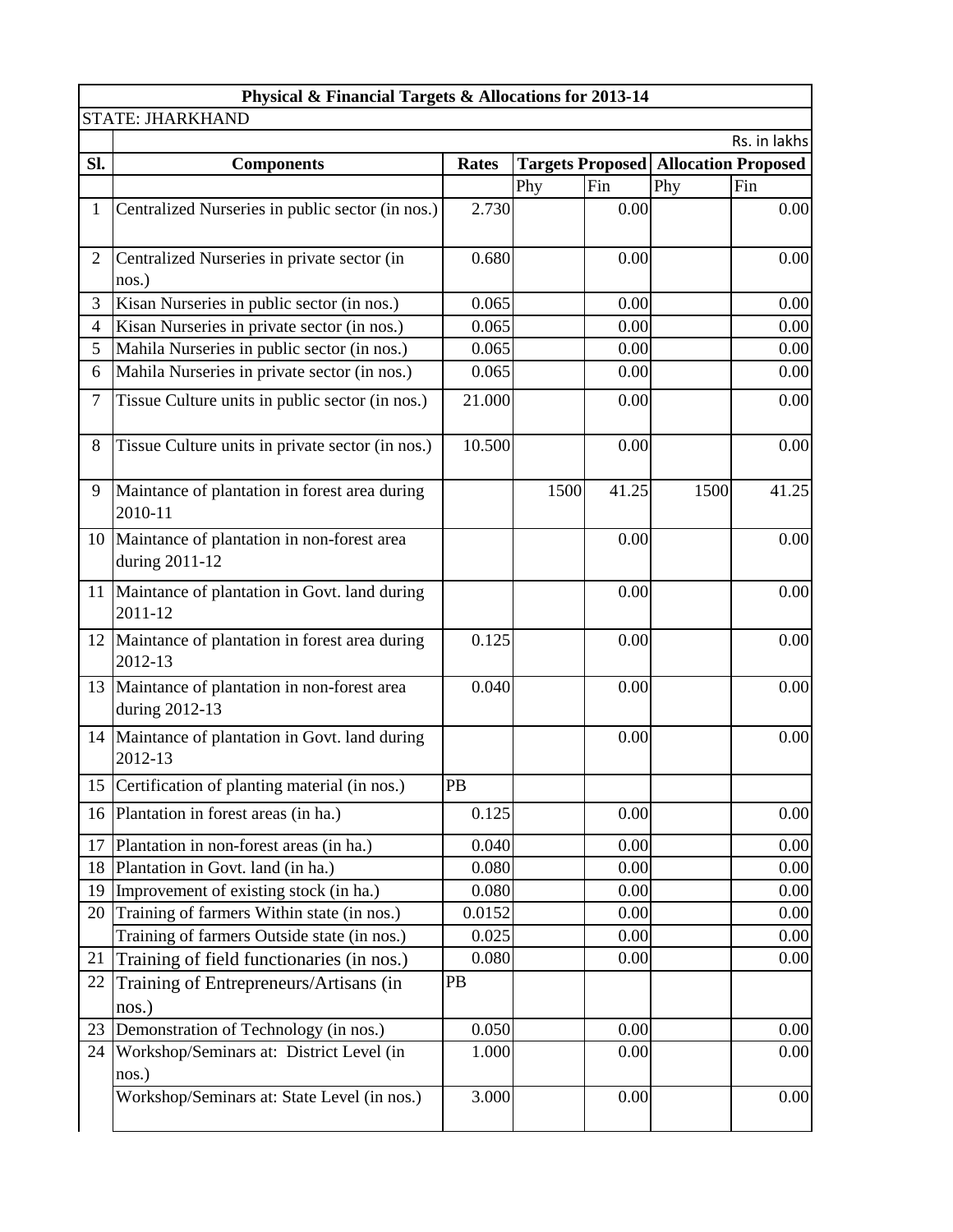| nos.)<br>Workshop/Seminars at: International Level (in<br>0.00<br>nos.)<br>25<br>Pest and Disease Management (in ha.)<br>0.002<br>0.00 | 0.00<br>0.00<br>0.00<br>0.00 |
|----------------------------------------------------------------------------------------------------------------------------------------|------------------------------|
|                                                                                                                                        |                              |
|                                                                                                                                        |                              |
|                                                                                                                                        |                              |
|                                                                                                                                        |                              |
| Micro-Irrigation (in ha.)<br>0.200<br>0.00<br>26                                                                                       |                              |
| Post harvest storage and treatments facilities<br>20.000<br>0.00<br>27<br>(in nos.)                                                    |                              |
| <b>Bamboo Wholesale and Retail Markets</b><br>5.330<br>28<br>0.00                                                                      | 0.00                         |
| 9.000<br>0.00<br>29<br>Bamboo Bazaars (in nos.)                                                                                        | 0.00                         |
| Retail Outlets (Showroom) in Ten Metros (in<br>13.330<br>0.00<br>30                                                                    | 0.00                         |
| nos.)                                                                                                                                  |                              |
| Participation in Domestic trade fair (in nos.)<br>3.750<br>0.00<br>31                                                                  | 0.00                         |
| Participation in International trade fair (in<br>PB<br>32<br>nos.)                                                                     |                              |
| <b>Conducting of Market Surveys</b><br>0.00<br>33                                                                                      | 0.00                         |
| <b>Evaluation and Monitoring</b><br>34<br>0.00                                                                                         | 0.00                         |
| Innovative Interventions, if any (in nos.)<br>35<br>0.00                                                                               | 0.00                         |
| 0.00                                                                                                                                   | 0.00                         |
| 0.00                                                                                                                                   | 0.00                         |
| 0.00                                                                                                                                   | 0.00                         |
| 0.00                                                                                                                                   | 0.00                         |
| 0.00                                                                                                                                   | 0.00                         |
| 0.00                                                                                                                                   | 0.00                         |
| 0.00                                                                                                                                   | 0.00                         |
| 0.00                                                                                                                                   | 0.00                         |
| 0.00                                                                                                                                   | 0.00                         |
| 0.00                                                                                                                                   | 0.00                         |
| 0.00<br><b>Sub-Total Innovative</b>                                                                                                    | 0.00                         |
| 36<br><b>Miscelleneous</b>                                                                                                             |                              |
| Maintance of plantation in forest area<br>460<br>12.65<br>460<br>during 2011-12                                                        | 12.65                        |
|                                                                                                                                        |                              |
| 0.00                                                                                                                                   | 0.00                         |
| 0.00                                                                                                                                   | 0.00                         |
| 0.00                                                                                                                                   | 0.00                         |
| 0.00                                                                                                                                   | 0.00                         |
| 0.00<br>0.00                                                                                                                           | 0.00<br>0.00                 |
| 0.00                                                                                                                                   | 0.00                         |
| 0.00                                                                                                                                   | 0.00                         |
| 0.00                                                                                                                                   | 0.00                         |
| 0.00                                                                                                                                   | 0.00                         |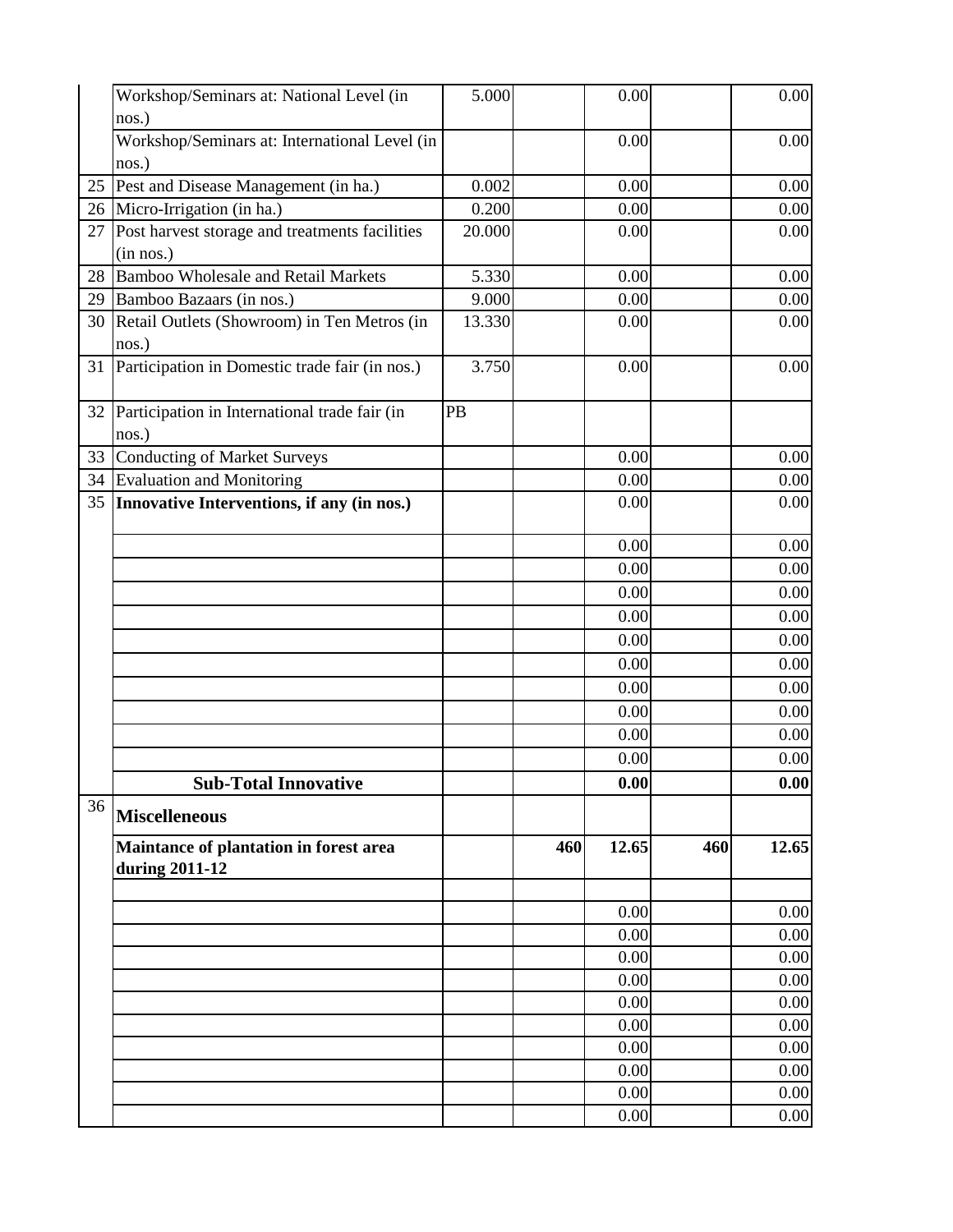| <b>Sub Total Miscelleneous</b> |    | 12.65 | 12.65    |
|--------------------------------|----|-------|----------|
| <b>SUB-TOTAL</b>               |    | 53.90 | 53.90    |
| 37 Consultancy Services @1.5%  | PB | 0.80  | $0.80\,$ |
| <b>GRAND TOTAL</b>             |    | 54.70 | 54.70    |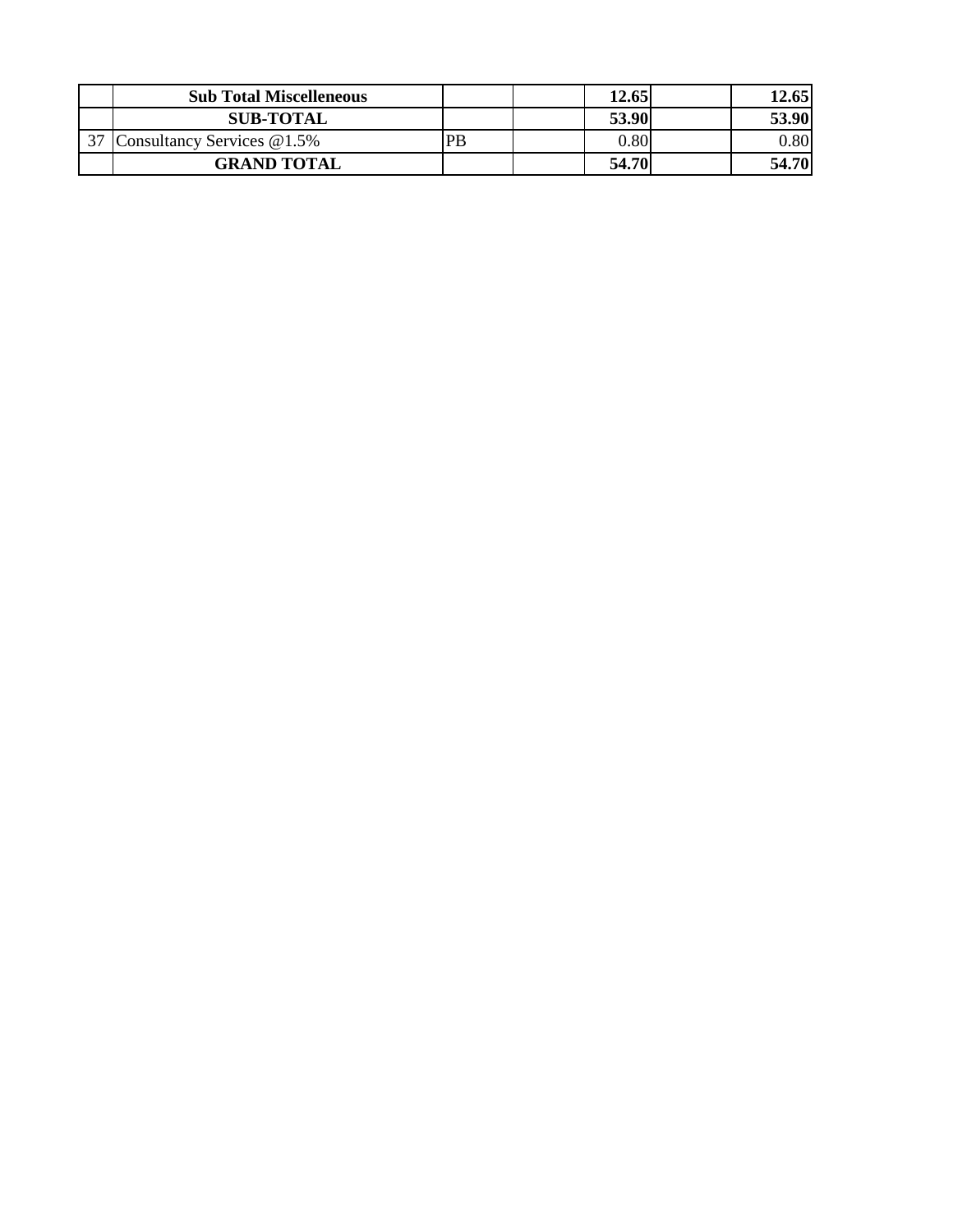|                 | Physical & Financial Targets & Allocations for 2013-14          |              |                |                 |      |                   |
|-----------------|-----------------------------------------------------------------|--------------|----------------|-----------------|------|-------------------|
|                 | STATE: KARNATAKA                                                |              |                |                 |      |                   |
|                 |                                                                 |              |                |                 |      | Rs. in lakhs      |
| Sl.             | <b>Components</b>                                               | <b>Rates</b> |                | <b>Targets</b>  |      | <b>Allocation</b> |
|                 |                                                                 |              |                | <b>Proposed</b> |      | <b>Proposed</b>   |
|                 |                                                                 |              | Phy            | Fin             | Phy  | Fin               |
| 1               | Centralized Nurseries in public sector (in nos.)                | 2.730        | 30             | 81.90           | 12   | 32.76             |
| 2               | Centralized Nurseries in private sector (in nos.)               | 0.680        |                |                 |      | 0.00              |
| 3               | Kisan Nurseries in public sector (in nos.)                      | 0.065        |                |                 |      | 0.00              |
| 4               | Kisan Nurseries in private sector (in nos.)                     | 0.065        |                |                 |      | 0.00              |
| 5               | Mahila Nurseries in public sector (in nos.)                     | 0.065        |                |                 |      | 0.00              |
| 6               | Mahila Nurseries in private sector (in nos.)                    | 0.065        |                |                 |      | 0.00              |
| 7               | Tissue Culture units in public sector (in nos.)                 | 21.000       |                |                 |      | 0.00              |
| 8               | Tissue Culture units in private sector (in nos.)                | 10.500       |                |                 |      | 0.00              |
| 9               | Maintance of plantation in forest area during 2011-             | 0.125        |                |                 |      | 0.00              |
|                 | 12                                                              |              |                |                 |      |                   |
|                 | 10 Maintance of plantation in non-forest area during<br>2011-12 | 0.040        |                |                 |      | 0.00              |
|                 | 11 Maintance of plantation in Govt. land during 2011-<br>12     | 0.080        |                |                 |      | 0.00              |
|                 | 12 Maintance of plantation in forest area during 2012-          | 0.125        | 6230           | 345.93          | 3405 | 425.63            |
|                 | 13                                                              |              |                |                 |      |                   |
|                 | 13 Maintance of plantation in non-forest area during            | 0.040        | 500            | 20.00           | 500  | 20.00             |
|                 | 2012-13                                                         |              |                |                 |      |                   |
|                 | 14 Maintance of plantation in Govt. land during 2012-           | 0.080        |                |                 |      | 0.00              |
|                 | 13                                                              |              |                |                 |      |                   |
| 15              | Certification of planting material (in nos.)                    | PB           |                |                 |      |                   |
|                 | 16 Plantation in forest areas (in ha.)                          | 0.125        | 2600           | 325.00          | 2500 | 312.50            |
| 17              | Plantation in non-forest areas (in ha.)                         | 0.040        | 500            | 20.00           | 500  | 20.00             |
|                 | 18 Plantation in Govt. land (in ha.)                            | 0.080        |                |                 |      | 0.00              |
|                 | 19 Improvement of existing stock (in ha.)                       |              | 0.080 1500     | 120.00          | 1200 | 96.00             |
|                 | 20 Training of farmers Within state (in nos.)                   | 0.0152       | 50             | 0.76            | 50   | 0.76              |
|                 | Training of farmers Outside state (in nos.)                     | 0.025        | 25             | 0.62            | 25   | 0.63              |
| 21              | Training of field functionaries (in nos.)                       | 0.080        | 40             | 1.00            | 40   | 3.20              |
| 22              | Training of Entrepreneurs/Artisans (in nos.)                    | PB           |                |                 |      |                   |
| 23              | Demonstration of Technology (in nos.)                           | 0.050        |                |                 |      | 0.00              |
|                 | 24 Workshop/Seminars at: District Level (in nos.)               | 1.000        | 5              | 5.00            | 4    | 4.00              |
|                 | Workshop/Seminars at: State Level (in nos.)                     | 3.000        | $\overline{2}$ | 6.00            |      | 3.00              |
|                 | Workshop/Seminars at: National Level (in nos.)                  | 5.000        |                |                 |      | 0.00              |
|                 | Workshop/Seminars at: International Level (in                   |              |                |                 |      | 0.00              |
|                 | nos.)                                                           |              |                |                 |      |                   |
|                 | 25 Pest and Disease Management (in ha.)                         | 0.002        |                |                 |      | 0.00              |
|                 | 26 Micro-Irrigation (in ha.)                                    | 0.200        |                |                 |      | 0.00              |
| 27 <sub>l</sub> | Post harvest storage and treatments facilities (in              | 20.000       |                |                 |      | 0.00              |
|                 | nos.)                                                           |              |                |                 |      |                   |
|                 | 28 Bamboo Wholesale and Retail Markets                          | 5.330        |                |                 |      | 0.00              |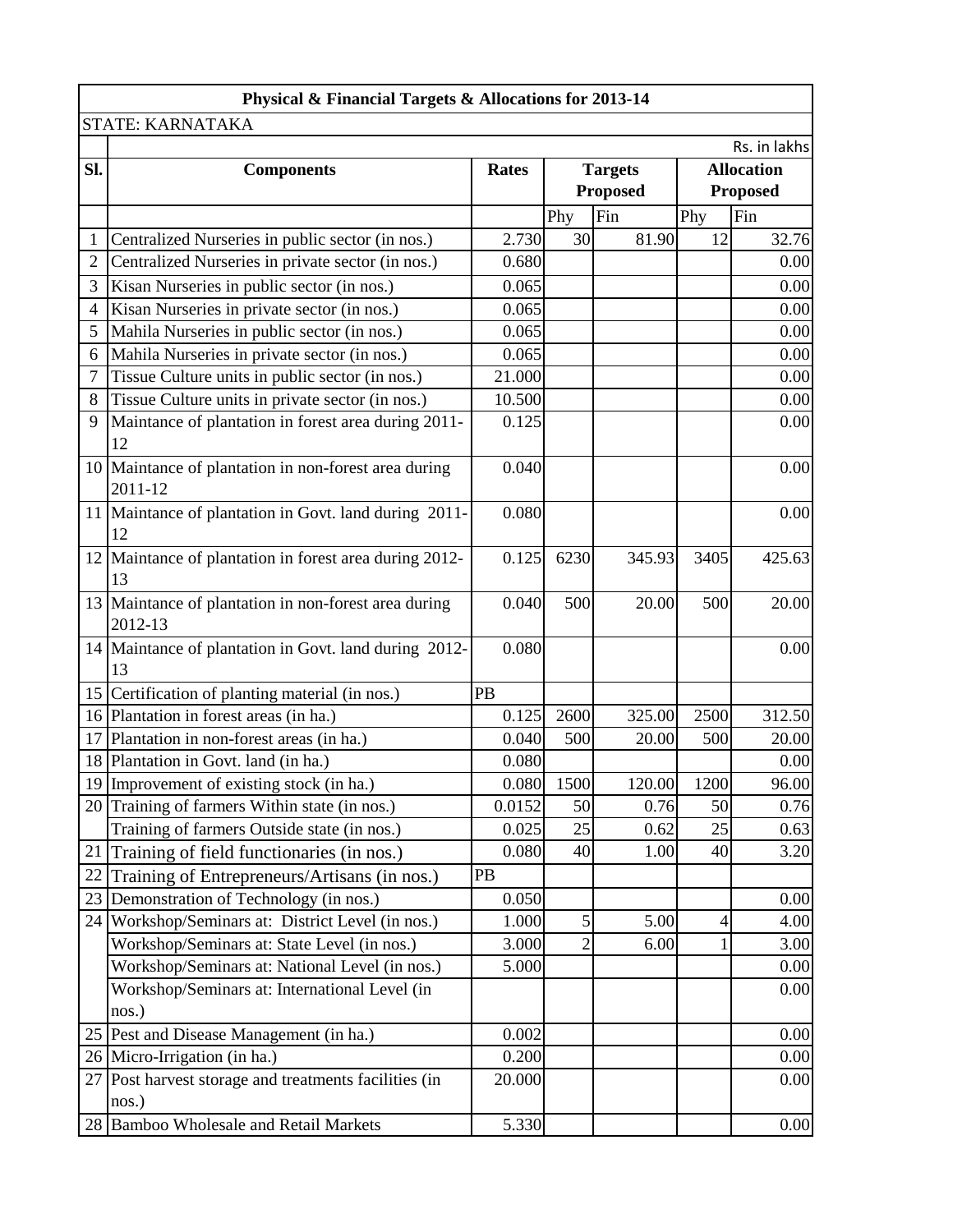|    | 29 Bamboo Bazaars (in nos.)                          | 9.000   |                |         |                | 0.00   |
|----|------------------------------------------------------|---------|----------------|---------|----------------|--------|
|    | 30 Retail Outlets (Showroom) in Ten Metros (in nos.) | 13.330  |                |         |                | 0.00   |
|    |                                                      |         |                |         |                |        |
| 31 | Participation in Domestic trade fair (in nos.)       | 3.750   | $\overline{2}$ | 7.50    | $\overline{2}$ | 7.50   |
| 32 | Participation in International trade fair (in nos.)  | PB      |                |         |                |        |
|    | 33 Conducting of Market Surveys                      |         |                |         |                | 0.00   |
|    | 34 Evaluation and Monitoring                         |         |                | 27.00   |                | 1.00   |
|    | 35 Innovative Interventions, if any (in nos.)        |         |                | 0.00    |                | 0.00   |
|    |                                                      |         |                |         |                | 0.00   |
|    |                                                      |         |                |         |                | 0.00   |
|    |                                                      |         |                |         |                | 0.00   |
|    |                                                      |         |                |         |                | 0.00   |
|    |                                                      |         |                |         |                | 0.00   |
|    |                                                      |         |                |         |                | 0.00   |
|    |                                                      |         |                |         |                | 0.00   |
|    |                                                      |         |                |         |                | 0.00   |
|    |                                                      |         |                |         |                | 0.00   |
|    |                                                      |         |                |         |                | 0.00   |
|    | <b>Sub-Total Innovative</b>                          |         |                | 0.00    |                | 0.00   |
|    | 36 Miscelleneous                                     |         |                |         |                | 0.00   |
|    | <b>Training of Artisans</b>                          |         | 50             | 2.50    |                | 2.50   |
|    | Procurement of Balcooa / Burma Bamboo (Tissue        | 0.00026 | 0.83           | 21.16   |                | 21.16  |
|    | Culture Plants) from authorized agency 200 ha. @     |         |                |         |                |        |
|    | 415 plants/ha. to be planted @ the cost of Rs.       |         |                |         |                |        |
|    | 25/plant                                             |         |                |         |                |        |
|    | Awareness Creation activities / colour brouchers     |         |                | 5.00    |                | 1.00   |
|    | etc                                                  |         |                |         |                |        |
|    | Release of Balance Amount for 2012-13                |         |                | 108.40  |                |        |
|    |                                                      |         |                |         |                |        |
|    |                                                      |         |                |         |                | 0.00   |
|    |                                                      |         |                |         |                | 0.00   |
|    |                                                      |         |                |         |                |        |
|    |                                                      |         |                |         |                |        |
|    |                                                      |         |                |         |                |        |
|    |                                                      |         |                |         |                | 0.00   |
|    |                                                      |         |                |         |                | 0.00   |
|    | <b>Sub Total Miscelleneous</b>                       |         |                | 137.06  |                | 24.66  |
|    | <b>SUB-TOTAL</b>                                     |         |                | 1097.77 |                | 951.63 |
|    | 37 Consultancy Services @1.5%                        |         |                | 16.06   |                | 14.27  |
|    | <b>GRAND TOTAL</b>                                   |         |                | 1113.83 |                | 965.90 |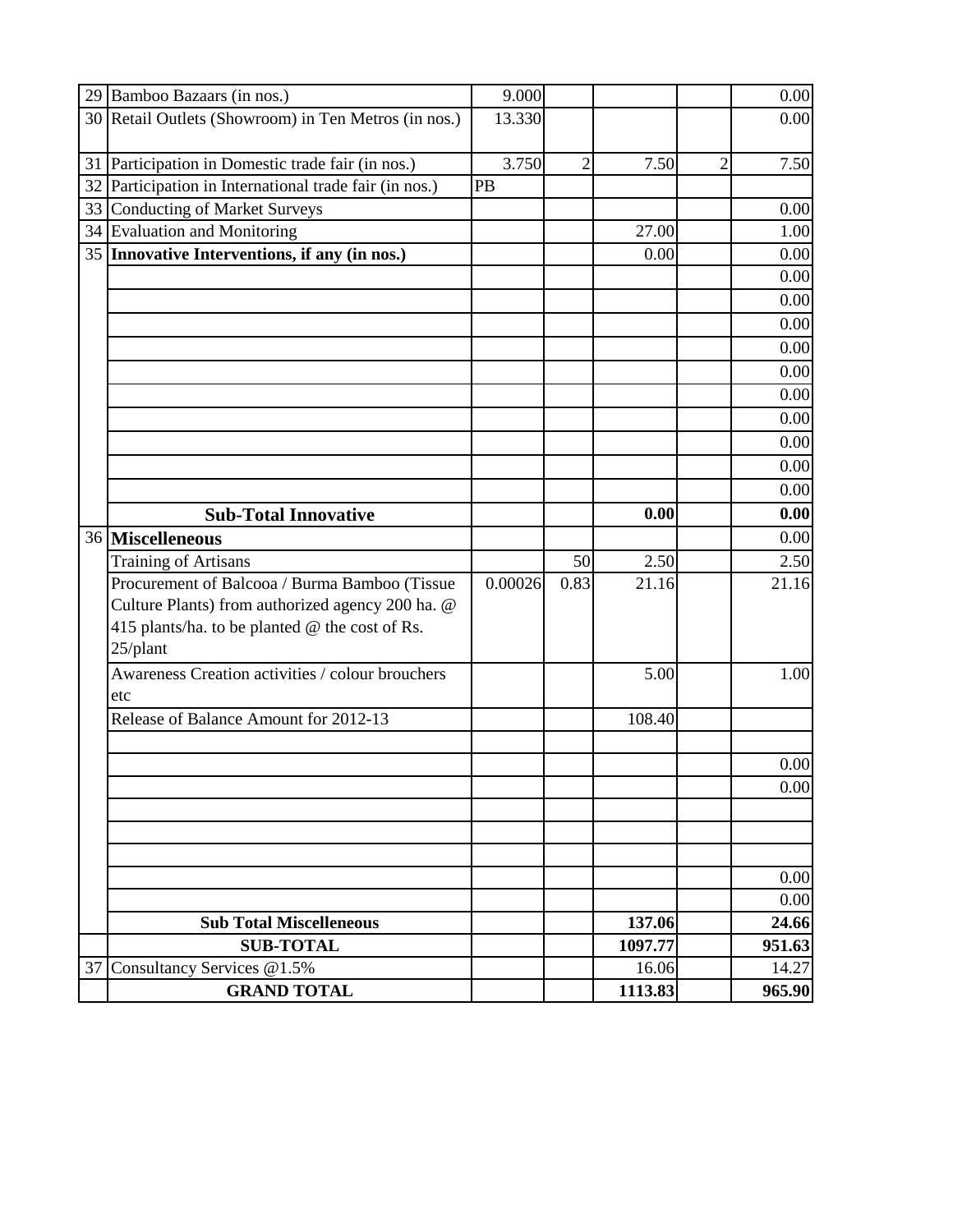| Rs. in lakhs<br><b>Allocation</b><br><b>Approved</b><br>Fin<br>2.73<br>0.68<br>0.00<br>0.00<br>0.00<br>0.20<br>0.00<br>0.00<br>0.00 |
|-------------------------------------------------------------------------------------------------------------------------------------|
|                                                                                                                                     |
|                                                                                                                                     |
|                                                                                                                                     |
|                                                                                                                                     |
|                                                                                                                                     |
|                                                                                                                                     |
|                                                                                                                                     |
|                                                                                                                                     |
|                                                                                                                                     |
|                                                                                                                                     |
|                                                                                                                                     |
|                                                                                                                                     |
|                                                                                                                                     |
|                                                                                                                                     |
|                                                                                                                                     |
| 0.00                                                                                                                                |
| 0.00                                                                                                                                |
| 0.00                                                                                                                                |
| 0.00                                                                                                                                |
| 0.00                                                                                                                                |
|                                                                                                                                     |
| 25.00                                                                                                                               |
| 0.16                                                                                                                                |
| 0.00                                                                                                                                |
| 40.00                                                                                                                               |
| 0.00                                                                                                                                |
| 0.00                                                                                                                                |
| 8.00                                                                                                                                |
|                                                                                                                                     |
| 0.00                                                                                                                                |
| 10.00                                                                                                                               |
| 3.00                                                                                                                                |
| 0.00                                                                                                                                |
| 0.00                                                                                                                                |
| 0.00                                                                                                                                |
| 0.00                                                                                                                                |
| 0.00                                                                                                                                |
| 4<br>500<br>100<br>10                                                                                                               |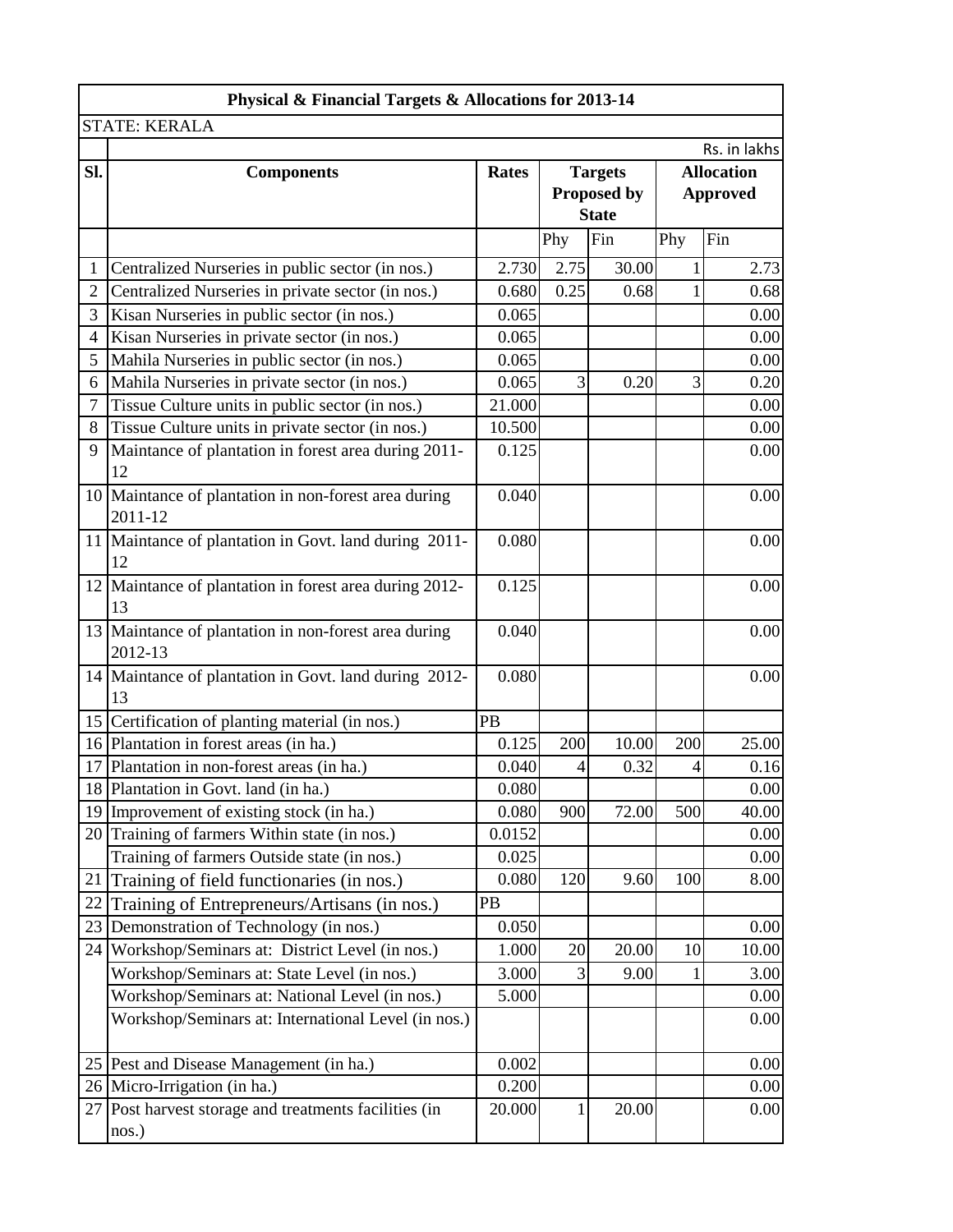|    | 28 Bamboo Wholesale and Retail Markets                       | 5.330  |                |        |                | 0.00  |
|----|--------------------------------------------------------------|--------|----------------|--------|----------------|-------|
|    | 29 Bamboo Bazaars (in nos.)                                  | 9.000  |                |        |                | 0.00  |
|    | 30 Retail Outlets (Showroom) in Ten Metros (in nos.)         | 13.330 |                |        |                | 0.00  |
|    |                                                              | 3.750  | $\overline{3}$ | 18.75  | $\overline{2}$ | 7.50  |
|    | 31 Participation in Domestic trade fair (in nos.)            |        |                |        |                |       |
|    | 32 Participation in International trade fair (in nos.)       | PB     | $\overline{2}$ | 15.00  |                |       |
| 33 | <b>Conducting of Market Surveys</b>                          |        |                |        |                | 0.00  |
|    | 34 Evaluation and Monitoring                                 |        | 2              | 29.00  |                | 1.00  |
|    | 35 Innovative Interventions, if any (in nos.)                |        | $\overline{7}$ | 596.64 |                | 0.00  |
|    |                                                              |        |                |        |                | 0.00  |
|    |                                                              |        |                |        |                | 0.00  |
|    |                                                              |        |                |        |                | 0.00  |
|    |                                                              |        |                |        |                | 0.00  |
|    |                                                              |        |                |        |                | 0.00  |
|    |                                                              |        |                |        |                | 0.00  |
|    |                                                              |        |                |        |                | 0.00  |
|    |                                                              |        |                |        |                | 0.00  |
|    |                                                              |        |                |        |                | 0.00  |
|    |                                                              |        |                |        |                | 0.00  |
|    |                                                              |        |                |        |                |       |
|    | <b>Sub-Total Innovative</b>                                  |        |                | 596.64 |                | 0.00  |
|    | 36 Miscelleneous                                             |        |                |        |                | 0.00  |
|    | Coloured brochures, leaflets & diaries                       |        | 1              | 5.00   |                | 1.00  |
|    | Promotional campaign through newspaper/calendar<br>on bamboo |        |                | 50.00  |                |       |
|    |                                                              |        |                |        |                | 0.00  |
|    |                                                              |        |                |        |                | 0.00  |
|    |                                                              |        |                |        |                | 0.00  |
|    |                                                              |        |                |        |                | 0.00  |
|    |                                                              |        |                |        |                | 0.00  |
|    |                                                              |        |                |        |                | 0.00  |
|    |                                                              |        |                |        |                | 0.00  |
|    |                                                              |        |                |        |                | 0.00  |
|    |                                                              |        |                |        |                | 0.00  |
|    |                                                              |        |                |        |                | 0.00  |
|    | <b>Sub Total Miscelleneous</b>                               |        |                | 55.00  |                | 1.00  |
|    | <b>SUB-TOTAL</b>                                             |        |                | 886.19 |                | 99.27 |
| 37 | Consultancy Services @1.5%                                   | PB     |                | 13.29  |                | 1.49  |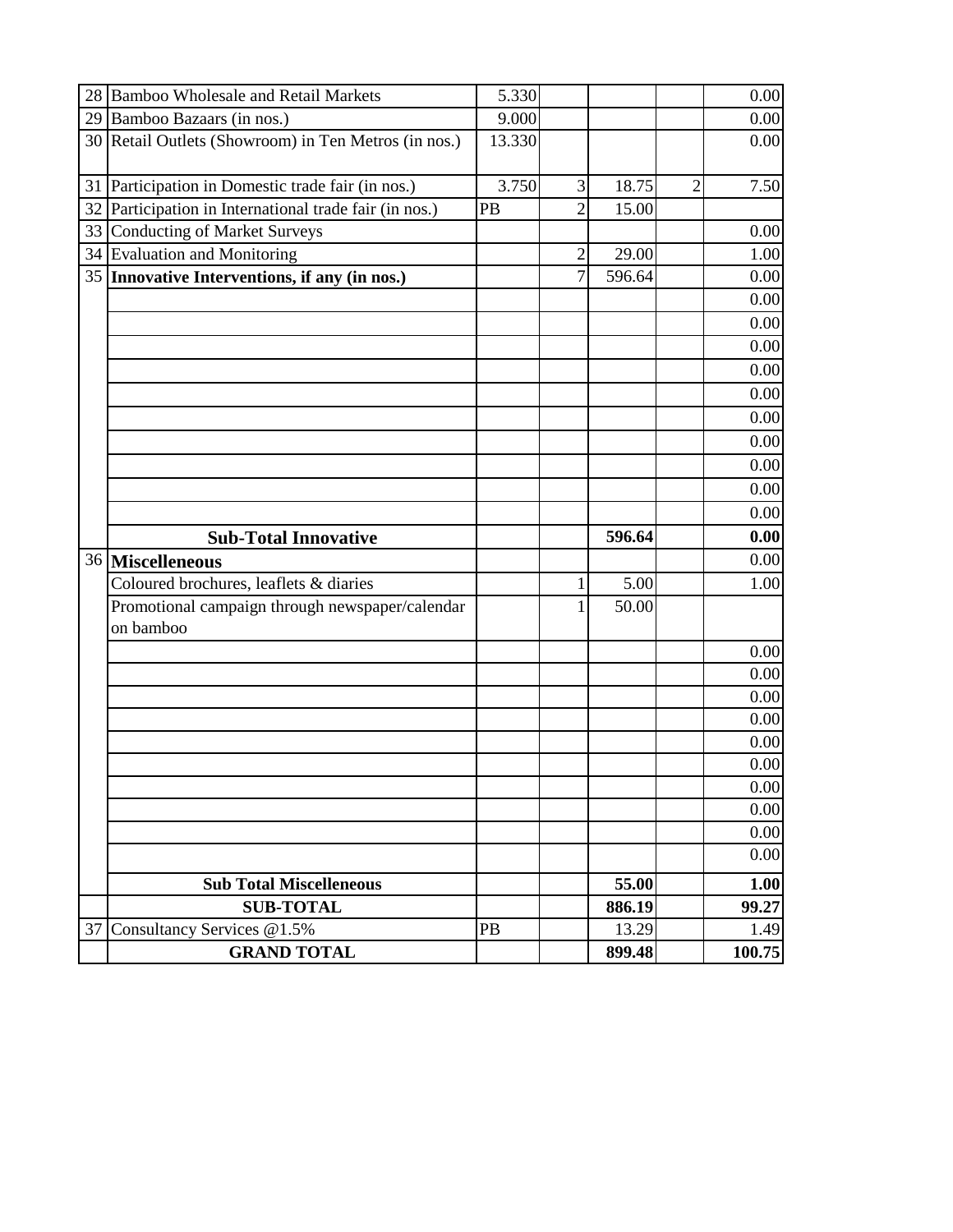|                | Physical & Financial Targets & Allocations for 2013-14          |                                |                 |                 |                |                   |
|----------------|-----------------------------------------------------------------|--------------------------------|-----------------|-----------------|----------------|-------------------|
|                | STATE: MADHYA PRADESH                                           |                                |                 |                 |                |                   |
|                |                                                                 |                                |                 |                 |                | Rs. in lakhs      |
| Sl.            | <b>Components</b>                                               | <b>Rates</b><br><b>Targets</b> |                 |                 |                | <b>Allocation</b> |
|                |                                                                 |                                |                 | <b>Proposed</b> |                | <b>Proposed</b>   |
|                |                                                                 |                                | Phy             | Fin             | Phy            | Fin               |
| $\mathbf{1}$   | Centralized Nurseries in public sector (in nos.)                | 2.730                          | 20              | 54.60           | 9              | 24.57             |
| $\overline{2}$ | Centralized Nurseries in private sector (in nos.)               | 0.680                          | $\overline{2}$  | 1.36            | $\overline{2}$ | 1.36              |
| 3              | Kisan Nurseries in public sector (in nos.)                      | 0.065                          |                 | 0.00            |                | 0.00              |
| 4              | Kisan Nurseries in private sector (in nos.)                     | 0.065                          | $\mathbf{2}$    | 0.13            | $\overline{c}$ | 0.13              |
| 5              | Mahila Nurseries in public sector (in nos.)                     | 0.065                          | $\overline{2}$  | 0.13            | $\overline{2}$ | 0.13              |
| 6              | Mahila Nurseries in private sector (in nos.)                    | 0.065                          |                 | 0.00            |                | 0.00              |
| 7              | Tissue Culture units in public sector (in nos.)                 | 21.000                         |                 | 0.00            |                | 0.00              |
| 8              | Tissue Culture units in private sector (in nos.)                | 10.500                         |                 | 0.00            |                | 0.00              |
| 9              | Maintance of plantation in forest area during 2011-<br>12       |                                |                 | 0.00            |                | 0.00              |
|                | 10 Maintance of plantation in non-forest area during<br>2011-12 |                                |                 | 0.00            |                | 0.00              |
|                | 11 Maintance of plantation in Govt. land during 2011-<br>12     |                                |                 | 0.00            |                | 0.00              |
| 12             | Maintance of plantation in forest area during 2012-<br>13       | 0.125                          |                 | 0.00            |                | 0.00              |
|                | 13 Maintance of plantation in non-forest area during<br>2012-13 | 0.040                          |                 | 0.00            |                | 0.00              |
|                | 14 Maintance of plantation in Govt. land during 2012-<br>13     |                                |                 | 0.00            |                | 0.00              |
|                | 15 Certification of planting material (in nos.)                 | <b>PB</b>                      | $\vert 0 \vert$ | 5.00            |                | 2.00              |
| 16             | Plantation in forest areas (in ha.)                             | 0.125                          | 6000            | 750.00          | 5000           | 625.00            |
|                | 17 Plantation in non-forest areas (in ha.)                      | 0.040                          | 500             | 20.00           | 500            | 20.00             |
|                | 18 Plantation in Govt. land (in ha.)                            | 0.080                          | 50              | 4.00            | 50             | 4.00              |
|                | 19 Improvement of existing stock (in ha.)                       | 0.080                          | 1200            | 96.00           | 1000           | 80.00             |
| 20             | Training of farmers Within state (in nos.)                      | 0.0152                         | 1000            | 15.20           | 500            | 7.60              |
|                | Training of farmers Outside state (in nos.)                     | 0.025                          | 200             | 5.00            | 200            | 5.00              |
| 21             | Training of field functionaries (in nos.)                       | 0.080                          | 50              | 4.00            | 50             | 4.00              |
| 22             | Training of Entrepreneurs/Artisans (in nos.)                    | PB                             | 50              | 4.00            | 50             | 4.00              |
| 23             | Demonstration of Technology (in nos.)                           | 0.050                          |                 | 0.00            |                | 0.00              |
| 24             | Workshop/Seminars at: District Level (in nos.)                  | 1.000                          | 7               | 7.00            | $\overline{4}$ | 4.00              |
|                | Workshop/Seminars at: State Level (in nos.)                     | 3.000                          | $\overline{2}$  | 6.00            | $\overline{2}$ | 6.00              |
|                | Workshop/Seminars at: National Level (in nos.)                  | 5.000                          |                 | 5.00            |                | 0.00              |
|                | Workshop/Seminars at: International Level (in nos.)             |                                |                 | 0.00            |                | 0.00              |
|                | 25 Pest and Disease Management (in ha.)                         | 0.002                          |                 | 0.00            |                | 0.00              |
|                | 26 Micro-Irrigation (in ha.)                                    | 0.200                          |                 | 0.00            |                | 0.00              |
| 27             | Post harvest storage and treatments facilities (in<br>nos.)     | 20.000                         |                 | 0.00            |                | 0.00              |
| 28             | <b>Bamboo Wholesale and Retail Markets</b>                      | 5.330                          |                 | 5.33            | $\mathbf{1}$   | 5.33              |
|                |                                                                 |                                |                 |                 |                |                   |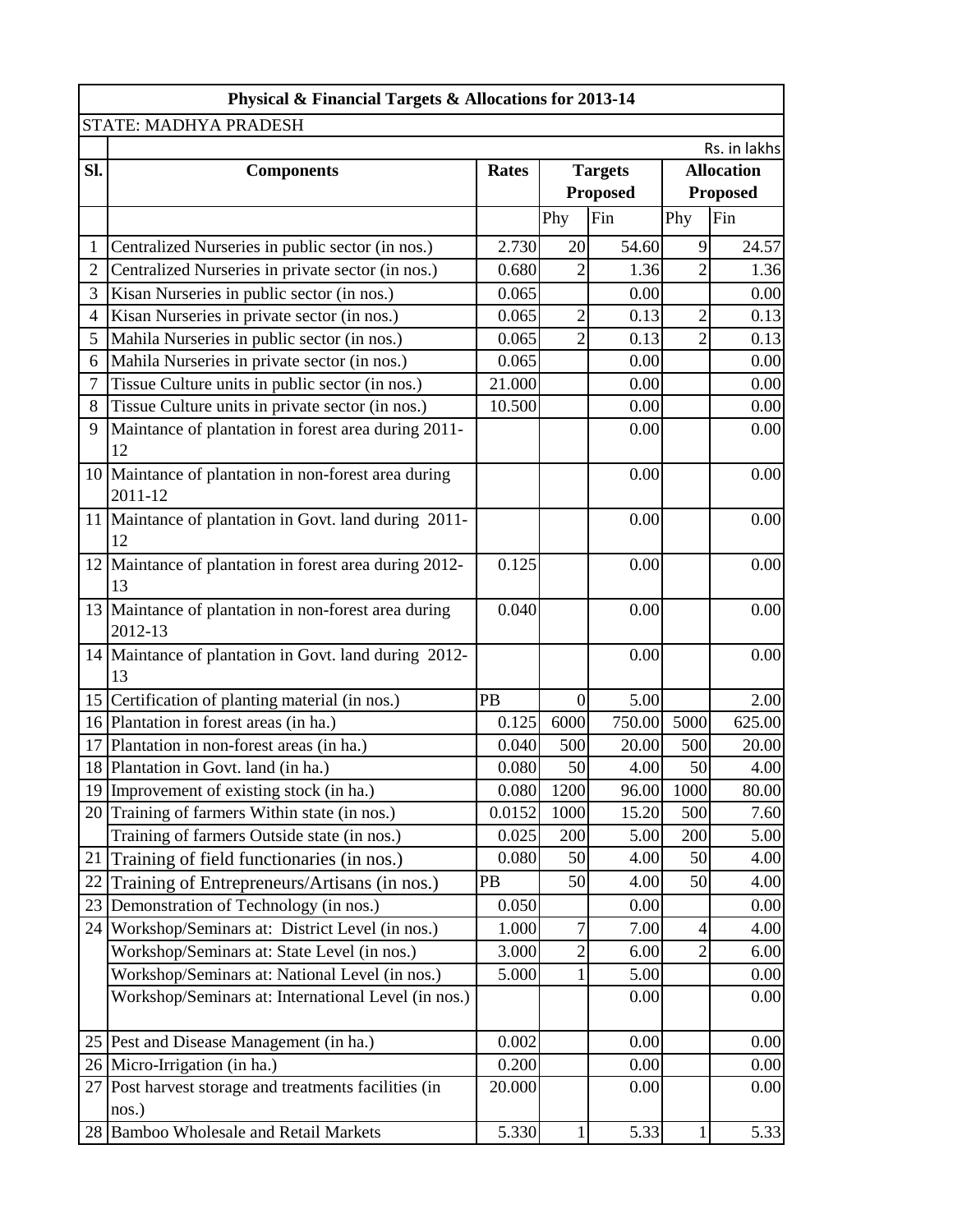|    | 29 Bamboo Bazaars (in nos.)                                                 | 9.000  | 1 | 9.00             | 9.00            |
|----|-----------------------------------------------------------------------------|--------|---|------------------|-----------------|
|    | 30 Retail Outlets (Showroom) in Ten Metros (in nos.)                        | 13.330 | 1 | 13.33            | 0.00            |
|    | 31 Participation in Domestic trade fair (in nos.)                           | 3.750  |   | 0.00             | 0.00            |
| 32 | Participation in International trade fair (in nos.)                         | PB     |   |                  | 0.00            |
|    | 33 Conducting of Market Surveys                                             |        |   | 5.00             | 0.00            |
|    | 34 Evaluation and Monitoring (evaluation of 12 CFCs<br>in the State by FRI) |        |   | 10.40            | 10.40           |
|    | 35 Innovative Interventions, if any (in nos.)                               |        |   |                  | 0.00            |
|    |                                                                             |        |   |                  |                 |
|    |                                                                             |        |   |                  |                 |
|    |                                                                             |        |   |                  |                 |
|    |                                                                             |        |   |                  |                 |
|    |                                                                             |        |   |                  |                 |
|    |                                                                             |        |   |                  |                 |
|    |                                                                             |        |   |                  |                 |
|    |                                                                             |        |   |                  |                 |
|    |                                                                             |        |   |                  |                 |
|    |                                                                             |        |   |                  |                 |
|    |                                                                             |        |   |                  |                 |
|    |                                                                             |        |   | 0.00             | 0.00            |
|    | <b>Sub-Total Innovative</b>                                                 |        |   |                  |                 |
|    | 36 Miscelleneous<br>Coloured brochures, leaflets & diaries                  | PB     |   | 2.00             | 0.00            |
|    |                                                                             | PB     |   |                  |                 |
|    | Promotional campaign through newspaper/calendar<br>on bamboo                |        |   |                  |                 |
|    |                                                                             |        |   |                  |                 |
|    |                                                                             |        |   |                  |                 |
|    |                                                                             |        |   |                  |                 |
|    |                                                                             |        |   |                  |                 |
|    |                                                                             |        |   |                  |                 |
|    |                                                                             |        |   |                  |                 |
|    |                                                                             |        |   |                  |                 |
|    |                                                                             |        |   |                  |                 |
|    |                                                                             |        |   |                  |                 |
|    |                                                                             |        |   |                  |                 |
|    | <b>Sub Total Miscelleneous</b>                                              |        |   | 2.00             | 0.00            |
|    | <b>SUB-TOTAL</b>                                                            |        |   | 1022.48          | 812.52          |
| 37 | Consultancy Services @1.5%<br><b>GRAND TOTAL</b>                            | PB     |   | 15.34<br>1037.82 | 12.19<br>824.71 |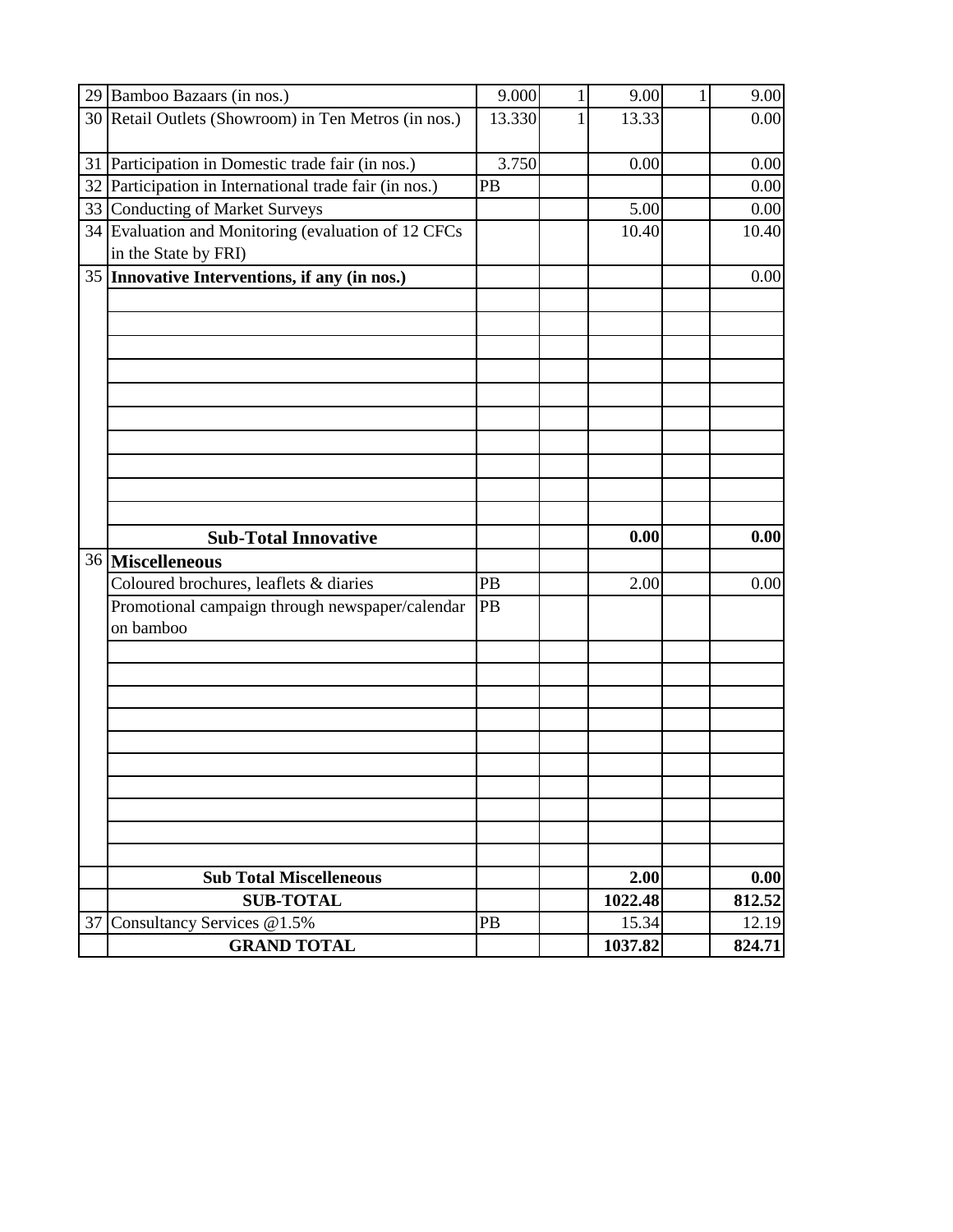| <b>STATE: MAHARASHTRA</b><br>SI.<br><b>Rates</b><br><b>Targets</b><br><b>Components</b><br>Proposed by<br><b>State</b><br>Fin<br>Phy<br>2.730<br>5.46<br>$\mathbf{1}$<br>$\overline{2}$<br>Centralized Nurseries in public sector (in nos.)<br>$\overline{2}$<br>Centralized Nurseries in private sector (in nos.)<br>0.680<br>3<br>0.065<br>Kisan Nurseries in public sector (in nos.)<br>$\overline{4}$<br>27<br>2.15<br>Kisan Nurseries in private sector (in nos.)<br>0.065<br>5<br>Mahila Nurseries in public sector (in nos.)<br>0.065<br>6<br>25<br>Mahila Nurseries in private sector (in nos.)<br>0.065<br>1.63<br>$\tau$<br>Tissue Culture units in public sector (in nos.)<br>21.000<br>21.00<br>1<br>8<br>Tissue Culture units in private sector (in nos.)<br>10.500<br>9<br>Maintance of plantation in forest area during 2011-<br>0.125<br>12<br>Maintance of plantation in non-forest area during<br>0.040<br>10<br>2011-12 | Physical & Financial Targets & Allocations for 2013-14 |                   |  |  |  |  |  |
|--------------------------------------------------------------------------------------------------------------------------------------------------------------------------------------------------------------------------------------------------------------------------------------------------------------------------------------------------------------------------------------------------------------------------------------------------------------------------------------------------------------------------------------------------------------------------------------------------------------------------------------------------------------------------------------------------------------------------------------------------------------------------------------------------------------------------------------------------------------------------------------------------------------------------------------------|--------------------------------------------------------|-------------------|--|--|--|--|--|
|                                                                                                                                                                                                                                                                                                                                                                                                                                                                                                                                                                                                                                                                                                                                                                                                                                                                                                                                            |                                                        |                   |  |  |  |  |  |
|                                                                                                                                                                                                                                                                                                                                                                                                                                                                                                                                                                                                                                                                                                                                                                                                                                                                                                                                            |                                                        | Rs. in lakhs      |  |  |  |  |  |
|                                                                                                                                                                                                                                                                                                                                                                                                                                                                                                                                                                                                                                                                                                                                                                                                                                                                                                                                            |                                                        | <b>Allocation</b> |  |  |  |  |  |
|                                                                                                                                                                                                                                                                                                                                                                                                                                                                                                                                                                                                                                                                                                                                                                                                                                                                                                                                            | <b>Approved</b>                                        |                   |  |  |  |  |  |
|                                                                                                                                                                                                                                                                                                                                                                                                                                                                                                                                                                                                                                                                                                                                                                                                                                                                                                                                            |                                                        |                   |  |  |  |  |  |
|                                                                                                                                                                                                                                                                                                                                                                                                                                                                                                                                                                                                                                                                                                                                                                                                                                                                                                                                            | Phy                                                    | Fin               |  |  |  |  |  |
|                                                                                                                                                                                                                                                                                                                                                                                                                                                                                                                                                                                                                                                                                                                                                                                                                                                                                                                                            | $\overline{2}$                                         | 5.46              |  |  |  |  |  |
|                                                                                                                                                                                                                                                                                                                                                                                                                                                                                                                                                                                                                                                                                                                                                                                                                                                                                                                                            |                                                        | 0.00              |  |  |  |  |  |
|                                                                                                                                                                                                                                                                                                                                                                                                                                                                                                                                                                                                                                                                                                                                                                                                                                                                                                                                            |                                                        | 0.00              |  |  |  |  |  |
|                                                                                                                                                                                                                                                                                                                                                                                                                                                                                                                                                                                                                                                                                                                                                                                                                                                                                                                                            | 20                                                     | 1.30              |  |  |  |  |  |
|                                                                                                                                                                                                                                                                                                                                                                                                                                                                                                                                                                                                                                                                                                                                                                                                                                                                                                                                            |                                                        | 0.00              |  |  |  |  |  |
|                                                                                                                                                                                                                                                                                                                                                                                                                                                                                                                                                                                                                                                                                                                                                                                                                                                                                                                                            | 20                                                     | 1.30              |  |  |  |  |  |
|                                                                                                                                                                                                                                                                                                                                                                                                                                                                                                                                                                                                                                                                                                                                                                                                                                                                                                                                            |                                                        | 0.00              |  |  |  |  |  |
|                                                                                                                                                                                                                                                                                                                                                                                                                                                                                                                                                                                                                                                                                                                                                                                                                                                                                                                                            |                                                        | 0.00              |  |  |  |  |  |
|                                                                                                                                                                                                                                                                                                                                                                                                                                                                                                                                                                                                                                                                                                                                                                                                                                                                                                                                            |                                                        | 0.00              |  |  |  |  |  |
|                                                                                                                                                                                                                                                                                                                                                                                                                                                                                                                                                                                                                                                                                                                                                                                                                                                                                                                                            |                                                        | 0.00              |  |  |  |  |  |
| Maintance of plantation in Govt. land during 2011-<br>11<br>0.080<br>12                                                                                                                                                                                                                                                                                                                                                                                                                                                                                                                                                                                                                                                                                                                                                                                                                                                                    |                                                        | 0.00              |  |  |  |  |  |
| 9.55 76.4<br>Maintance of plantation in forest area during 2012-<br>0.125<br>76.4<br>12<br>13                                                                                                                                                                                                                                                                                                                                                                                                                                                                                                                                                                                                                                                                                                                                                                                                                                              |                                                        | 9.55              |  |  |  |  |  |
| Maintance of plantation in non-forest area during<br>0.040<br>134<br>5.36<br>13<br>2012-13                                                                                                                                                                                                                                                                                                                                                                                                                                                                                                                                                                                                                                                                                                                                                                                                                                                 | 134                                                    | 5.36              |  |  |  |  |  |
| Maintance of plantation in Govt. land during 2012-<br>0.080<br>14<br>13                                                                                                                                                                                                                                                                                                                                                                                                                                                                                                                                                                                                                                                                                                                                                                                                                                                                    |                                                        | 0.00              |  |  |  |  |  |
| PB<br>Certification of planting material (in nos.)<br>15                                                                                                                                                                                                                                                                                                                                                                                                                                                                                                                                                                                                                                                                                                                                                                                                                                                                                   |                                                        |                   |  |  |  |  |  |
| Plantation in forest areas (in ha.)<br>16<br>0.125<br>505<br>63.12                                                                                                                                                                                                                                                                                                                                                                                                                                                                                                                                                                                                                                                                                                                                                                                                                                                                         | 450                                                    | 56.25             |  |  |  |  |  |
| 526<br>17<br>0.040<br>21.04<br>Plantation in non-forest areas (in ha.)                                                                                                                                                                                                                                                                                                                                                                                                                                                                                                                                                                                                                                                                                                                                                                                                                                                                     | 500                                                    | 20.00             |  |  |  |  |  |
| Plantation in Govt. land (in ha.)<br>0.080<br>20<br>18<br>1.60                                                                                                                                                                                                                                                                                                                                                                                                                                                                                                                                                                                                                                                                                                                                                                                                                                                                             | 20                                                     | 1.60              |  |  |  |  |  |
| 19<br>Improvement of existing stock (in ha.)<br>0.080<br>40<br>3.20                                                                                                                                                                                                                                                                                                                                                                                                                                                                                                                                                                                                                                                                                                                                                                                                                                                                        | 20                                                     | 1.60              |  |  |  |  |  |
| Training of farmers Within state (in nos.)<br>0.0152<br>20<br>277<br>4.12                                                                                                                                                                                                                                                                                                                                                                                                                                                                                                                                                                                                                                                                                                                                                                                                                                                                  | 200                                                    | 3.04              |  |  |  |  |  |
| Training of farmers Outside state (in nos.)<br>0.025<br>42<br>1.05                                                                                                                                                                                                                                                                                                                                                                                                                                                                                                                                                                                                                                                                                                                                                                                                                                                                         | 42                                                     | 1.05              |  |  |  |  |  |
| 21<br>Training of field functionaries (in nos.)<br>0.080<br>110<br>8.80                                                                                                                                                                                                                                                                                                                                                                                                                                                                                                                                                                                                                                                                                                                                                                                                                                                                    | 100                                                    | 8.00              |  |  |  |  |  |
| 22<br>PB<br>Training of Entrepreneurs/Artisans (in nos.)                                                                                                                                                                                                                                                                                                                                                                                                                                                                                                                                                                                                                                                                                                                                                                                                                                                                                   |                                                        |                   |  |  |  |  |  |
| 23<br>Demonstration of Technology (in nos.)<br>$\mathfrak s$<br>0.050<br>0.50                                                                                                                                                                                                                                                                                                                                                                                                                                                                                                                                                                                                                                                                                                                                                                                                                                                              | 5                                                      | 0.25              |  |  |  |  |  |
| Workshop/Seminars at: District Level (in nos.)<br>24<br>1.000<br>9<br>9.00                                                                                                                                                                                                                                                                                                                                                                                                                                                                                                                                                                                                                                                                                                                                                                                                                                                                 | 5                                                      | 5.00              |  |  |  |  |  |
| Workshop/Seminars at: State Level (in nos.)<br>$\overline{2}$<br>3.000<br>6.00                                                                                                                                                                                                                                                                                                                                                                                                                                                                                                                                                                                                                                                                                                                                                                                                                                                             |                                                        | 3.00              |  |  |  |  |  |
| Workshop/Seminars at: National Level (in nos.)<br>5.000                                                                                                                                                                                                                                                                                                                                                                                                                                                                                                                                                                                                                                                                                                                                                                                                                                                                                    |                                                        | 0.00              |  |  |  |  |  |
| Workshop/Seminars at: International Level (in nos.)                                                                                                                                                                                                                                                                                                                                                                                                                                                                                                                                                                                                                                                                                                                                                                                                                                                                                        |                                                        | 0.00              |  |  |  |  |  |
| 0.24<br>25<br>Pest and Disease Management (in ha.)<br>0.002<br>120                                                                                                                                                                                                                                                                                                                                                                                                                                                                                                                                                                                                                                                                                                                                                                                                                                                                         | 120                                                    | 0.24              |  |  |  |  |  |
| 26<br>Micro-Irrigation (in ha.)<br>0.200<br>$\overline{2}$<br>0.40                                                                                                                                                                                                                                                                                                                                                                                                                                                                                                                                                                                                                                                                                                                                                                                                                                                                         | $\overline{2}$                                         | 0.40              |  |  |  |  |  |
| 27<br>Post harvest storage and treatments facilities (in<br>20.000<br>nos.)                                                                                                                                                                                                                                                                                                                                                                                                                                                                                                                                                                                                                                                                                                                                                                                                                                                                |                                                        | 0.00              |  |  |  |  |  |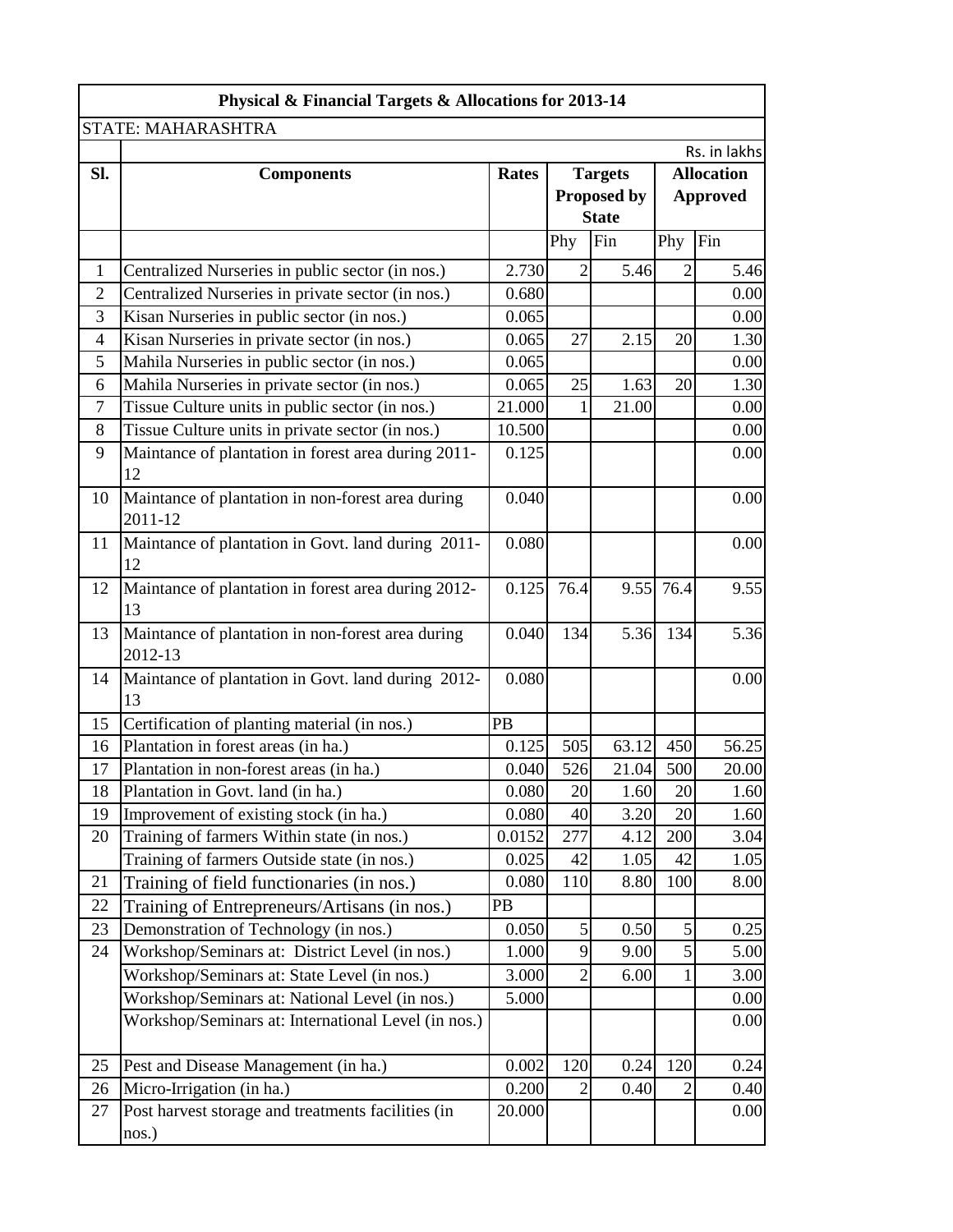| 28 | <b>Bamboo Wholesale and Retail Markets</b>          | 5.330  |          |        |   | 0.00   |
|----|-----------------------------------------------------|--------|----------|--------|---|--------|
| 29 | Bamboo Bazaars (in nos.)                            | 9.000  |          |        |   | 0.00   |
| 30 | Retail Outlets (Showroom) in Ten Metros (in nos.)   | 13.330 |          |        |   | 0.00   |
| 31 | Participation in Domestic trade fair (in nos.)      | 3.750  | 1        | 3.75   | 1 | 3.75   |
| 32 | Participation in International trade fair (in nos.) | PB     |          |        |   |        |
| 35 | <b>Conducting of Market Surveys</b>                 | PB     |          |        |   |        |
| 36 | <b>Evaluation and Monitoring</b>                    |        | $\theta$ | 4.07   |   | 3.00   |
| 35 | Innovative Interventions, if any (in nos.)          |        |          |        |   |        |
|    | <b>Bamboo Information Center</b>                    |        | 1        | 5.00   |   | 0.00   |
|    | <b>Bamboo Multiplication / Plantation</b>           |        |          |        |   | 0.00   |
|    | Development                                         |        |          |        |   |        |
|    | To develop & design some head products /            |        |          |        |   | 0.00   |
|    | winning products of bamboo                          |        |          |        |   |        |
|    | To develop & design packing cases                   |        |          |        |   | 0.00   |
|    | To arrange training cum hands on workshop for       |        |          |        |   |        |
|    | erection of bamboo poly house                       |        |          |        |   |        |
|    | Erection of Charcoal kiln / pulverizing unit        |        |          |        |   | 0.00   |
|    | Intensive plantation of bamboo                      | PB     | 1        | 25.00  |   | 15.00  |
|    |                                                     |        |          |        |   | 0.00   |
|    |                                                     |        |          |        |   | 0.00   |
|    |                                                     |        |          |        |   | 0.00   |
|    | <b>Sub-Total Innovative</b>                         |        |          | 30.00  |   | 15.00  |
| 36 | <b>Miscelleneous</b>                                |        |          |        |   | 0.00   |
|    | Coloured brochures, leaflets & diaries              | PB     | 1000     | 5.00   |   | 5.00   |
|    | <b>State Implementing Bodies including</b>          | PB     | 2        | 1.00   |   |        |
|    | Computerization                                     |        |          |        |   |        |
|    |                                                     |        |          |        |   | 0.00   |
|    |                                                     |        |          |        |   | 0.00   |
|    |                                                     |        |          |        |   | 0.00   |
|    |                                                     |        |          |        |   | 0.00   |
|    |                                                     |        |          |        |   | 0.00   |
|    |                                                     |        |          |        |   | 0.00   |
|    |                                                     |        |          |        |   | 0.00   |
|    |                                                     |        |          |        |   | 0.00   |
|    |                                                     |        |          |        |   | 0.00   |
|    |                                                     |        |          |        |   | 0.00   |
|    | <b>Sub Total Miscelleneous</b>                      |        |          | 6.00   |   | 5.00   |
|    | <b>SUB-TOTAL</b>                                    |        |          | 208.04 |   | 150.15 |
| 37 | Consultancy Services @1.5%                          |        |          | 3.11   |   | 2.25   |
|    | <b>GRAND TOTAL</b>                                  |        |          | 211.15 |   | 152.40 |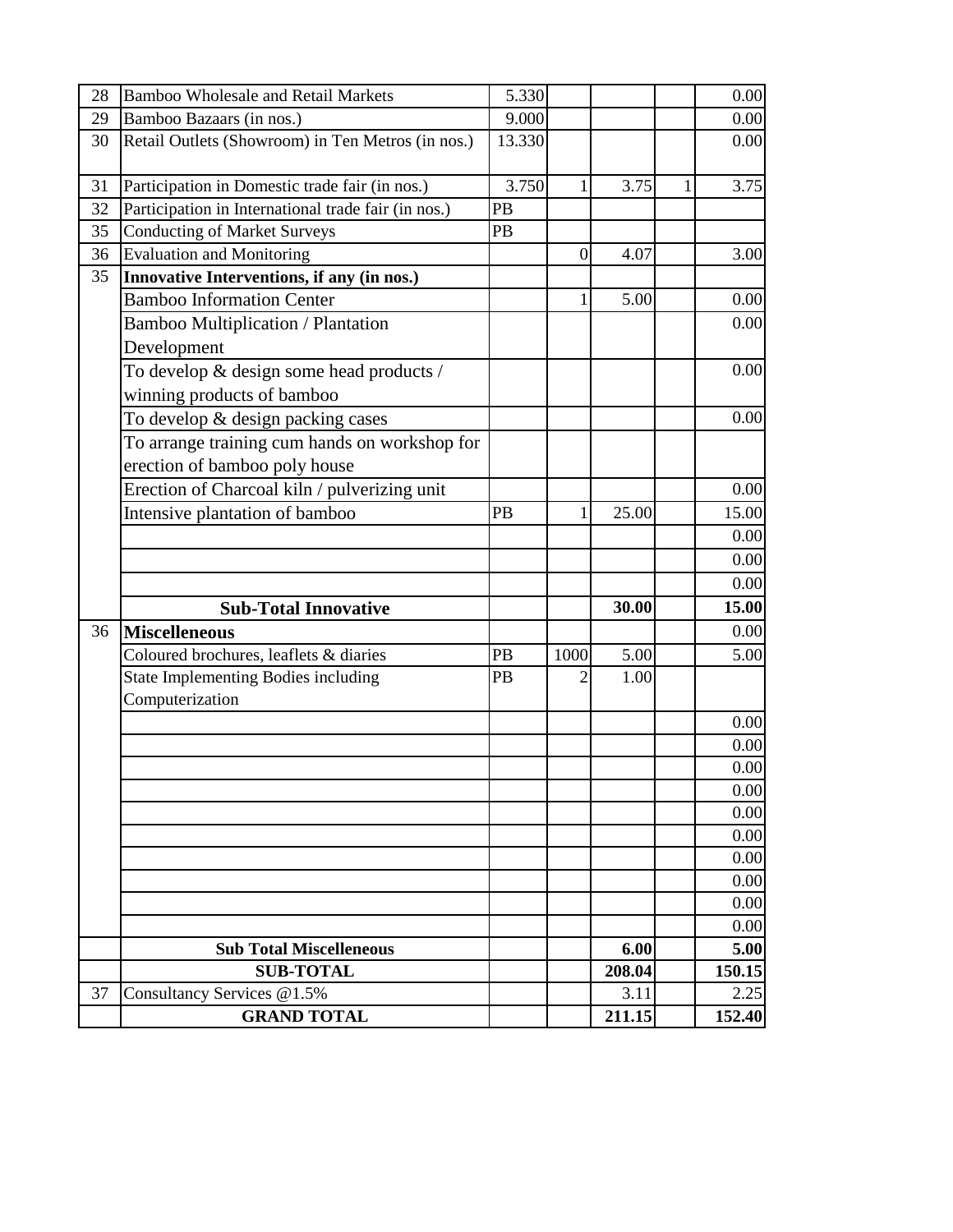|                | Physical & Financial Targets & Allocations for 2013-14          |              |                |                 |                   |              |  |
|----------------|-----------------------------------------------------------------|--------------|----------------|-----------------|-------------------|--------------|--|
|                | <b>STATE: MANIPUR</b>                                           |              |                |                 |                   |              |  |
|                |                                                                 |              |                |                 |                   | Rs. in lakhs |  |
| Sl.            | <b>Components</b>                                               | <b>Rates</b> |                | <b>Targets</b>  | <b>Allocation</b> |              |  |
|                |                                                                 |              |                | <b>Proposed</b> | <b>Proposed</b>   |              |  |
|                |                                                                 |              | Phy            | Fin             | Phy               | Fin          |  |
| $\mathbf{1}$   | Centralized Nurseries in public sector (in nos.)                | 2.730        | 5              | 13.65           |                   | 2.73         |  |
| $\overline{2}$ | Centralized Nurseries in private sector (in nos.)               | 0.680        |                |                 |                   | 0.00         |  |
| 3              | Kisan Nurseries in public sector (in nos.)                      | 0.065        |                |                 |                   | 0.00         |  |
| 4              | Kisan Nurseries in private sector (in nos.)                     | 0.065        |                |                 |                   | 0.00         |  |
| 5              | Mahila Nurseries in public sector (in nos.)                     | 0.065        |                |                 |                   | 0.00         |  |
| 6              | Mahila Nurseries in private sector (in nos.)                    | 0.065        |                |                 |                   | 0.00         |  |
| 7              | Tissue Culture units in public sector (in nos.)                 | 21.000       |                |                 |                   | 0.00         |  |
| 8              | Tissue Culture units in private sector (in nos.)                | 10.500       |                |                 |                   | 0.00         |  |
| 9              | Maintance of plantation in forest area during<br>2011-12        |              |                |                 |                   | 0.00         |  |
|                | 10 Maintance of plantation in non-forest area<br>during 2011-12 |              |                |                 |                   | 0.00         |  |
|                | 11 Maintance of plantation in Govt. land during<br>2011-12      |              |                |                 |                   | 0.00         |  |
|                | 12 Maintance of plantation in forest area during<br>2012-13     | 0.125        | 3500           | 437.50 3500     |                   | 437.50       |  |
|                | 13 Maintance of plantation in non-forest area<br>during 2012-13 | 0.040        | 2000           |                 | 80.00 2000        | 80.00        |  |
|                | 14 Maintance of plantation in Govt. land during<br>2012-13      | 0.080        |                |                 |                   | 0.00         |  |
|                | 15 Certification of planting material (in nos.)                 | PB           |                |                 |                   |              |  |
|                | 16 Plantation in forest areas (in ha.)                          | 0.125        | 3500           | 437.50 3400     |                   | 425.00       |  |
| 17             | Plantation in non-forest areas (in ha.)                         | 0.040        | 2000           |                 | 80.00 2000        | 80.00        |  |
|                | 18 Plantation in Govt. land (in ha.)                            | 0.080        |                |                 |                   | 0.00         |  |
|                | 19 Improvement of existing stock (in ha.)                       | 0.080        | 2000           | 160.00 1000     |                   | 80.00        |  |
|                | 20 Training of farmers Within state (in nos.)                   | 0.0152       | 500            | 7.60            | 300               | 4.56         |  |
|                | Training of farmers Outside state (in nos.)                     | 0.025        |                |                 |                   | 0.00         |  |
| 21             | Training of field functionaries (in nos.)                       | 0.080        | 50             | 4.00            | 50                | 4.00         |  |
| 22             | Training of Entrepreneurs/Artisans (in nos.)                    | PB           |                |                 |                   |              |  |
|                | 23 Demonstration of Technology (in nos.)                        | 0.050        | $\overline{2}$ | 6.00            |                   |              |  |
| 24             | Workshop/Seminars at: District Level (in nos.)                  | 1.000        | 7              | 7.00            | 5                 | 5.00         |  |
|                | Workshop/Seminars at: State Level (in nos.)                     | 3.000        | 1              | 3.00            | 1                 | 3.00         |  |
|                | Workshop/Seminars at: National Level (in nos.)                  | 5.000        |                |                 |                   | 0.00         |  |
|                | Workshop/Seminars at: International Level (in<br>nos.)          |              |                |                 |                   | 0.00         |  |
|                | 25 Pest and Disease Management (in ha.)                         | 0.002        |                |                 |                   | 0.00         |  |
|                | 26 Micro-Irrigation (in ha.)                                    | 0.200        |                |                 |                   | 0.00         |  |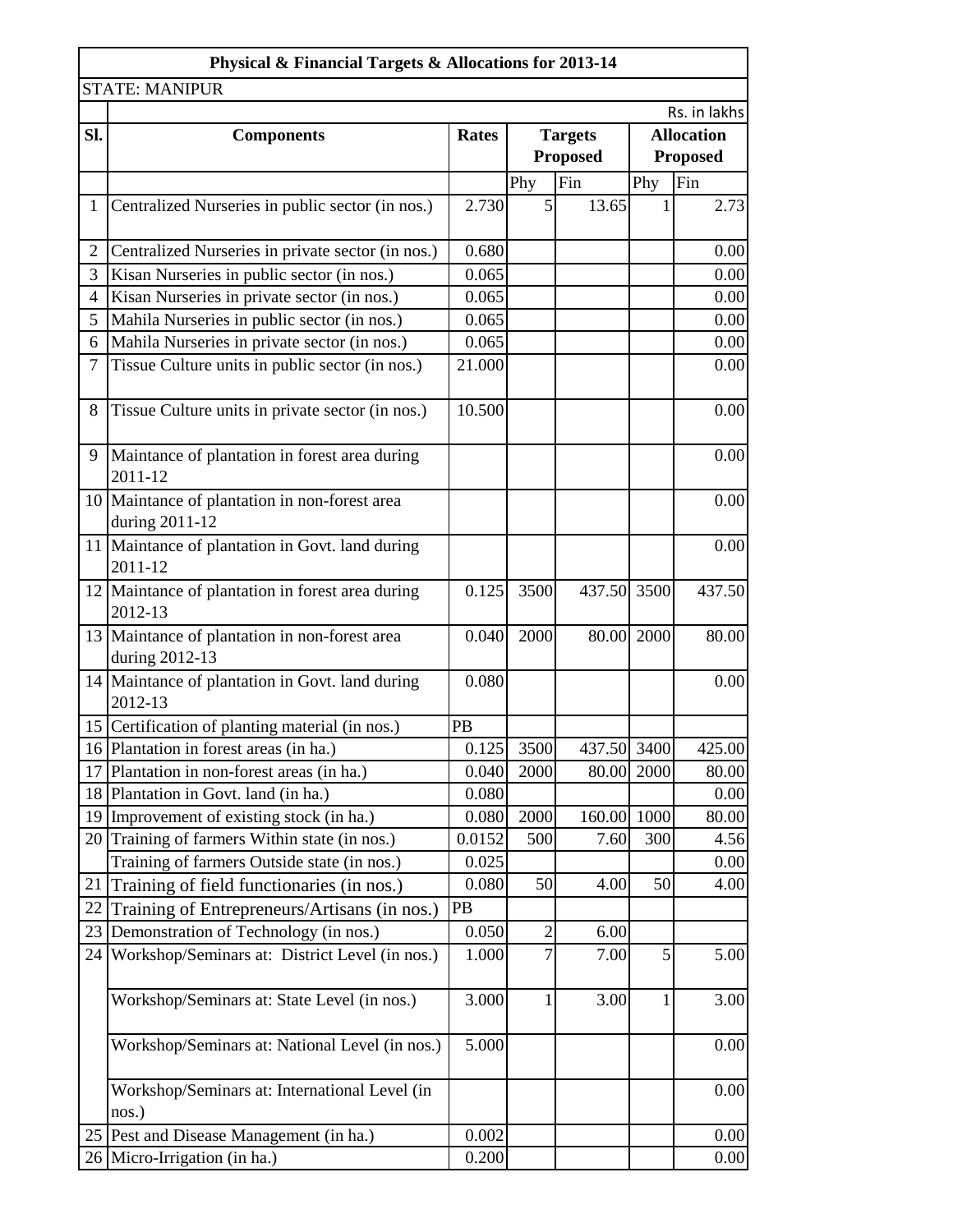|    | 27 Post harvest storage and treatments facilities (in<br>nos.) | 20.000       |    |                    |                | 0.00             |
|----|----------------------------------------------------------------|--------------|----|--------------------|----------------|------------------|
|    | 28 Bamboo Wholesale and Retail Markets                         | 5.330        |    |                    |                | 0.00             |
|    | 29 Bamboo Bazaars (in nos.)                                    | 9.000        |    |                    |                | 0.00             |
|    | 30 Retail Outlets (Showroom) in Ten Metros (in<br>nos.)        | 13.330       |    |                    |                | 0.00             |
|    | 31 Participation in Domestic trade fair (in nos.)              | 3.750        | 2  | 7.50               | $\overline{2}$ | 7.50             |
|    | 32 Participation in International trade fair (in nos.)         | PB           |    |                    |                |                  |
|    | 33 Conducting of Market Surveys                                |              |    |                    |                | 0.00             |
|    | 34 Evaluation and Monitoring                                   |              | PB | 5.00               |                | 3.00             |
|    | 35 Innovative Interventions, if any (in nos.)                  |              |    |                    |                | 0.00             |
|    | Setting up of Bamboo Agarbatti Stick<br>cluster                | 10.000 2.000 |    | 20.00              |                |                  |
|    | Setting up of community based bamboo<br>shoot packaging units  | 15.000       | 3  | 45.00              |                | 0.00             |
|    | <b>Establishment of Bamboo treatment centre</b>                |              |    | 3.00               | 1              | 3.00             |
|    |                                                                |              |    |                    |                | 0.00             |
|    |                                                                |              |    |                    |                | 0.00             |
|    |                                                                |              |    |                    |                | 0.00             |
|    |                                                                |              |    |                    |                | 0.00             |
|    |                                                                |              |    |                    |                | 0.00             |
|    |                                                                |              |    |                    |                | 0.00             |
|    |                                                                |              |    |                    |                | 0.00             |
|    | <b>Sub-Total Innovative</b>                                    |              |    | 68.00              |                | 3.00             |
|    | 36 Miscelleneous                                               |              |    |                    |                | 0.00             |
|    | Improvement of bamboo production in<br>Tamenglong Project*     |              | PB | 203.20             |                | 0.00             |
|    |                                                                |              |    |                    |                | 0.00             |
|    | <b>FEEDS</b>                                                   |              |    |                    |                | 0.00             |
|    | Liability 2012-13                                              |              |    | 100.00             |                | 100.00           |
|    | For 2013-14 activities                                         |              |    | 183.00             |                | 183.00           |
|    |                                                                |              |    |                    |                | 0.00             |
|    |                                                                |              |    |                    |                | 0.00             |
|    |                                                                |              |    |                    |                | 0.00             |
|    |                                                                |              |    |                    |                |                  |
|    | <b>Sub Total Miscelleneous</b>                                 |              |    | 486.20             |                | 283.00           |
|    | <b>SUB-TOTAL</b>                                               |              |    | 1802.95            |                | 1418.29          |
|    |                                                                |              |    |                    |                |                  |
| 37 | Consultancy Services @1.5%<br><b>GRAND TOTAL</b>               |              |    | 22.75<br>1825.70 S |                | 16.65<br>1434.94 |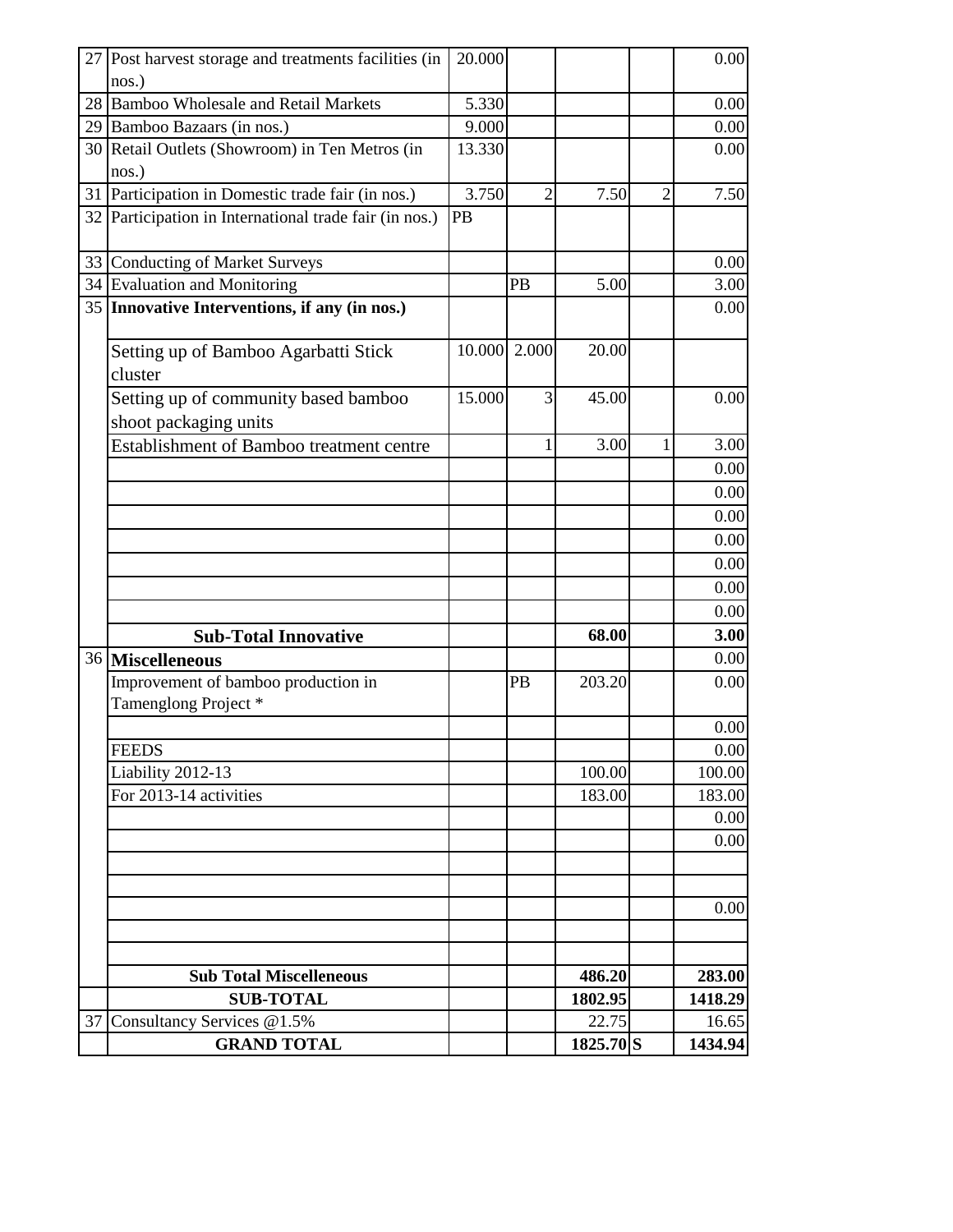| Physical & Financial Targets & Allocations for 2013-14 |                                                        |              |                    |              |      |                   |  |
|--------------------------------------------------------|--------------------------------------------------------|--------------|--------------------|--------------|------|-------------------|--|
|                                                        | STATE: MEGHALAYA                                       |              |                    |              |      |                   |  |
|                                                        |                                                        |              |                    |              |      | Rs. in lakhs      |  |
| Sl.                                                    | <b>Components</b>                                      | <b>Rates</b> | <b>Targets</b>     |              |      | <b>Allocation</b> |  |
|                                                        |                                                        |              | <b>Proposed by</b> |              |      | <b>Approved</b>   |  |
|                                                        |                                                        |              |                    | <b>State</b> |      |                   |  |
|                                                        |                                                        |              | Phy                | Fin          | Phy  | Fin               |  |
| 1                                                      | Centralized Nurseries in public sector (in nos.)       | 2.730        | 7                  | 19.11        | 2    | 5.46              |  |
| 2                                                      | Centralized Nurseries in private sector (in nos.)      | 0.680        |                    |              |      | 0.00              |  |
| 3                                                      | Kisan Nurseries in public sector (in nos.)             | 0.065        |                    |              |      | 0.00              |  |
| 4                                                      | Kisan Nurseries in private sector (in nos.)            | 0.065        |                    |              |      | 0.00              |  |
| 5                                                      | Mahila Nurseries in public sector (in nos.)            | 0.065        |                    |              |      | 0.00              |  |
| 6                                                      | Mahila Nurseries in private sector (in nos.)           | 0.065        |                    |              |      | 0.00              |  |
| $\overline{7}$                                         | Tissue Culture units in public sector (in nos.)        | 21.000       |                    |              |      | 0.00              |  |
| 8                                                      | Tissue Culture units in private sector (in nos.)       | 10.500       |                    |              |      | 0.00              |  |
| 9                                                      | Maintance of plantation in forest area during 2011-    |              |                    |              |      | 0.00              |  |
|                                                        | 12                                                     |              |                    |              |      |                   |  |
|                                                        | 10 Maintance of plantation in non-forest area during   |              |                    |              |      | 0.00              |  |
|                                                        | 2011-12                                                |              |                    |              |      |                   |  |
|                                                        | 11 Maintance of plantation in Govt. land during 2011-  |              |                    |              |      | 0.00              |  |
|                                                        | 12                                                     |              |                    |              |      |                   |  |
|                                                        | 12 Maintance of plantation in forest area during 2012- | 0.125        |                    |              |      | 0.00              |  |
|                                                        | 13                                                     |              |                    |              |      |                   |  |
|                                                        | 13 Maintance of plantation in non-forest area during   | 0.040        |                    |              |      | 0.00              |  |
|                                                        | 2012-13                                                |              |                    |              |      |                   |  |
|                                                        | 14 Maintance of plantation in Govt. land during 2012-  | 0.080        |                    |              |      | 0.00              |  |
|                                                        | 13                                                     |              |                    |              |      |                   |  |
|                                                        | 15 Certification of planting material (in nos.)        | PB           |                    |              |      |                   |  |
|                                                        | 16 Plantation in forest areas (in ha.)                 | 0.125        | 1750               | 218.75       | 1425 | 178.13            |  |
|                                                        | 17 Plantation in non-forest areas (in ha.)             | 0.040        | 350                | 14.00        | 350  | 14.00             |  |
|                                                        | 18 Plantation in Govt. land (in ha.)                   | 0.080        |                    |              |      | 0.00              |  |
|                                                        | 19 Improvement of existing stock (in ha.)              | 0.080        | 300                | 24.00        | 280  | 22.40             |  |
|                                                        | 20 Training of farmers Within state (in nos.)          | 0.0152       | 25                 | 0.38         | 25   | 0.38              |  |
|                                                        | Training of farmers Outside state (in nos.)            | 0.025        | 25                 | 0.63         | 25   | 0.63              |  |
|                                                        | 21 Training of field functionaries (in nos.)           | 0.080        | 30                 | 2.40         | 30   | 2.40              |  |
| 22                                                     | Training of Entrepreneurs/Artisans (in nos.)           | PB           |                    |              |      |                   |  |
| 23                                                     | Demonstration of Technology (in nos.)                  | 0.050        |                    |              |      | 0.00              |  |
|                                                        | 24 Workshop/Seminars at: District Level (in nos.)      | 1.000        |                    |              |      | 0.00              |  |
|                                                        | Workshop/Seminars at: State Level (in nos.)            | 3.000        |                    |              |      | 0.00              |  |
|                                                        | Workshop/Seminars at: National Level (in nos.)         | 5.000        |                    |              |      | 0.00              |  |
|                                                        | Workshop/Seminars at: International Level (in          |              |                    |              |      | 0.00              |  |
|                                                        | nos.)                                                  |              |                    |              |      |                   |  |
|                                                        | 25 Pest and Disease Management (in ha.)                | 0.002        |                    |              |      | 0.00              |  |
|                                                        | 26 Micro-Irrigation (in ha.)                           | 0.200        |                    |              |      | 0.00              |  |
|                                                        | 27 Post harvest storage and treatments facilities (in  | 20.000       |                    |              |      | 0.00              |  |
|                                                        | nos.)                                                  |              |                    |              |      |                   |  |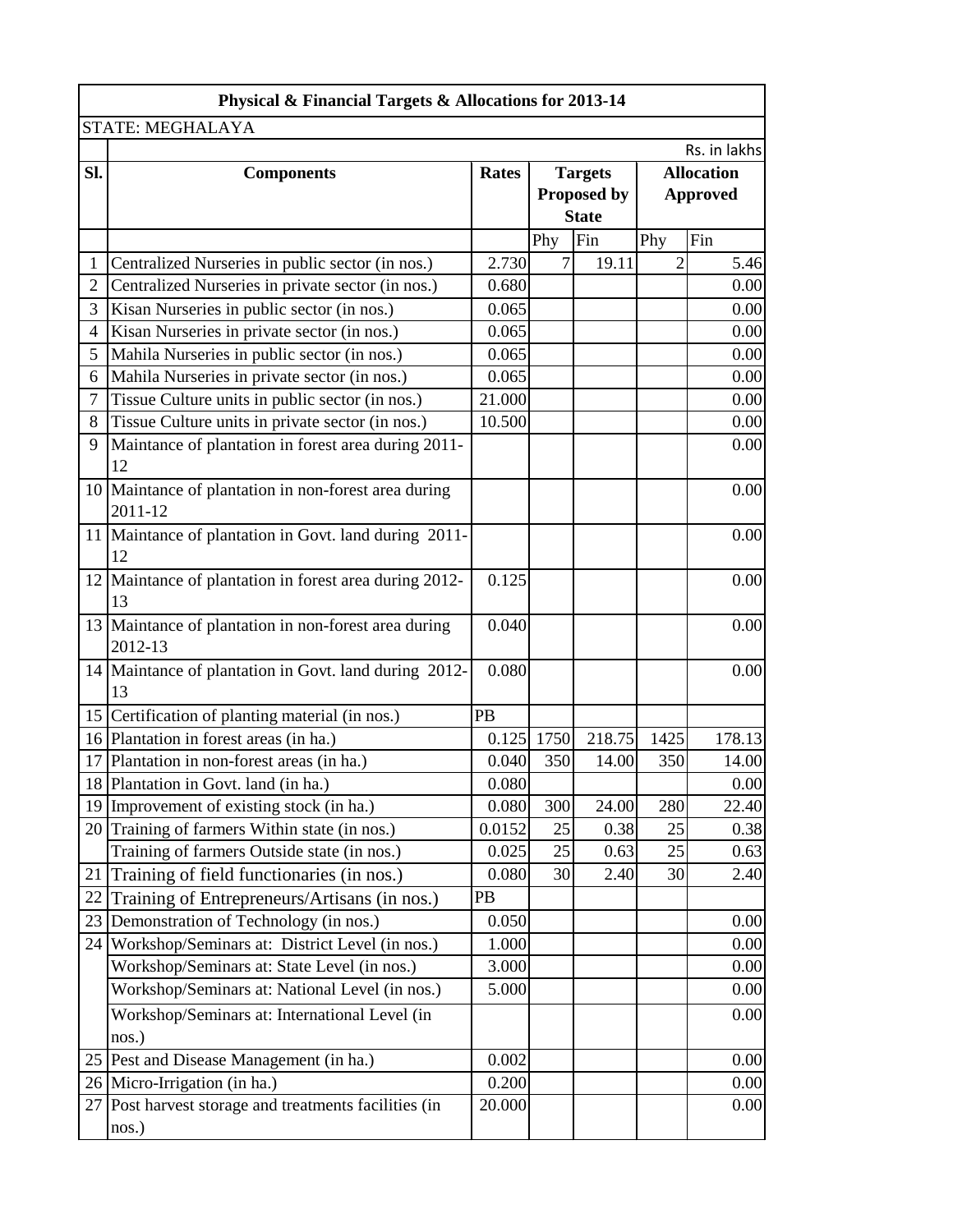|    | 28 Bamboo Wholesale and Retail Markets                                                                                  | 5.330  | 5 <sup>1</sup> | 26.65  | 3              | 15.99  |
|----|-------------------------------------------------------------------------------------------------------------------------|--------|----------------|--------|----------------|--------|
|    | 29 Bamboo Bazaars (in nos.)                                                                                             | 9.000  | $\overline{2}$ | 18.00  | $\overline{2}$ | 18.00  |
|    | 30 Retail Outlets (Showroom) in Ten Metros (in nos.)                                                                    | 13.330 |                |        |                | 0.00   |
|    | 31 Participation in Domestic trade fair (in nos.)                                                                       | 3.750  | $\overline{2}$ | 3.75   | 2              | 5.68   |
|    | including 1.93 lakh balance                                                                                             |        |                |        |                |        |
|    | 32 Participation in International trade fair (in nos.)                                                                  | PB     | 1              | 10.00  |                |        |
|    | 33 Conducting of Market Surveys                                                                                         |        |                |        |                | 0.00   |
|    | 34 Evaluation and Monitoring                                                                                            |        |                |        |                | 0.00   |
|    | 35 Innovative Interventions, if any (in nos.)                                                                           |        |                | 0.00   |                | 0.00   |
|    |                                                                                                                         |        |                |        |                | 0.00   |
|    |                                                                                                                         |        |                |        |                | 0.00   |
|    |                                                                                                                         |        |                |        |                | 0.00   |
|    |                                                                                                                         |        |                |        |                | 0.00   |
|    |                                                                                                                         |        |                |        |                | 0.00   |
|    |                                                                                                                         |        |                |        |                | 0.00   |
|    |                                                                                                                         |        |                |        |                | 0.00   |
|    |                                                                                                                         |        |                |        |                | 0.00   |
|    |                                                                                                                         |        |                |        |                | 0.00   |
|    |                                                                                                                         |        |                |        |                | 0.00   |
|    | <b>Sub-Total Innovative</b>                                                                                             |        |                | 0.00   |                | 0.00   |
|    | 36 Miscelleneous                                                                                                        |        |                |        |                | 0.00   |
|    | Maintance of Plantation in Forest area during 2007-<br>08                                                               | 0.125  | 914            | 24.60  |                | 0.00   |
|    | Bamboo demonstration housing for eco tourism in<br>Ri-Bhoi district                                                     |        | 1              | 7.50   |                | 0.00   |
|    | Balance payment for participation in domestic trade<br>fair during 2011-12 as proposed to Govt. of India<br>on 7.7.2011 |        |                | 1.93   |                | 0.00   |
|    |                                                                                                                         |        |                |        |                | 0.00   |
|    |                                                                                                                         |        |                |        |                | 0.00   |
|    |                                                                                                                         |        |                |        |                | 0.00   |
|    |                                                                                                                         |        |                |        |                | 0.00   |
|    |                                                                                                                         |        |                |        |                | 0.00   |
|    |                                                                                                                         |        |                |        |                | 0.00   |
|    |                                                                                                                         |        |                |        |                | 0.00   |
|    |                                                                                                                         |        |                |        |                | 0.00   |
|    |                                                                                                                         |        |                |        |                | 0.00   |
|    | <b>Sub Total Miscelleneous</b>                                                                                          |        |                | 34.03  |                | 0.00   |
|    |                                                                                                                         |        |                | 371.70 |                | 263.06 |
|    | <b>SUB-TOTAL</b>                                                                                                        |        |                |        |                |        |
| 37 | Consultancy Services @1.5%                                                                                              |        |                | 5.57   |                | 3.95   |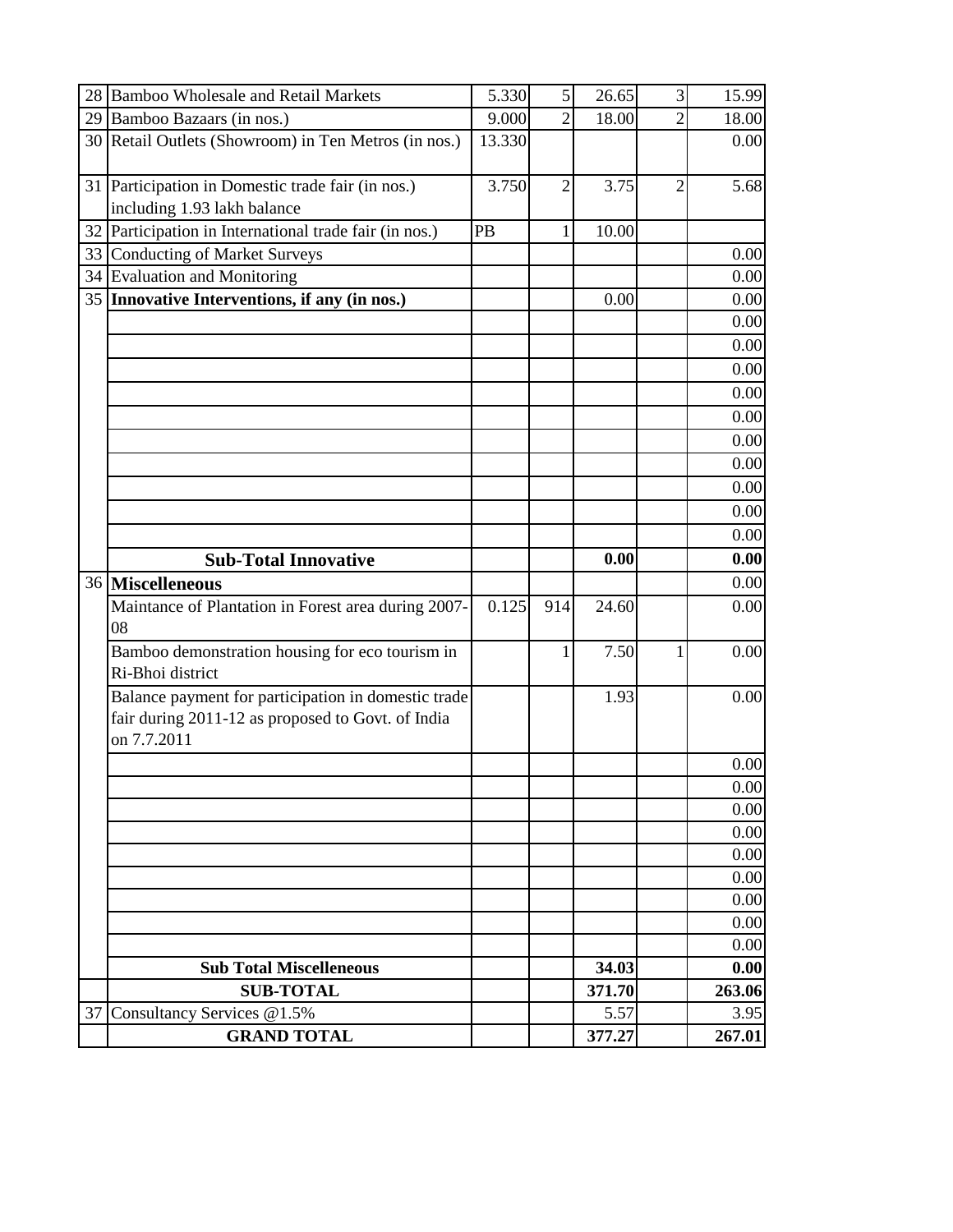## **Physical & Financial Targets & Allocations for 2013-14**

STATE: MIZORAM

Rs. in lakhs

| <b>Components</b>                           | <b>Rates</b>                                                                                                                                                                                                                                                                                                                                                                                                                                                                                                                                                                                                                                                                                                                                                                                                                                                                                                                                                                                             | <b>Targets</b> |                                                     | <b>Allocation</b>  |                                                                                                                                                  |
|---------------------------------------------|----------------------------------------------------------------------------------------------------------------------------------------------------------------------------------------------------------------------------------------------------------------------------------------------------------------------------------------------------------------------------------------------------------------------------------------------------------------------------------------------------------------------------------------------------------------------------------------------------------------------------------------------------------------------------------------------------------------------------------------------------------------------------------------------------------------------------------------------------------------------------------------------------------------------------------------------------------------------------------------------------------|----------------|-----------------------------------------------------|--------------------|--------------------------------------------------------------------------------------------------------------------------------------------------|
|                                             |                                                                                                                                                                                                                                                                                                                                                                                                                                                                                                                                                                                                                                                                                                                                                                                                                                                                                                                                                                                                          | Phy            | Fin                                                 | Phy                | Fin                                                                                                                                              |
| nos.)                                       | 2.73                                                                                                                                                                                                                                                                                                                                                                                                                                                                                                                                                                                                                                                                                                                                                                                                                                                                                                                                                                                                     | 22             |                                                     | $\overline{2}$     | 5.46                                                                                                                                             |
| Centralized Nurseries in private sector (in | 0.68                                                                                                                                                                                                                                                                                                                                                                                                                                                                                                                                                                                                                                                                                                                                                                                                                                                                                                                                                                                                     | 5              |                                                     | 1                  | 0.68                                                                                                                                             |
| Kisan Nurseries in public sector (in nos.)  | 0.065                                                                                                                                                                                                                                                                                                                                                                                                                                                                                                                                                                                                                                                                                                                                                                                                                                                                                                                                                                                                    |                |                                                     |                    | 0.00                                                                                                                                             |
|                                             | 0.065                                                                                                                                                                                                                                                                                                                                                                                                                                                                                                                                                                                                                                                                                                                                                                                                                                                                                                                                                                                                    | 40             | 2.60                                                | $\overline{2}$     | 0.13                                                                                                                                             |
|                                             | 0.065                                                                                                                                                                                                                                                                                                                                                                                                                                                                                                                                                                                                                                                                                                                                                                                                                                                                                                                                                                                                    |                |                                                     |                    | 0.00                                                                                                                                             |
|                                             | 0.065                                                                                                                                                                                                                                                                                                                                                                                                                                                                                                                                                                                                                                                                                                                                                                                                                                                                                                                                                                                                    |                |                                                     |                    | 0.00                                                                                                                                             |
| Tissue Culture units in public sector (in   | 21.00                                                                                                                                                                                                                                                                                                                                                                                                                                                                                                                                                                                                                                                                                                                                                                                                                                                                                                                                                                                                    |                |                                                     |                    | 0.00                                                                                                                                             |
| Tissue Culture units in private sector (in  | 10.50                                                                                                                                                                                                                                                                                                                                                                                                                                                                                                                                                                                                                                                                                                                                                                                                                                                                                                                                                                                                    |                |                                                     |                    | 0.00                                                                                                                                             |
|                                             |                                                                                                                                                                                                                                                                                                                                                                                                                                                                                                                                                                                                                                                                                                                                                                                                                                                                                                                                                                                                          |                |                                                     |                    | 0.00                                                                                                                                             |
|                                             |                                                                                                                                                                                                                                                                                                                                                                                                                                                                                                                                                                                                                                                                                                                                                                                                                                                                                                                                                                                                          |                |                                                     |                    | 0.00                                                                                                                                             |
|                                             |                                                                                                                                                                                                                                                                                                                                                                                                                                                                                                                                                                                                                                                                                                                                                                                                                                                                                                                                                                                                          |                |                                                     |                    | 0.00                                                                                                                                             |
|                                             |                                                                                                                                                                                                                                                                                                                                                                                                                                                                                                                                                                                                                                                                                                                                                                                                                                                                                                                                                                                                          | 5995           |                                                     |                    | 749.38                                                                                                                                           |
|                                             |                                                                                                                                                                                                                                                                                                                                                                                                                                                                                                                                                                                                                                                                                                                                                                                                                                                                                                                                                                                                          | 2850           |                                                     | 2850               | 114.00                                                                                                                                           |
|                                             | 0.08                                                                                                                                                                                                                                                                                                                                                                                                                                                                                                                                                                                                                                                                                                                                                                                                                                                                                                                                                                                                     | 25             |                                                     | 25                 | 2.00                                                                                                                                             |
|                                             | PB                                                                                                                                                                                                                                                                                                                                                                                                                                                                                                                                                                                                                                                                                                                                                                                                                                                                                                                                                                                                       |                |                                                     |                    |                                                                                                                                                  |
|                                             |                                                                                                                                                                                                                                                                                                                                                                                                                                                                                                                                                                                                                                                                                                                                                                                                                                                                                                                                                                                                          |                |                                                     |                    | 812.50                                                                                                                                           |
| Plantation in non-forest areas (in ha.)     | 0.04                                                                                                                                                                                                                                                                                                                                                                                                                                                                                                                                                                                                                                                                                                                                                                                                                                                                                                                                                                                                     | 4000           | 160.00                                              | 2500               | 100.00                                                                                                                                           |
|                                             |                                                                                                                                                                                                                                                                                                                                                                                                                                                                                                                                                                                                                                                                                                                                                                                                                                                                                                                                                                                                          | 300            |                                                     | 300                | 24.00                                                                                                                                            |
|                                             |                                                                                                                                                                                                                                                                                                                                                                                                                                                                                                                                                                                                                                                                                                                                                                                                                                                                                                                                                                                                          | 1500           |                                                     | 800                | 64.00                                                                                                                                            |
|                                             | 0.0152                                                                                                                                                                                                                                                                                                                                                                                                                                                                                                                                                                                                                                                                                                                                                                                                                                                                                                                                                                                                   | 400            |                                                     | 150                | 2.28                                                                                                                                             |
| Training of farmers Outside state (in nos.) | 0.025                                                                                                                                                                                                                                                                                                                                                                                                                                                                                                                                                                                                                                                                                                                                                                                                                                                                                                                                                                                                    | 500            |                                                     | 200                | 5.00                                                                                                                                             |
|                                             | 0.08                                                                                                                                                                                                                                                                                                                                                                                                                                                                                                                                                                                                                                                                                                                                                                                                                                                                                                                                                                                                     | 70             |                                                     | 50                 | 4.00                                                                                                                                             |
| Training of Entrepreneurs/Artisans (in      | PB                                                                                                                                                                                                                                                                                                                                                                                                                                                                                                                                                                                                                                                                                                                                                                                                                                                                                                                                                                                                       |                |                                                     | 100                | 5.00                                                                                                                                             |
|                                             |                                                                                                                                                                                                                                                                                                                                                                                                                                                                                                                                                                                                                                                                                                                                                                                                                                                                                                                                                                                                          |                |                                                     |                    | 0.50                                                                                                                                             |
|                                             | 1.00                                                                                                                                                                                                                                                                                                                                                                                                                                                                                                                                                                                                                                                                                                                                                                                                                                                                                                                                                                                                     | 8              |                                                     | 3                  | 3.00                                                                                                                                             |
| Workshop/Seminars at: State Level (in nos.) | 3.00                                                                                                                                                                                                                                                                                                                                                                                                                                                                                                                                                                                                                                                                                                                                                                                                                                                                                                                                                                                                     | 3              |                                                     | $\overline{2}$     | 6.00                                                                                                                                             |
| Workshop/Seminars at: National Level (in    |                                                                                                                                                                                                                                                                                                                                                                                                                                                                                                                                                                                                                                                                                                                                                                                                                                                                                                                                                                                                          | 6              |                                                     | 1                  | 5.00                                                                                                                                             |
| Workshop/Seminars at: International Level   |                                                                                                                                                                                                                                                                                                                                                                                                                                                                                                                                                                                                                                                                                                                                                                                                                                                                                                                                                                                                          |                |                                                     |                    | 0.00                                                                                                                                             |
|                                             | Centralized Nurseries in public sector (in<br>Kisan Nurseries in private sector (in nos.)<br>Mahila Nurseries in public sector (in nos.)<br>Mahila Nurseries in private sector (in nos.)<br>nos.)<br>nos.)<br>Maintance of plantation in forest area<br>during 2011-12<br>10 Maintance of plantation in non-forest area<br>during 2011-12<br>11 Maintance of plantation in Govt. land<br>during 2011-12<br>12 Maintance of plantation in forest area<br>during 2012-13<br>13 Maintance of plantation in non-forest area<br>during 2012-13<br>14 Maintance of plantation in Govt. land<br>during 2012-13<br>15 Certification of planting material (in nos.)<br>16 Plantation in forest areas (in ha.)<br>Plantation in Govt. land (in ha.)<br>Improvement of existing stock (in ha.)<br>20 Training of farmers Within state (in nos.)<br>Training of field functionaries (in nos.)<br>nos.)<br>Demonstration of Technology (in nos.)<br>24 Workshop/Seminars at: District Level (in<br>nos.)<br>(in nos.) |                | 0.125<br>0.04<br>0.08<br>0.08<br>0.05<br>25<br>5.00 | 0.125 7000<br>1.25 | 60.06<br>3.40<br>749.38 5995<br>114.00<br>2.00<br>875.00 6500<br>24.00<br>120.00<br>6.08<br>12.25<br>5.60<br>5.00<br>10<br>8.00<br>9.00<br>30.00 |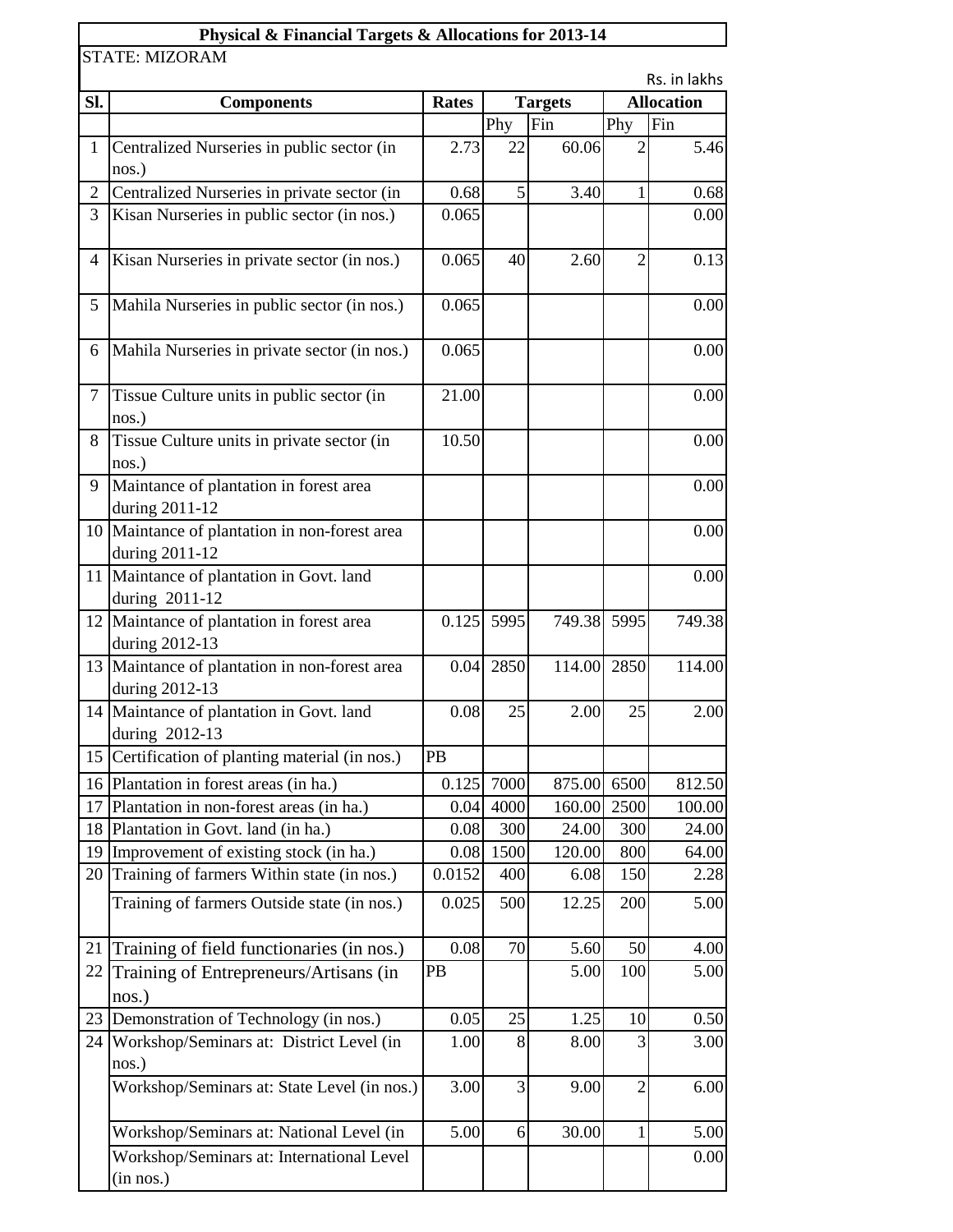|    | 25 Pest and Disease Management (in ha.)           | 0.002 | 5000             | 10.00   |                | 0.00         |
|----|---------------------------------------------------|-------|------------------|---------|----------------|--------------|
|    | 26 Micro-Irrigation (in ha.)                      | 0.20  | 200              | 40.00   |                | 0.00         |
|    | 27 Post harvest storage and treatments facilities | 20.00 |                  | 40.00   | 1              | 20.00        |
|    | (in nos.)                                         |       |                  |         |                |              |
|    | 28 Bamboo Wholesale and Retail Markets            | 5.33  | 5                | 26.64   | $\overline{2}$ | 10.66        |
|    | 29 Bamboo Bazaars (in nos.)                       | 9.00  | 5                | 45.00   | $\overline{2}$ | 18.00        |
|    | 30 Retail Outlets (Showroom) in Ten Metros        | 13.33 | 2                | 26.66   | 1              | 13.33        |
|    | (in nos.)                                         |       |                  |         |                |              |
|    | 31 Participation in Domestic trade fair (in nos.) | 3.75  | 4                | 15.00   | $\overline{2}$ | 7.50         |
|    |                                                   |       |                  |         |                |              |
|    | 32 Participation in International trade fair (in  | PB    | PB               | 15.00   |                |              |
|    | nos.)                                             |       |                  |         |                |              |
| 33 | <b>Conducting of Market Surveys</b>               | PB    | PB               | 6.00    |                |              |
| 34 | <b>Evaluation and Monitoring</b>                  | PB    | PB               | 5.00    |                | 1.00         |
|    | 35   Innovative Interventions, if any (in nos.)   |       |                  |         |                |              |
|    | <b>Bamboo Coffin</b>                              | PB    |                  | 50.00   |                |              |
|    | Bamboo charcoal briquetting plant                 | PB    |                  | 50.00   |                |              |
|    | <b>Bamboo Fibre extraction</b>                    | PB    |                  | 50.00   |                |              |
|    | Innovative furniture making                       | PB    | PB               | 40.00   |                | 5.00         |
|    | agarbatti stick project for jail inmates          | PB    |                  | 20.00   |                |              |
|    | Low cost Bamboo greenhouse,                       | PB    |                  | 90.00   |                |              |
|    | shadenets, raindrops, value addition on           |       |                  |         |                |              |
|    | Bamboo products, etc.                             |       |                  |         |                |              |
|    | Handicraft training & implementation              | PB    |                  | 70.00   | 100            | 5.00         |
|    | including distribution of tools                   |       |                  |         |                |              |
|    | Provision of high-tech green house,               | PB    |                  | 70.00   |                |              |
|    | water harvesting structures etc.                  |       |                  |         |                |              |
|    |                                                   |       |                  |         |                |              |
|    |                                                   |       |                  |         |                |              |
|    |                                                   |       |                  | 440.00  |                | <b>10.00</b> |
|    | <b>Sub-Total Innovative</b><br>36 Miscelleneous   |       |                  |         |                |              |
|    | <b>Baseline Data Generation</b>                   | PB    |                  | 12.00   |                |              |
|    | Coloured brochures, leaflets & diaries            | PB    | PB               | 8.00    |                | 1.00         |
|    | Promotional campaign through                      | PB    | PB               | 7.00    |                | 2.00         |
|    | newspaper/calendar on bamboo                      |       |                  |         |                |              |
|    | <b>Bamboo Handicraft Training Center</b>          | PB    | 1                | 50.00   |                |              |
|    | <b>Establishment of Bamboo Training Center</b>    | PB    |                  | 50.00   |                |              |
|    |                                                   |       |                  |         |                |              |
|    | Celebration of State Bamboo Day                   | PB    | $\boldsymbol{0}$ | 40.00   |                |              |
|    |                                                   |       |                  |         |                | 0.00         |
|    |                                                   |       |                  |         |                |              |
|    |                                                   |       |                  |         |                | 0.00         |
|    |                                                   |       |                  |         |                | 0.00         |
|    |                                                   |       |                  |         |                | 0.00         |
|    |                                                   |       |                  |         |                | 0.00         |
|    | <b>Sub Total Miscelleneous</b>                    |       |                  | 167.00  |                | 3.00         |
|    | <b>SUB-TOTAL</b>                                  |       |                  | 3023.92 |                | 1986.42      |
| 37 | Consultancy Services @1.5%                        |       |                  | 45.38   |                | 29.80        |
|    | <b>GRAND TOTAL</b>                                |       |                  | 3069.30 |                | 2016.21      |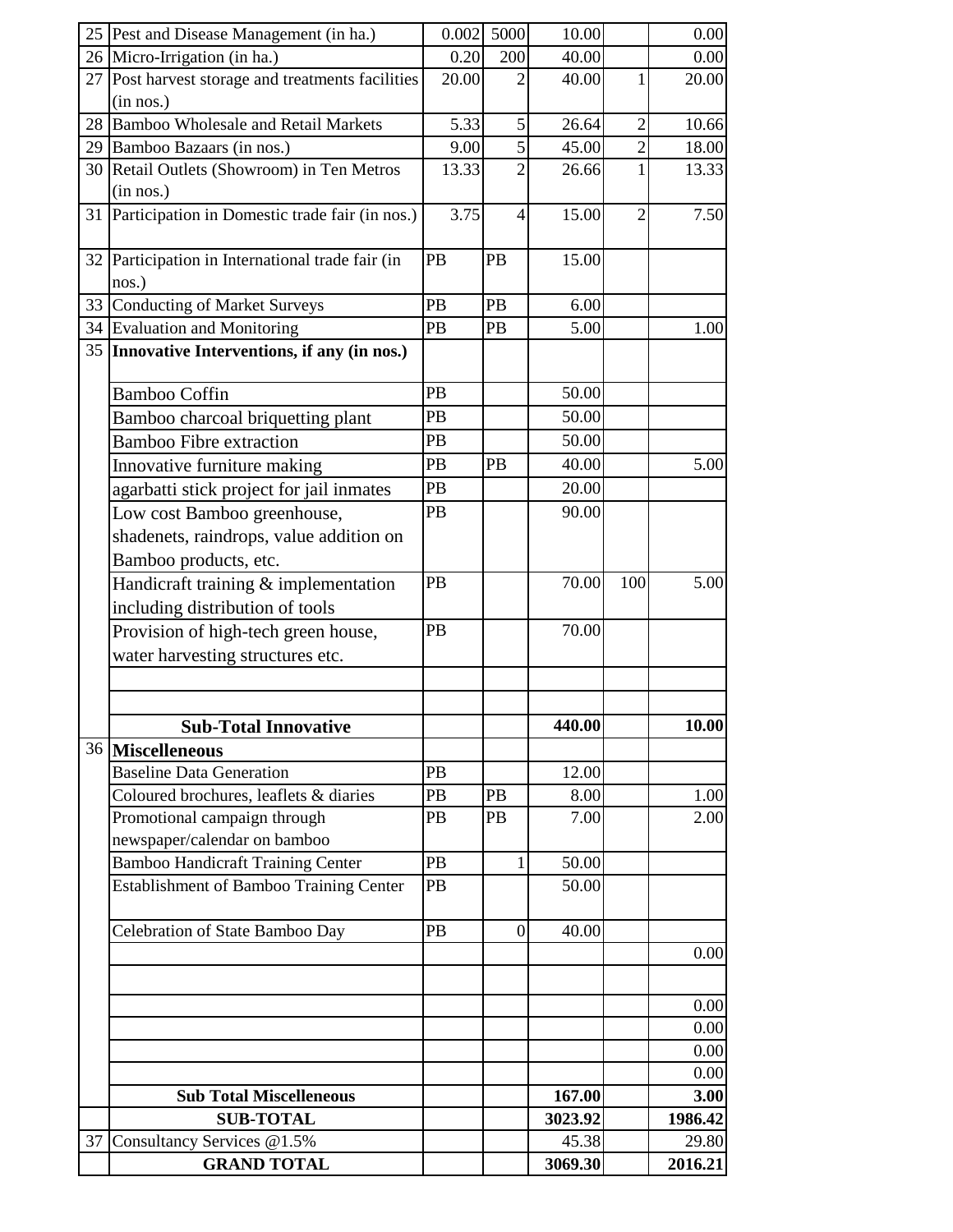|                 | Physical & Financial Targets & Allocations for 2013-14                                   |                 |                                   |        |                                      |              |
|-----------------|------------------------------------------------------------------------------------------|-----------------|-----------------------------------|--------|--------------------------------------|--------------|
|                 | <b>STATE: NAGALAND</b>                                                                   |                 |                                   |        |                                      |              |
|                 |                                                                                          |                 |                                   |        |                                      | Rs. in lakhs |
| SI.             | <b>Components</b>                                                                        | <b>Rates</b>    | <b>Targets</b><br><b>Proposed</b> |        | <b>Allocation</b><br><b>Proposed</b> |              |
|                 |                                                                                          |                 | Phy                               | Fin    | Phy                                  | Fin          |
| $\mathbf{1}$    | Centralized Nurseries in public sector (in                                               | 2.730           |                                   |        |                                      | 0.00         |
|                 | nos.)                                                                                    |                 |                                   |        |                                      |              |
| $\mathfrak{2}$  | Centralized Nurseries in private sector (in                                              | 0.680           |                                   |        |                                      | 0.00         |
| 3               | Kisan Nurseries in public sector (in nos.)                                               | 0.065           |                                   |        |                                      | 0.00         |
| 4               | Kisan Nurseries in private sector (in nos.)                                              | 0.065           |                                   |        |                                      | 0.00         |
| 5               | Mahila Nurseries in public sector (in nos.)                                              | 0.065           |                                   |        |                                      | 0.00         |
| 6               | Mahila Nurseries in private sector (in nos.)                                             | 0.065           |                                   |        |                                      | 0.00         |
| 7               | Tissue Culture units in public sector (in nos.)                                          | 21.000          | 1                                 | 40.00  |                                      | 0.00         |
| 8               | Tissue Culture units in private sector (in nos.)                                         | 10.500          |                                   |        |                                      | 0.00         |
| 9               | Maintance of plantation in forest area during<br>2011-12                                 |                 |                                   |        |                                      | 0.00         |
|                 | 10 Maintance of plantation in non-forest area<br>during 2011-12                          |                 |                                   |        |                                      | 0.00         |
|                 | 11 Maintance of plantation in Govt. land during<br>2011-12                               |                 |                                   |        |                                      | 0.00         |
|                 | 12 Maintance of plantation in forest area during<br>2012-13                              | 0.125           | 5932                              | 741.50 | 5932                                 | 741.50       |
|                 | 13 Maintance of plantation in non-forest area<br>during 2012-13                          | 0.040           |                                   |        |                                      | 0.00         |
|                 | 14 Maintance of plantation in Govt. land during<br>2012-13                               | 0.080           |                                   |        |                                      | 0.00         |
|                 | 15 Certification of planting material (in nos.)                                          | PB              |                                   |        |                                      |              |
|                 | 16 Plantation in forest areas (in ha.)                                                   | 0.125           | 6000                              | 750.00 | 5750                                 | 718.75       |
| 17              | Plantation in non-forest areas (in ha.)                                                  | 0.040           |                                   |        |                                      | 0.00         |
| 18 <sup> </sup> | Plantation in Govt. land (in ha.)                                                        | 0.080           |                                   |        |                                      | 0.00         |
|                 | 19 Improvement of existing stock (in ha.)                                                | 0.080           | 8000                              | 640.00 | 3000                                 | 240.00       |
|                 | 20 Training of farmers Within state (in nos.)                                            | 0.0152<br>0.025 |                                   |        |                                      | 0.00         |
| 21              | Training of farmers Outside state (in nos.)<br>Training of field functionaries (in nos.) | 0.080           |                                   |        |                                      | 0.00<br>0.00 |
| 22              | Training of Entrepreneurs/Artisans (in<br>$nos.$ )                                       | PB              |                                   |        |                                      |              |
|                 | 23 Demonstration of Technology (in nos.)                                                 | 0.050           |                                   |        |                                      | 0.00         |
|                 | 24 Workshop/Seminars at: District Level (in<br>nos.)                                     | 1.000           | 12                                | 12.00  | 7                                    | 7.00         |
|                 | Workshop/Seminars at: State Level (in nos.)                                              | 3.000           | $\overline{2}$                    | 6.00   |                                      | 3.00         |
|                 | Workshop/Seminars at: National Level (in<br>nos.)                                        | 5.000           |                                   |        |                                      | 0.00         |
|                 | Workshop/Seminars at: International Level<br>(in nos.)                                   |                 |                                   |        |                                      | 0.00         |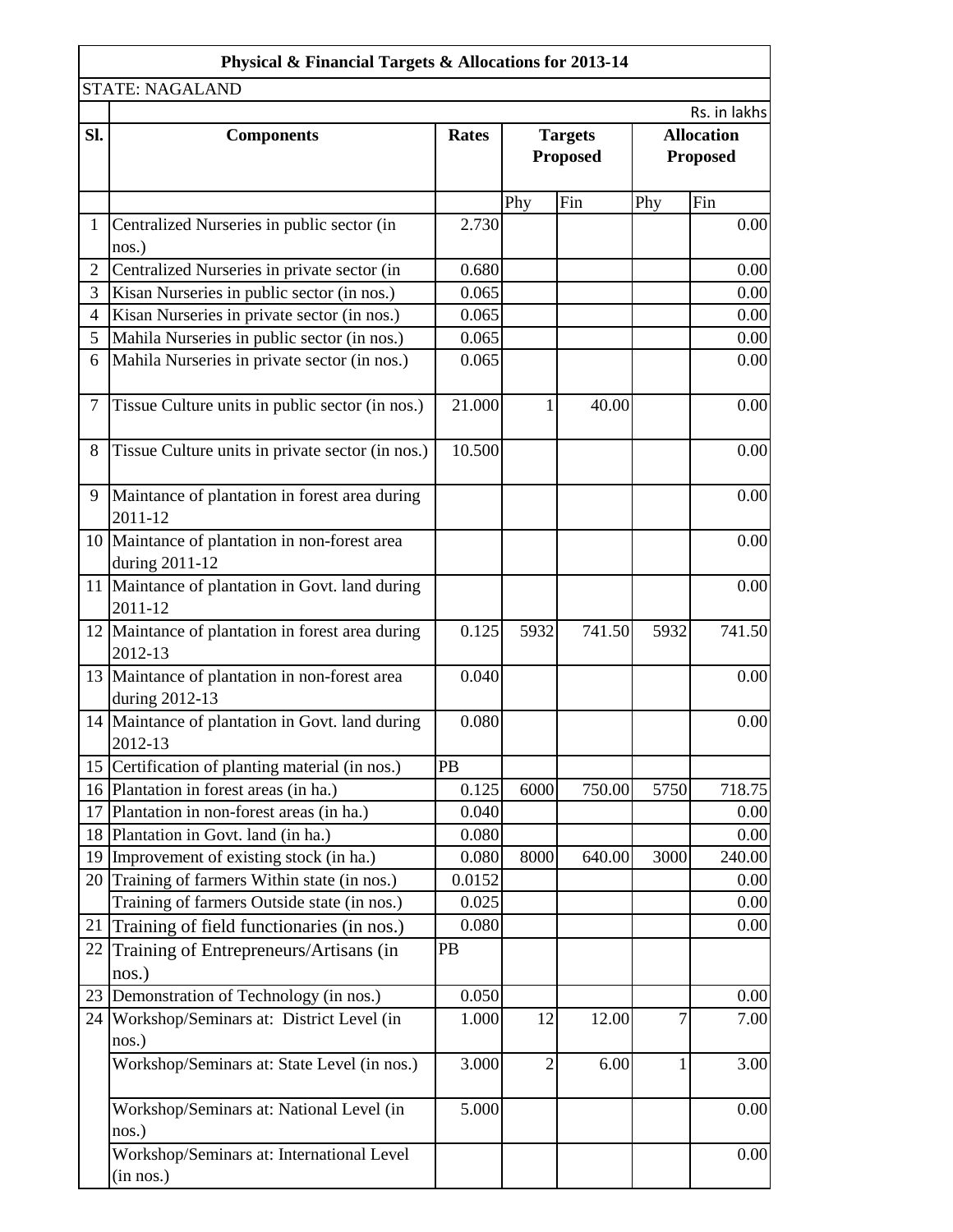| 25 | Pest and Disease Management (in ha.)                              | 0.002  | 6000           | 12.00    | 3000           | 6.00    |
|----|-------------------------------------------------------------------|--------|----------------|----------|----------------|---------|
|    | 26 Micro-Irrigation (in ha.)                                      | 0.200  | 1000           | 200.00   | 200            | 40.00   |
| 27 | Post harvest storage and treatments facilities                    | 20.000 |                |          |                | 0.00    |
|    | (in nos.)                                                         |        |                |          |                |         |
| 28 | <b>Bamboo Wholesale and Retail Markets</b>                        | 5.330  | 5              | 26.65    | $\overline{3}$ | 15.99   |
| 29 | Bamboo Bazaars (in nos.)                                          | 9.000  | 1              | 9.00     |                | 9.00    |
| 30 | Retail Outlets (Showroom) in Ten Metros (in                       | 13.330 | 1              | 13.33    |                | 0.00    |
|    | nos.)                                                             |        |                |          |                |         |
| 31 | Participation in Domestic trade fair (in nos.)                    | 3.750  | $\overline{4}$ | 15.00    | $\overline{3}$ | 11.25   |
| 32 | Participation in International trade fair (in<br>nos.)            | PB     | $\overline{2}$ | 15.00    |                |         |
| 33 | <b>Conducting of Market Surveys</b>                               |        |                |          |                | 0.00    |
| 34 | <b>Evaluation and Monitoring</b>                                  |        | Lot            | 20.00    |                | 1.00    |
| 35 | Innovative Interventions, if any (in nos.)                        |        |                |          |                | 0.00    |
|    | Technology Intervention in Handicraft<br>sector                   |        | 20             | 20.00    |                | 0.00    |
|    | Promotion of bamboo charcoal and<br>briquette production clusters |        | 4              | 26.00    | $\overline{4}$ | 26.00   |
|    | Promotion of bamboo shoots processing                             |        | 12             | 24.00    | $\overline{5}$ | 10.00   |
|    | GIS mapping and management                                        |        | 1              | 20.00    |                | 0.00    |
|    |                                                                   |        |                |          |                | 0.00    |
|    |                                                                   |        |                |          |                | 0.00    |
|    |                                                                   |        |                |          |                | 0.00    |
|    |                                                                   |        |                |          |                | 0.00    |
|    |                                                                   |        |                |          |                | 0.00    |
|    |                                                                   |        |                |          |                | 0.00    |
|    | <b>Sub-Total Innovative</b>                                       |        |                | 90.00    |                | 36.00   |
|    | 36 Miscelleneous                                                  |        |                |          |                | 0.00    |
|    | Documentation and Publication / Colour<br>brouchers etc           | PB     |                | 10.00 PB |                | 3.00    |
|    | Liability 20-13                                                   |        |                | 170.51   |                | 170.51  |
|    |                                                                   |        |                |          |                | 0.00    |
|    |                                                                   |        |                |          |                | 0.00    |
|    |                                                                   |        |                |          |                | 0.00    |
|    |                                                                   |        |                |          |                | 0.00    |
|    |                                                                   |        |                |          |                | 0.00    |
|    |                                                                   |        |                |          |                | 0.00    |
|    |                                                                   |        |                |          |                | 0.00    |
|    |                                                                   |        |                |          |                | 0.00    |
|    |                                                                   |        |                |          |                | 0.00    |
|    |                                                                   |        |                |          |                | 0.00    |
|    | <b>Sub Total Miscelleneous</b>                                    |        |                | 180.51   |                | 173.51  |
|    | <b>SUB-TOTAL</b>                                                  |        |                | 2770.99  |                | 2003.00 |
| 37 | Consultancy Services @1.5%                                        |        |                |          |                | 26.43   |
|    | <b>GRAND TOTAL</b>                                                |        |                | 2770.99  |                | 2029.43 |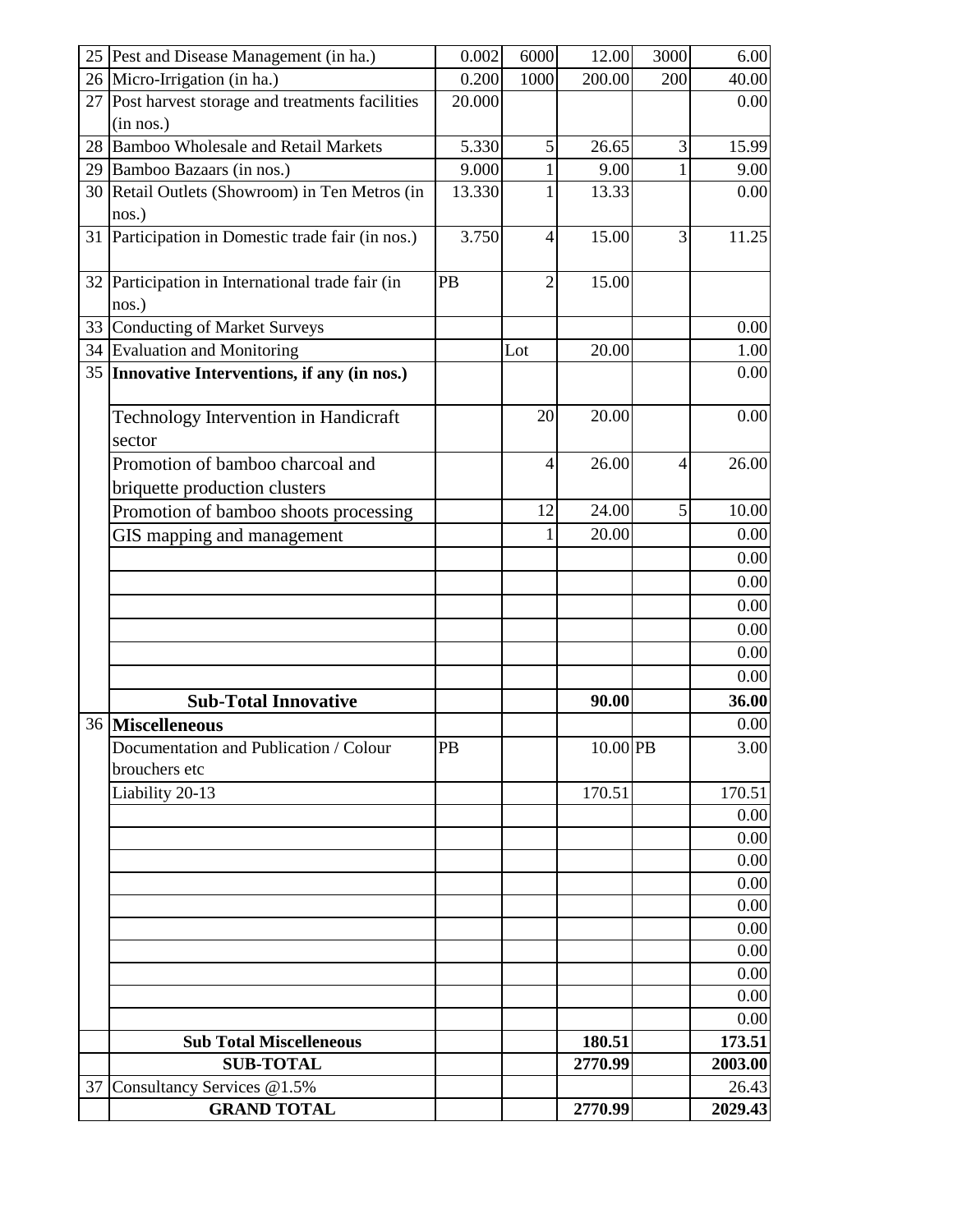|                | Physical & Financial Targets & Allocations for 2013-14       |              |                |                 |                 |                   |
|----------------|--------------------------------------------------------------|--------------|----------------|-----------------|-----------------|-------------------|
|                | <b>STATE: ODISHA</b>                                         |              |                |                 |                 |                   |
|                |                                                              |              |                |                 |                 | Rs. in lakhs      |
| SI.            | <b>Components</b>                                            | <b>Rates</b> |                | <b>Targets</b>  |                 | <b>Allocation</b> |
|                |                                                              |              |                | <b>Proposed</b> | <b>Proposed</b> |                   |
|                |                                                              |              | Phy            | Fin             | Phy             | Fin               |
| 1              | Centralized Nurseries in public sector (in nos.)             | 2.730        | 5              | 20.00           | $\overline{2}$  | 5.46              |
| $\overline{2}$ | Centralized Nurseries in private sector (in nos.)            | 0.680        | 10             | 8.00            | 10              | 6.80              |
| 3              | Kisan Nurseries in public sector (in nos.)                   | 0.065        |                |                 |                 | 0.00              |
| 4              | Kisan Nurseries in private sector (in nos.)                  | 0.065        | 10             | 1.30            | 10              | 0.65              |
| 5              | Mahila Nurseries in public sector (in nos.)                  | 0.065        |                |                 | 10              | 0.65              |
| 6              | Mahila Nurseries in private sector (in nos.)                 | 0.065        | 10             | 1.30            | $\overline{7}$  | 0.46              |
| $\overline{7}$ | Tissue Culture units in public sector (in nos.)              | 21.000       |                |                 |                 | 0.00              |
| 8              | Tissue Culture units in private sector (in nos.)             | 10.500       |                |                 |                 | 0.00              |
| 9              | Maintance of plantation in forest area during 2011-<br>12    |              |                |                 |                 | 0.00              |
| 10             | Maintance of plantation in non-forest area during<br>2011-12 |              |                |                 |                 | 0.00              |
| 11             | Maintance of plantation in Govt. land during 2011-<br>12     |              |                |                 |                 | 0.00              |
| 12             | Maintance of plantation in forest area during 2012-<br>13    | 0.125        | 800            | 132.00          | 800             | 100.00            |
| 13             | Maintance of plantation in non-forest area during<br>2012-13 | 0.040        | 300            | 20.25           | 300             | 12.00             |
| 14             | Maintance of plantation in Govt. land during 2012-<br>13     | 0.080        | 250            | 32.50           | 250             | 20.00             |
| 15             | Certification of planting material (in nos.)                 | PB           |                |                 |                 |                   |
| 16             | Plantation in forest areas (in ha.)                          |              | $0.125$ 1500   | 247.50 2500     |                 | 312.50            |
| 17             | Plantation in non-forest areas (in ha.)                      | 0.040        | 500            | 33.75           | 500             | 20.00             |
| 18             | Plantation in Govt. land (in ha.)                            | 0.080        |                |                 |                 | 0.00              |
| 19             | Improvement of existing stock (in ha.)                       | 0.080        | 150            | 20.25           | 150             | 12.00             |
| 20             | Training of farmers Within state (in nos.)                   | 0.0152       | 500            | 7.60            | 100             | 1.52              |
|                | Training of farmers Outside state (in nos.)                  | 0.025        | 50             | 1.50            | 50              | 1.25              |
| 21             | Training of field functionaries (in nos.)                    | 0.080        | 50             | 5.00            | 50              | 4.00              |
| 22             | Training of Entrepreneurs/Artisans (in nos.)                 | PB           |                |                 |                 |                   |
| 23             | Demonstration of Technology (in nos.)                        | 0.050        |                |                 |                 | 0.00              |
| 24             | Workshop/Seminars at: District Level (in nos.)               | 1.000        | $\mathfrak{S}$ | 5.00            | 3               | 3.00              |
|                | Workshop/Seminars at: State Level (in nos.)                  | 3.000        | 1              | 4.00            | $\mathbf{1}$    | 3.00              |
|                | Workshop/Seminars at: National Level (in nos.)               | 5.000        |                |                 |                 | 0.00              |
|                | Workshop/Seminars at: International Level (in nos.)          |              |                |                 |                 | 0.00              |
| 25             | Pest and Disease Management (in ha.)                         | 0.002        |                |                 |                 | 0.00              |
| 26             | Micro-Irrigation (in ha.)                                    | 0.200        |                |                 |                 | 0.00              |
| 27             | Post harvest storage and treatments facilities (in<br>nos.)  | 20.000       |                |                 |                 | 0.00              |
| 28             | <b>Bamboo Wholesale and Retail Markets</b>                   | 4.000        | $\overline{4}$ | 16.00           | $\overline{3}$  | 12.00             |
| 29             | Bamboo Bazaars (in nos.)                                     | 6.750        | 3              | 30.00           | $\mathfrak{2}$  | 13.50             |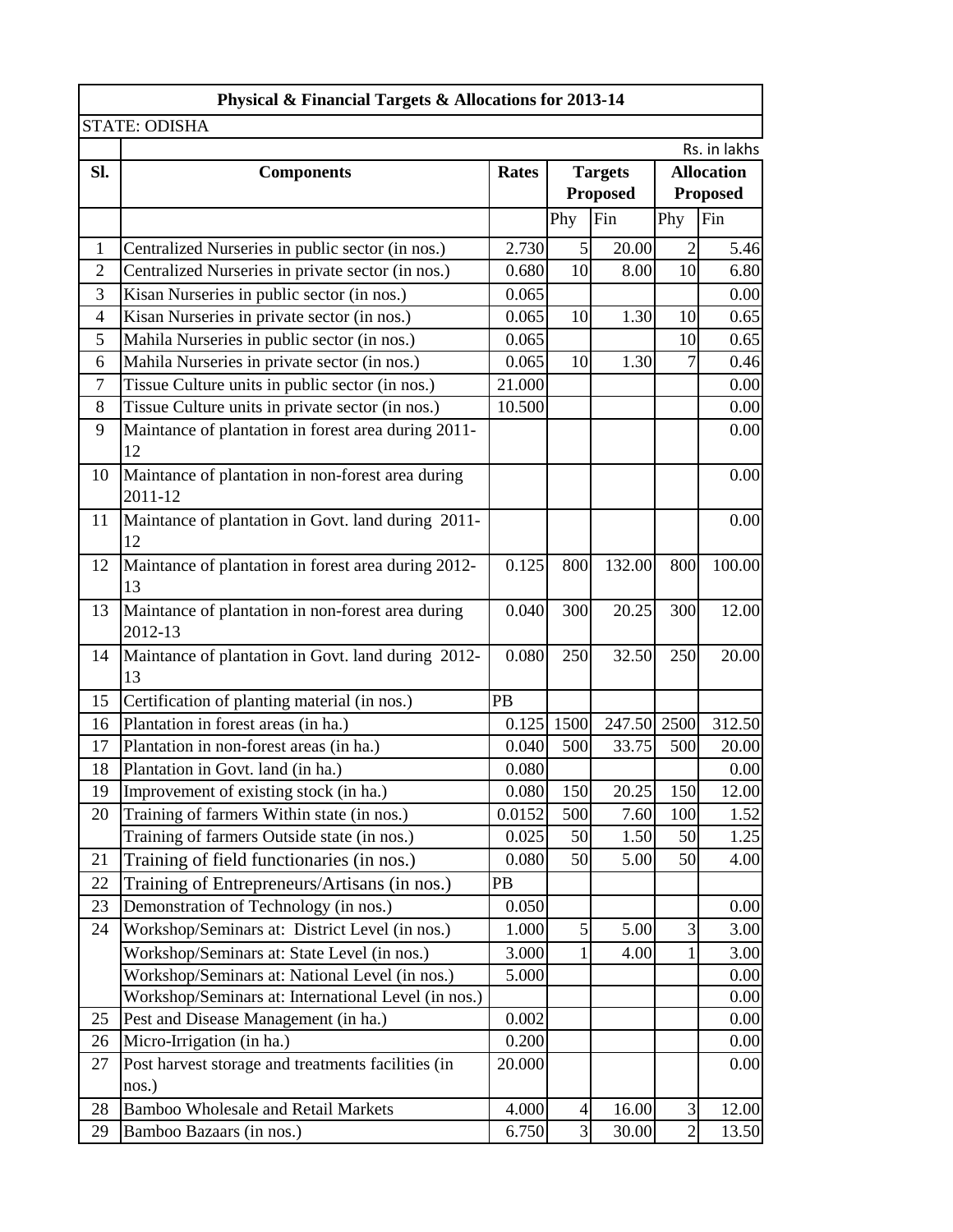| 30 | Retail Outlets (Showroom) in Ten Metros (in nos.)   | 13.330 |    |                |                | 0.00           |
|----|-----------------------------------------------------|--------|----|----------------|----------------|----------------|
|    |                                                     |        |    |                |                |                |
| 31 | Participation in Domestic trade fair (in nos.)      | 3.750  | 2  | 10.00          | $\overline{2}$ | 7.50           |
| 32 | Participation in International trade fair (in nos.) | PB     |    |                |                |                |
| 33 | <b>Conducting of Market Surveys</b>                 |        |    |                |                | 0.00           |
| 34 | <b>Evaluation and Monitoring</b>                    |        |    |                |                | 0.00           |
| 35 | Innovative Interventions, if any (in nos.)          |        |    |                |                | 0.00           |
|    | <b>Comman Facility Center</b>                       | PB     | 2  | 14.00          | $\overline{2}$ | 14.00          |
|    | Skill Development Training for Bamboo               | PB     | 8  | 8.00           | 100            | 5.00           |
|    | Artisans (Each programme for 20 persons for 1       |        |    |                |                |                |
|    | month)                                              |        |    |                |                |                |
|    |                                                     |        |    |                |                | 0.00           |
|    |                                                     |        |    |                |                | 0.00           |
|    |                                                     |        |    |                |                | 0.00           |
|    |                                                     |        |    |                |                | 0.00           |
|    |                                                     |        |    |                |                | 0.00           |
|    |                                                     |        |    |                |                | 0.00           |
|    |                                                     |        |    |                |                | 0.00           |
|    |                                                     |        |    |                |                | 0.00           |
|    | <b>Sub-Total Innovative</b>                         |        |    | 22.00          |                | 19.00          |
| 36 | <b>Miscelleneous</b>                                |        |    |                |                |                |
|    | Bamboo database generation & management             | LS     | LS | 4.00           |                | 0.00           |
|    | Coloured brochures, leaflets & diaries              | LS     | LS | 3.00           |                | 3.00           |
|    | Promotional campaign through newspaper/calendar     | LS     | LS | 3.45           |                | 3.00           |
|    | on bamboo                                           |        |    |                |                |                |
|    | Study and research on demand, supply and            | LS     | LS | 2.00           |                | 2.00           |
|    | marketing prospect of bamboo                        |        |    |                |                |                |
|    | Equipment, consumable, office expenses, hire        | LS     | LS | 10.00          |                |                |
|    | purchase of vehicles                                |        |    |                |                |                |
|    |                                                     |        |    |                |                | 0.00           |
|    |                                                     |        |    |                |                | 0.00<br>0.00   |
|    |                                                     |        |    |                |                | 0.00           |
|    |                                                     |        |    |                |                | 0.00           |
|    |                                                     |        |    |                |                |                |
|    |                                                     |        |    |                |                | 0.00           |
|    |                                                     |        |    |                |                | 0.00           |
|    | <b>Sub Total Miscelleneous</b>                      |        |    | 22.45          |                | 8.00           |
| 37 | <b>SUB-TOTAL</b><br>Consultancy Services @1.5%      |        |    | 640.40<br>9.60 |                | 563.29<br>8.45 |
|    | <b>GRAND TOTAL</b>                                  |        |    | 650.00         |                | 571.73         |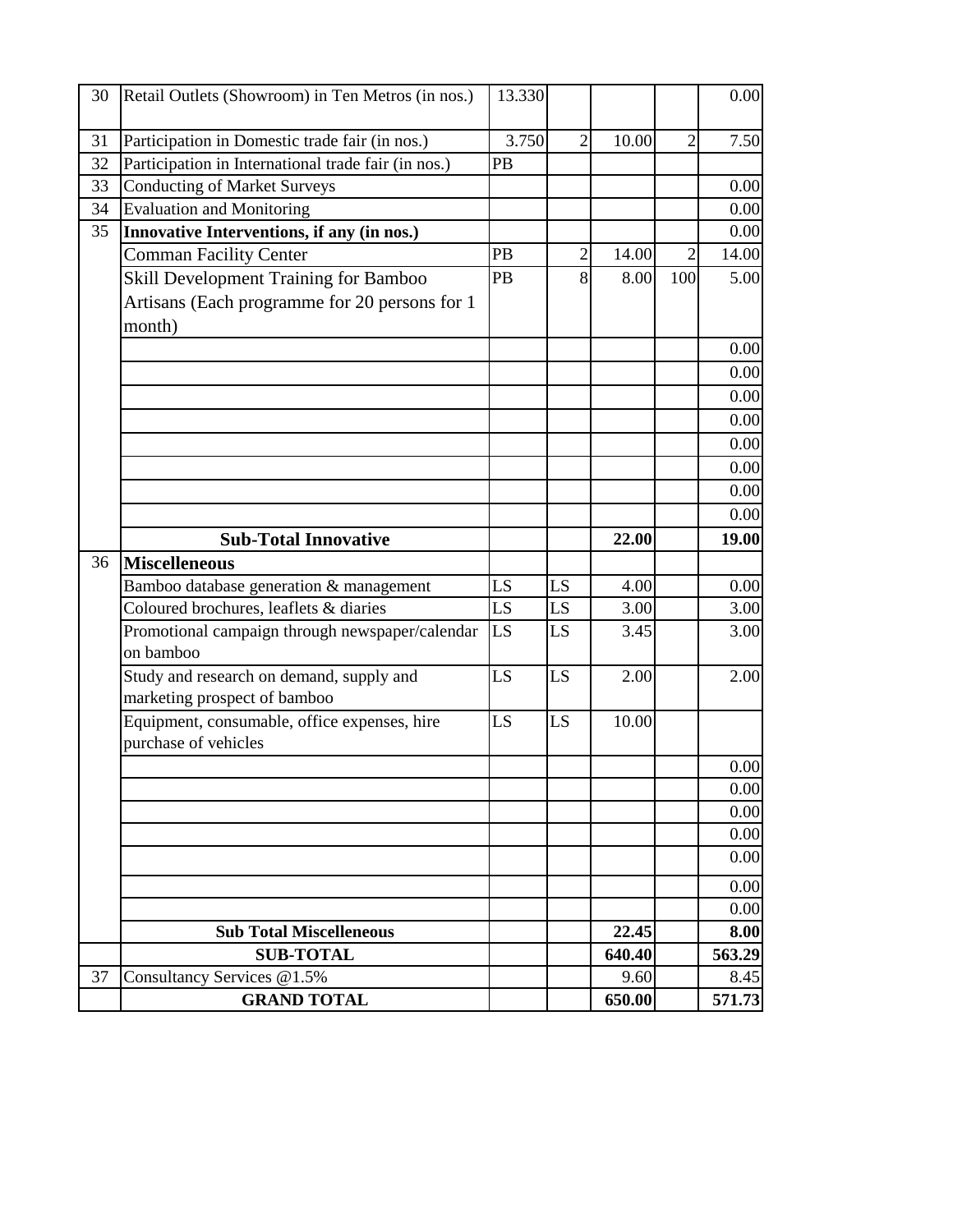|                | Physical & Financial Targets & Allocations for 2013-14          |              |     |                |     |                   |
|----------------|-----------------------------------------------------------------|--------------|-----|----------------|-----|-------------------|
|                | <b>STATE: PUNJAB</b>                                            |              |     |                |     |                   |
|                |                                                                 |              |     |                |     | Rs. in lakhs      |
| Sl.            | <b>Components</b>                                               | <b>Rates</b> |     | <b>Targets</b> |     | <b>Allocation</b> |
|                |                                                                 |              |     | Proposed by    |     | <b>Approved</b>   |
|                |                                                                 |              |     | <b>State</b>   |     |                   |
|                |                                                                 |              | Phy | Fin            | Phy | Fin               |
| 1              | Centralized Nurseries in public sector (in nos.)                | 2.730        |     | 0.00           |     | 0.00              |
| $\overline{2}$ | Centralized Nurseries in private sector (in nos.)               | 0.680        |     | 0.00           |     | 0.00              |
| 3              | Kisan Nurseries in public sector (in nos.)                      | 0.065        |     | 0.00           |     | 0.00              |
| $\overline{4}$ | Kisan Nurseries in private sector (in nos.)                     | 0.065        |     | 0.00           |     | 0.00              |
| 5              | Mahila Nurseries in public sector (in nos.)                     | 0.065        |     | 0.00           |     | 0.00              |
| 6              | Mahila Nurseries in private sector (in nos.)                    | 0.065        |     | 0.00           |     | 0.00              |
| 7              | Tissue Culture units in public sector (in nos.)                 | 21.000       |     | 0.00           |     | 0.00              |
| 8              | Tissue Culture units in private sector (in nos.)                | 10.500       |     | 0.00           |     | 0.00              |
| 9              | Maintance of plantation in forest area during 2011-<br>12       |              |     | 0.00           |     | 0.00              |
|                | 10 Maintance of plantation in non-forest area during<br>2011-12 |              |     | 0.00           |     | 0.00              |
|                | 11 Maintance of plantation in Govt. land during 2011-<br>12     |              |     | 0.00           |     | 0.00              |
|                | 12 Maintance of plantation in forest area during 2012-<br>13    | 0.125        |     | 0.00           |     | 0.00              |
|                | 13 Maintance of plantation in non-forest area during<br>2012-13 | 0.040        |     | 0.00           |     | 0.00              |
|                | 14 Maintance of plantation in Govt. land during 2012-<br>13     |              |     | 0.00           |     | 0.00              |
|                | 15 Certification of planting material (in nos.)                 | PB           |     |                |     | 0.00              |
|                | 16 Plantation in forest areas (in ha.)                          | 0.125        |     | 0.00           |     | 0.00              |
|                | 17 Plantation in non-forest areas (in ha.)                      | 0.040        |     | 0.00           |     | 0.00              |
|                | 18 Plantation in Govt. land (in ha.)                            | 0.080        |     | 0.00           |     | 0.00              |
|                | 19 Improvement of existing stock (in ha.)                       | 0.080        | 150 | 12.00          | 100 | 8.00              |
|                | 20 Training of farmers Within state (in nos.)                   | 0.0152       |     | 0.00           |     | 0.00              |
|                | Training of farmers Outside state (in nos.)                     | 0.025        |     | 0.00           |     | 0.00              |
| 21             | Training of field functionaries (in nos.)                       | 0.080        | 30  | 3.00           | 30  | 2.40              |
| 22             | Training of Entrepreneurs/Artisans (in nos.)                    | PB           |     |                |     | 0.00              |
| 23             | Demonstration of Technology (in nos.)                           | 0.050        |     | 0.00           |     | 0.00              |
| 24             | Workshop/Seminars at: District Level (in nos.)                  | 1.000        |     | 0.00           |     | 0.00              |
|                | Workshop/Seminars at: State Level (in nos.)                     | 3.000        |     | 0.00           |     | 0.00              |
|                | Workshop/Seminars at: National Level (in nos.)                  | 5.000        |     | 0.00           |     | 0.00              |
|                | Workshop/Seminars at: International Level (in nos.)             |              |     | 0.00           |     | 0.00              |
|                | 25 Pest and Disease Management (in ha.)                         | 0.002        |     | 0.00           |     | 0.00              |
|                | 26 Micro-Irrigation (in ha.)                                    | 0.200        |     | 0.00           |     | 0.00              |
|                | 27 Post harvest storage and treatments facilities (in<br>nos.)  | 20.000       |     | 0.00           |     | 0.00              |
|                |                                                                 |              |     |                |     |                   |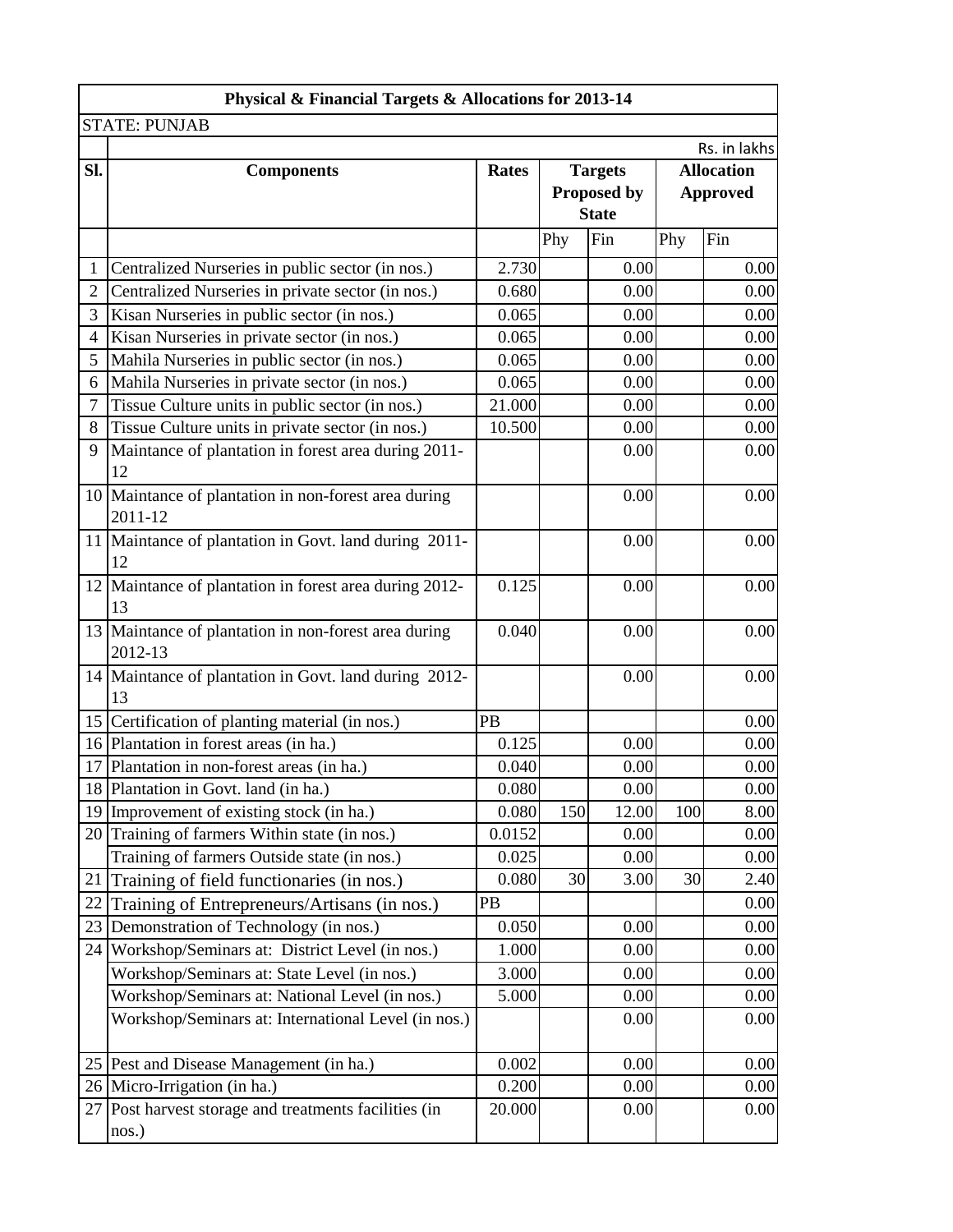|    | 28 Bamboo Wholesale and Retail Markets                                    | 5.330  |     | 0.00  |     | 0.00  |
|----|---------------------------------------------------------------------------|--------|-----|-------|-----|-------|
|    | 29 Bamboo Bazaars (in nos.)                                               | 9.000  |     | 0.00  |     | 0.00  |
|    | 30 Retail Outlets (Showroom) in Ten Metros (in nos.)                      | 13.330 |     | 0.00  |     | 0.00  |
| 31 | Participation in Domestic trade fair (in nos.)                            | 3.750  |     | 0.00  |     | 0.00  |
|    | 32 Participation in International trade fair (in nos.)                    | PB     |     |       |     | 0.00  |
|    | 33 Conducting of Market Surveys                                           |        |     | 0.00  |     | 0.00  |
|    | 34 Evaluation and Monitoring                                              |        |     | 0.00  |     | 0.00  |
|    | 35 Innovative Interventions, if any (in nos.)                             |        |     | 0.00  |     |       |
|    | Comman facility centre for value addition to the                          |        | 0   | 23.00 |     | 23.00 |
|    | bamboo being setup in collaboration with                                  |        |     |       |     |       |
|    | IPIRTI, Bangalore (Detailed project enclosed).                            |        |     |       |     |       |
|    |                                                                           |        |     | 0.00  |     |       |
|    |                                                                           |        |     | 0.00  |     |       |
|    |                                                                           |        |     | 0.00  |     |       |
|    |                                                                           |        |     | 0.00  |     |       |
|    |                                                                           |        |     | 0.00  |     |       |
|    |                                                                           |        |     | 0.00  |     |       |
|    |                                                                           |        |     | 0.00  |     |       |
|    |                                                                           |        |     | 0.00  |     |       |
|    |                                                                           |        |     | 0.00  |     |       |
|    | <b>Sub-Total Innovative</b>                                               |        |     | 23.00 |     | 23.00 |
|    | 36 Miscelleneous                                                          |        |     |       |     |       |
|    | Maintenance of plantation done in forest area in<br>2010-11 & 2011-12     | 0.125  | 220 | 8.80  | 220 | 8.80  |
|    | Maintenance of plantation done in non-forest area in<br>2010-11 & 2011-12 | 0.04   | 280 | 11.20 | 280 | 11.20 |
|    |                                                                           |        |     | 0.00  |     |       |
|    |                                                                           |        |     | 0.00  |     |       |
|    |                                                                           |        |     | 0.00  |     |       |
|    |                                                                           |        |     | 0.00  |     |       |
|    |                                                                           |        |     | 0.00  |     |       |
|    |                                                                           |        |     | 0.00  |     |       |
|    |                                                                           |        |     | 0.00  |     |       |
|    |                                                                           |        |     | 0.00  |     |       |
|    |                                                                           |        |     | 0.00  |     |       |
|    |                                                                           |        |     | 0.00  |     |       |
|    | <b>Sub Total Miscelleneous</b>                                            |        |     | 20.00 |     | 20.00 |
|    | <b>SUB-TOTAL</b>                                                          |        |     | 58.00 |     | 53.40 |
| 37 | Consultancy Services @1.5%                                                | PB     |     | 4.40  |     | 0.80  |
|    | <b>GRAND TOTAL</b>                                                        |        |     | 62.40 |     | 54.20 |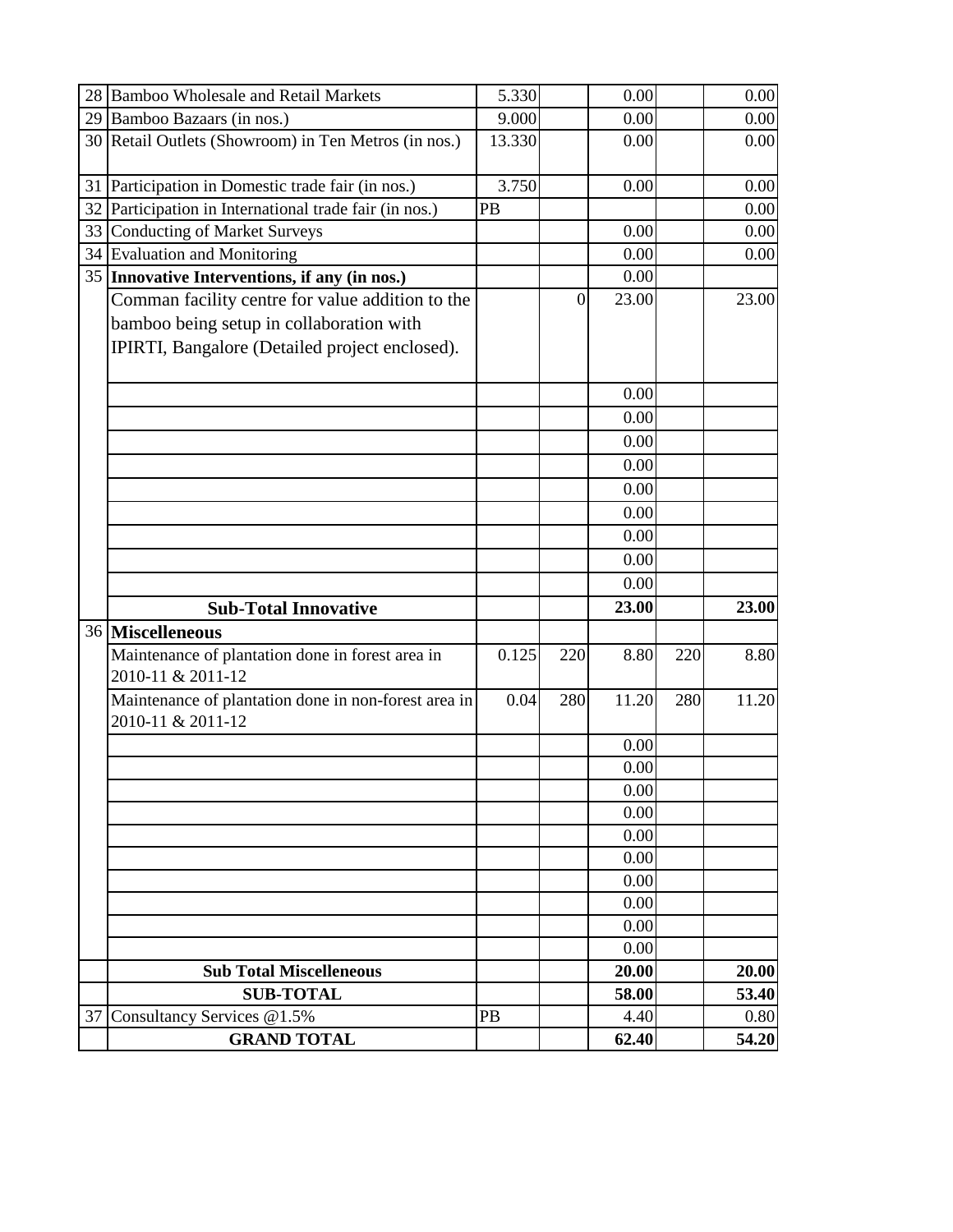|                | Physical & Financial Targets & Allocations for 2013-14          |              |      |                |                 |                   |  |
|----------------|-----------------------------------------------------------------|--------------|------|----------------|-----------------|-------------------|--|
|                | <b>STATE: RAJASTHAN</b>                                         |              |      |                |                 |                   |  |
|                |                                                                 |              |      |                |                 | Rs. in lakhs      |  |
| SI.            | <b>Components</b>                                               | <b>Rates</b> |      | <b>Targets</b> |                 | <b>Allocation</b> |  |
|                |                                                                 |              |      | Proposed by    | <b>Approved</b> |                   |  |
|                |                                                                 |              |      | <b>State</b>   |                 |                   |  |
|                |                                                                 |              | Phy  | Fin            | Phy             | Fin               |  |
| $\mathbf{1}$   | Centralized Nurseries in public sector (in nos.)                | 2.730        | 4    | 10.92          |                 | 2.73              |  |
| $\overline{2}$ | Centralized Nurseries in private sector (in nos.)               | 0.680        | 2    | 1.36           | $\overline{2}$  | 1.36              |  |
| 3              | Kisan Nurseries in public sector (in nos.)                      | 0.065        |      |                |                 | 0.00              |  |
| 4              | Kisan Nurseries in private sector (in nos.)                     | 0.065        |      |                |                 | 0.00              |  |
| 5              | Mahila Nurseries in public sector (in nos.)                     | 0.065        |      |                |                 | 0.00              |  |
| 6              | Mahila Nurseries in private sector (in nos.)                    | 0.065        |      |                |                 | 0.00              |  |
| 7              | Tissue Culture units in public sector (in nos.)                 | 21.000       |      |                |                 | 0.00              |  |
| 8              | Tissue Culture units in private sector (in nos.)                | 10.500       |      |                |                 | 0.00              |  |
| 9              | Maintance of plantation in forest area during 2011-<br>12       |              |      |                |                 | 0.00              |  |
|                | 10 Maintance of plantation in non-forest area during<br>2011-12 |              |      |                |                 | 0.00              |  |
|                | 11 Maintance of plantation in Govt. land during 2011-<br>12     |              |      |                |                 | 0.00              |  |
| 12             | Maintance of plantation in forest area during 2012-<br>13       | 0.125        | 700  | 87.50          | 700             | 87.50             |  |
|                | 13 Maintance of plantation in non-forest area during<br>2012-13 | 0.040        | 215  | 8.60           | 215             | 8.60              |  |
|                | 14 Maintance of plantation in Govt. land during 2012-<br>13     |              |      |                |                 |                   |  |
|                | 15 Certification of planting material (in nos.)                 | PB           |      |                |                 |                   |  |
|                | 16 Plantation in forest areas (in ha.)                          | 0.125        | 1200 | 150.00         | 525             | 65.63             |  |
|                | 17 Plantation in non-forest areas (in ha.)                      | 0.040        | 700  | 28.00          | 700             | 28.00             |  |
|                | 18 Plantation in Govt. land (in ha.)                            | 0.080        | 10   | 0.80           | 10              | 0.80              |  |
| 19             | Improvement of existing stock (in ha.)                          | 0.080        |      |                |                 | 0.00              |  |
|                | 20 Training of farmers Within state (in nos.)                   | 0.0152       | 400  | 6.08           | 200             | 3.04              |  |
|                | Training of farmers Outside state (in nos.)                     | 0.025        | 400  | 10.00          | 100             | 2.50              |  |
| 21             | Training of field functionaries (in nos.)                       | 0.080        |      |                |                 | 0.00              |  |
| 22             | Training of Entrepreneurs/Artisans (in nos.)                    | PB           |      |                |                 |                   |  |
| 23             | Demonstration of Technology (in nos.)                           | 0.050        |      |                |                 | 0.00              |  |
| 24             | Workshop/Seminars at: District Level (in nos.)                  | 1.000        | 10   | 10.00          | 3               | 3.00              |  |
|                | Workshop/Seminars at: State Level (in nos.)                     | 3.000        |      |                |                 | 0.00              |  |
|                | Workshop/Seminars at: National Level (in nos.)                  | 5.000        |      |                |                 | 0.00              |  |
|                | Workshop/Seminars at: International Level (in nos.)             |              |      |                |                 | 0.00              |  |
|                | 25 Pest and Disease Management (in ha.)                         | 0.002        |      |                |                 | 0.00              |  |
| 26             | Micro-Irrigation (in ha.)                                       | 0.200        |      |                |                 | 0.00              |  |
| 27             | Post harvest storage and treatments facilities (in<br>nos.)     | 20.000       |      |                |                 | 0.00              |  |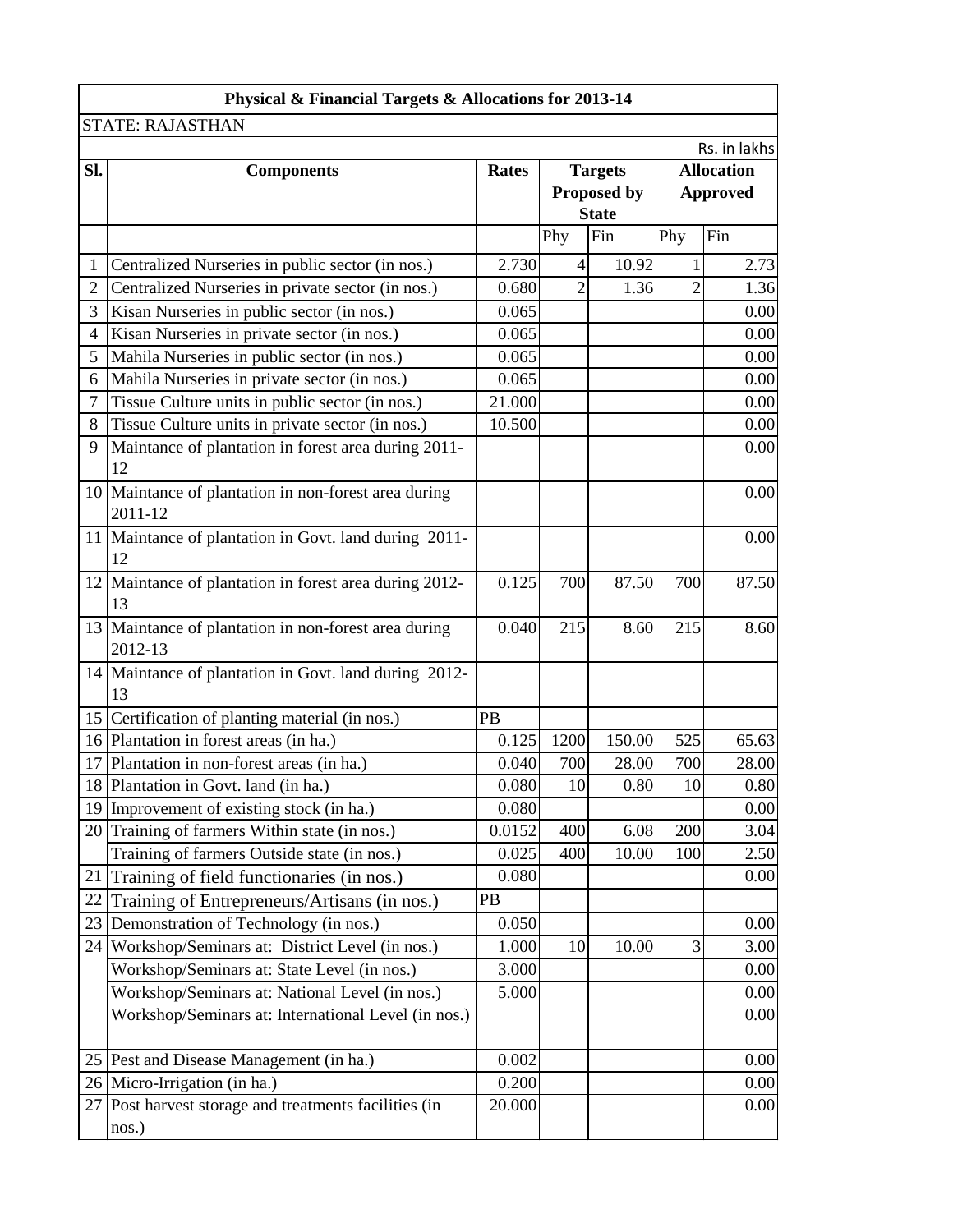|    | 28 Bamboo Wholesale and Retail Markets                       | 5.330  |                  |                | 0.00           |
|----|--------------------------------------------------------------|--------|------------------|----------------|----------------|
|    | 29 Bamboo Bazaars (in nos.)                                  | 9.000  |                  |                | 0.00           |
|    | 30 Retail Outlets (Showroom) in Ten Metros (in nos.)         | 13.330 |                  |                | 0.00           |
|    |                                                              |        |                  |                |                |
|    | 31 Participation in Domestic trade fair (in nos.)            | 3.750  |                  |                | 0.00           |
|    | 32 Participation in International trade fair (in nos.)       | PB     |                  |                |                |
| 33 | <b>Conducting of Market Surveys</b>                          |        |                  |                | 0.00           |
|    | 34 Evaluation and Monitoring                                 |        |                  |                | 0.00           |
|    | 35 Innovative Interventions, if any (in nos.)                |        |                  |                |                |
|    |                                                              |        |                  | 0.00           | 0.00           |
|    |                                                              |        |                  | 0.00           | 0.00           |
|    |                                                              |        |                  | 0.00           | 0.00           |
|    |                                                              |        |                  | 0.00           | 0.00           |
|    |                                                              |        |                  | 0.00           | 0.00           |
|    |                                                              |        |                  | 0.00           | 0.00           |
|    |                                                              |        |                  | 0.00           | 0.00           |
|    |                                                              |        |                  | 0.00           | 0.00           |
|    |                                                              |        |                  | 0.00           | 0.00           |
|    |                                                              |        |                  | 0.00           | 0.00           |
|    |                                                              |        |                  |                |                |
|    |                                                              |        |                  | 0.00           | 0.00           |
|    | <b>Sub-Total Innovative</b>                                  |        |                  |                |                |
|    | 36 Miscelleneous                                             | PB     | $\boldsymbol{0}$ | 5.00           | 3.00           |
|    | Coloured brochures, leaflets & diaries                       | PB     | 0                | 5.00           | 3.00           |
|    | Promotional campaign through newspaper/calendar<br>on bamboo |        |                  |                |                |
|    |                                                              |        |                  |                |                |
|    |                                                              |        |                  |                |                |
|    |                                                              |        |                  |                |                |
|    |                                                              |        |                  |                |                |
|    |                                                              |        |                  |                |                |
|    |                                                              |        |                  |                |                |
|    |                                                              |        |                  |                |                |
|    |                                                              |        |                  |                |                |
|    |                                                              |        |                  |                |                |
|    |                                                              |        |                  |                |                |
|    | <b>Sub Total Miscelleneous</b>                               |        |                  | 10.00          |                |
|    | <b>SUB-TOTAL</b>                                             |        |                  | 323.26         | 203.16         |
| 37 | Consultancy Services @1.5%<br><b>GRAND TOTAL</b>             | PB     |                  | 4.85<br>328.11 | 3.05<br>206.20 |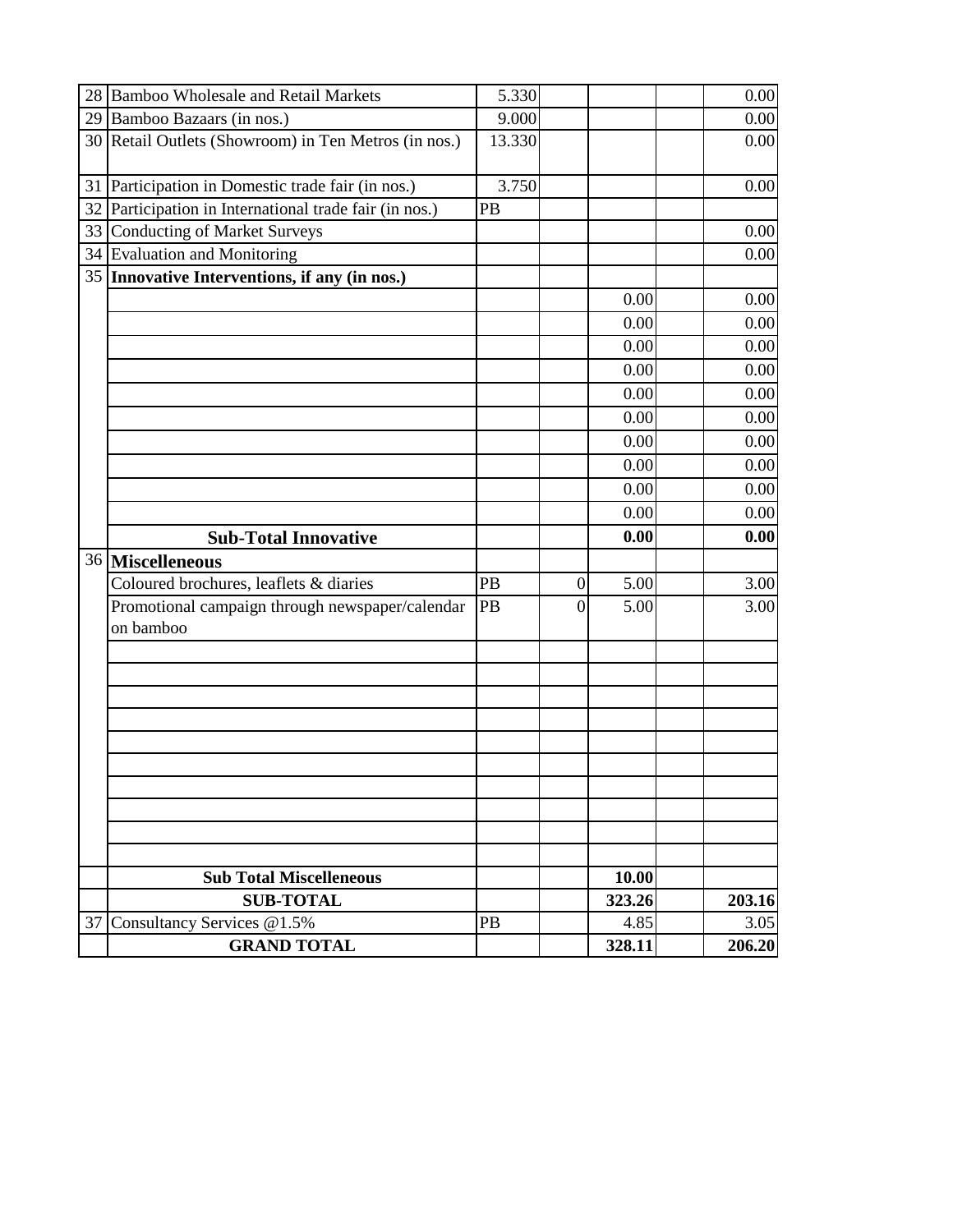|                | Physical & Financial Targets & Allocations for 2013-14          |                                                     |                |                 |     |                 |  |
|----------------|-----------------------------------------------------------------|-----------------------------------------------------|----------------|-----------------|-----|-----------------|--|
|                | <b>STATE: SIKKIM</b>                                            |                                                     |                |                 |     |                 |  |
|                |                                                                 |                                                     |                |                 |     | Rs. in lakhs    |  |
| Sl.            | <b>Components</b>                                               | <b>Targets</b><br><b>Allocation</b><br><b>Rates</b> |                |                 |     |                 |  |
|                |                                                                 |                                                     |                | <b>Proposed</b> |     | <b>Proposed</b> |  |
|                |                                                                 |                                                     | Phy            | Fin             | Phy | Fin             |  |
| 1              | Centralized Nurseries in public sector (in nos.)                | 2.730                                               | $\overline{3}$ | 8.19            |     | 2.73            |  |
| $\overline{2}$ | Centralized Nurseries in private sector (in nos.)               | 0.680                                               |                |                 |     | 0.00            |  |
| 3              | Kisan Nurseries in public sector (in nos.)                      | 0.065                                               |                |                 |     | 0.00            |  |
| 4              | Kisan Nurseries in private sector (in nos.)                     | 0.065                                               |                |                 |     | 0.00            |  |
| 5              | Mahila Nurseries in public sector (in nos.)                     | 0.065                                               |                |                 |     | 0.00            |  |
| 6              | Mahila Nurseries in private sector (in nos.)                    | 0.065                                               |                |                 |     | 0.00            |  |
| 7              | Tissue Culture units in public sector (in nos.)                 | 21.000                                              |                |                 |     | 0.00            |  |
| 8              | Tissue Culture units in private sector (in nos.)                | 10.500                                              |                |                 |     | 0.00            |  |
| 9              | Maintance of plantation in forest area during 2011-<br>12       |                                                     |                |                 |     | 0.00            |  |
|                | 10 Maintance of plantation in non-forest area during<br>2011-12 |                                                     |                |                 |     | 0.00            |  |
|                | 11 Maintance of plantation in Govt. land during 2011-<br>12     |                                                     |                |                 |     | 0.00            |  |
|                | 12 Maintance of plantation in forest area during 2012-<br>13    | 0.125                                               | 500            | 62.50           | 500 | 62.50           |  |
|                | 13 Maintance of plantation in non-forest area during<br>2012-13 | 0.040                                               | 80             | 3.20            | 80  | 3.20            |  |
|                | 14 Maintance of plantation in Govt. land during 2012-<br>13     | 0.080                                               | 100            | 8.00            | 100 | 8.00            |  |
|                | 15 Certification of planting material (in nos.)                 | PB                                                  |                |                 |     |                 |  |
|                | 16 Plantation in forest areas (in ha.)                          | 0.125                                               | 800            | 100.00          | 600 | 75.00           |  |
| 17             | Plantation in non-forest areas (in ha.)                         | 0.040                                               | 400            | 16.00           | 300 | 12.00           |  |
|                | 18 Plantation in Govt. land (in ha.)                            | 0.080                                               | 400            | 32.00           | 400 | 32.00           |  |
|                | 19 Improvement of existing stock (in ha.)                       | 0.080                                               | 600            | 48.00           | 500 | 40.00           |  |
|                | 20 Training of farmers Within state (in nos.)                   | 0.0152                                              | 300            | 4.56            | 150 | 2.28            |  |
|                | Training of farmers Outside state (in nos.)                     | 0.025                                               | 50             | 1.25            | 50  | 1.25            |  |
| 21             | Training of field functionaries (in nos.)                       | 0.080                                               | 100            | 8.00            | 100 | 8.00            |  |
| 22             | Training of Entrepreneurs/Artisans (in nos.)                    | PB                                                  |                |                 |     |                 |  |
| 23             | Demonstration of Technology (in nos.)                           | 0.050                                               | 50             | 5.00            | 10  | 0.50            |  |
| 24             | Workshop/Seminars at: District Level (in nos.)                  | 1.000                                               | $\overline{4}$ | 4.00            | 4   | 4.00            |  |
|                | Workshop/Seminars at: State Level (in nos.)                     | 3.000                                               | 1              | 3.00            |     | 3.00            |  |
|                | Workshop/Seminars at: National Level (in nos.)                  | 5.000                                               |                |                 |     | 0.00            |  |
|                | Workshop/Seminars at: International Level (in<br>nos.)          |                                                     |                |                 |     | 0.00            |  |
|                | 25 Pest and Disease Management (in ha.)                         | 0.002                                               |                |                 |     | 0.00            |  |
|                | 26 Micro-Irrigation (in ha.)                                    | 0.200                                               | 25             | 5.00            | 25  | 5.00            |  |
| 27 I           | Post harvest storage and treatments facilities (in<br>nos.)     | 20.000                                              |                |                 |     | 0.00            |  |
|                | 28 Bamboo Wholesale and Retail Markets                          | 5.330                                               |                |                 |     | 0.00            |  |
|                |                                                                 |                                                     |                |                 |     |                 |  |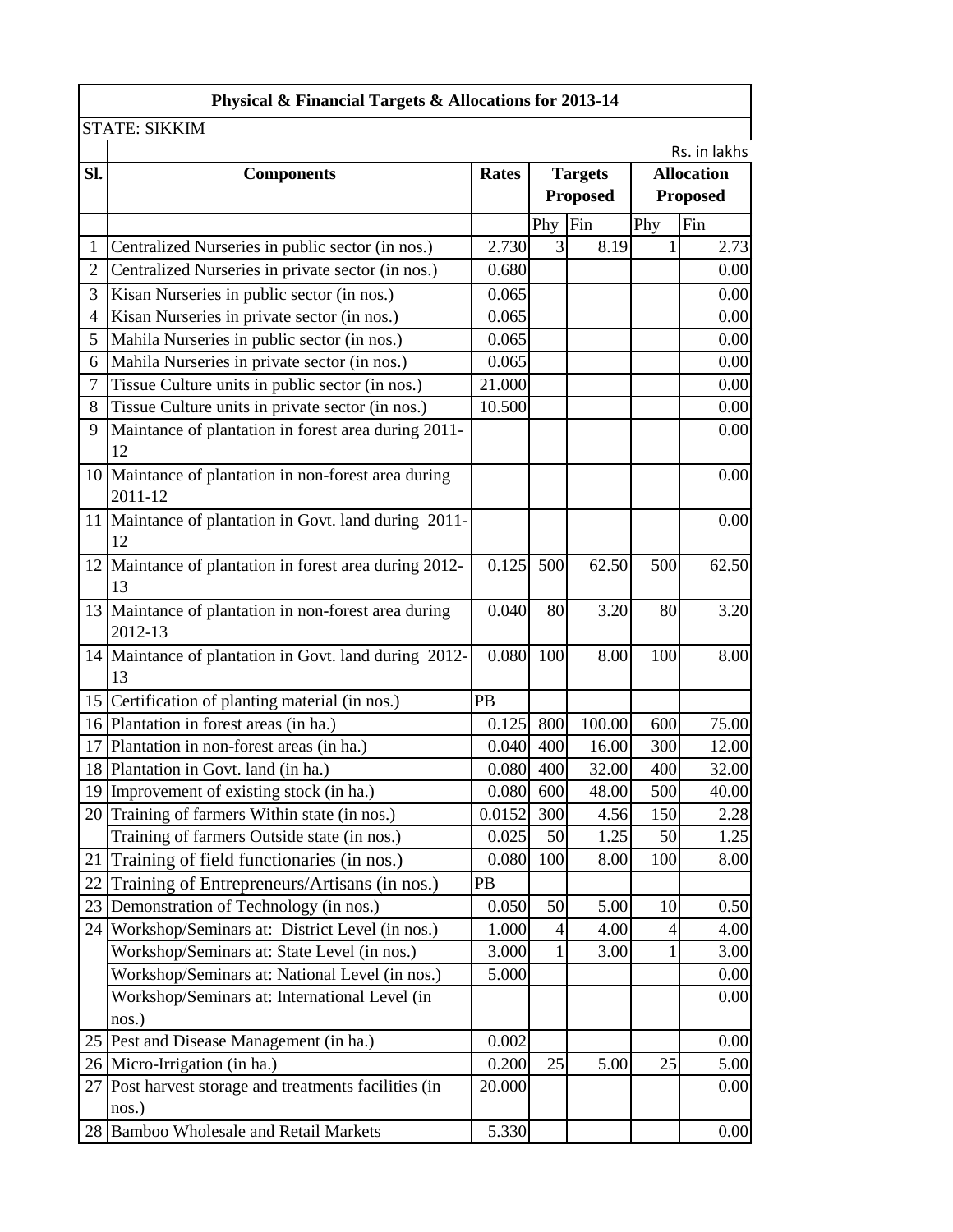|    | 29 Bamboo Bazaars (in nos.)                                  | 9.000     |                |        |                | 0.00   |
|----|--------------------------------------------------------------|-----------|----------------|--------|----------------|--------|
|    | 30 Retail Outlets (Showroom) in Ten Metros (in nos.)         | 13.330    | 1              | 13.33  | 1              | 13.33  |
|    | 31 Participation in Domestic trade fair (in nos.)            | 3.750     | $\overline{4}$ | 15.00  | $\overline{4}$ | 15.00  |
|    | 32 Participation in International trade fair (in nos.)       | <b>PB</b> |                | 7.50   |                |        |
|    | 33 Conducting of Market Surveys                              |           |                |        |                | 0.00   |
|    | 34 Evaluation and Monitoring                                 | PB        |                | 5.00   |                | 3.00   |
|    | 35 Innovative Interventions, if any (in nos.)                |           |                |        |                | 0.00   |
|    | Commercial cultivation of phyllostachys                      | PB        |                | 15.00  |                | 0.00   |
|    | bambusoides and Sinarundanaria hookeriana                    |           |                |        |                |        |
|    | for handicraft development and Shoot                         |           |                |        |                |        |
|    | production                                                   |           |                |        |                |        |
|    | Outsourcing of Tissue culture seedling of                    |           |                | 12.00  |                | 0.00   |
|    | Dendocalamus asper                                           |           |                |        |                |        |
|    | Development and skill development training                   | <b>PB</b> | 200            | 10     |                | 0.00   |
|    |                                                              |           |                |        |                | 0.00   |
|    |                                                              |           |                |        |                | 0.00   |
|    |                                                              |           |                |        |                | 0.00   |
|    |                                                              |           |                |        |                | 0.00   |
|    |                                                              |           |                |        |                | 0.00   |
|    |                                                              |           |                |        |                | 0.00   |
|    |                                                              |           |                |        |                | 0.00   |
|    | <b>Sub-Total Innovative</b>                                  |           |                | 37.00  |                | 0.00   |
|    | 36 Miscelleneous                                             |           |                |        |                | 0.00   |
|    | Coloured brochures, leaflets & diaries                       | PB        |                | 5.00   |                | 3.00   |
|    | Promotional campaign through newspaper/calendar<br>on bamboo | PB        |                | 4.00   |                | 3.00   |
|    |                                                              |           |                |        |                | 0.00   |
|    |                                                              |           |                |        |                | 0.00   |
|    |                                                              |           |                |        |                | 0.00   |
|    |                                                              |           |                |        |                | 0.00   |
|    |                                                              |           |                |        |                | 0.00   |
|    |                                                              |           |                |        |                | 0.00   |
|    |                                                              |           |                |        |                | 0.00   |
|    |                                                              |           |                |        |                | 0.00   |
|    |                                                              |           |                |        |                | 0.00   |
|    |                                                              |           |                |        |                | 0.00   |
|    | <b>Sub Total Miscelleneous</b>                               |           |                | 9.00   |                | 6.00   |
|    | <b>SUB-TOTAL</b>                                             |           |                | 395.53 |                | 296.79 |
| 37 | Consultancy Services @1.5%                                   |           |                | 5.93   |                | 4.45   |
|    | <b>GRAND TOTAL</b>                                           |           |                | 401.46 |                | 301.24 |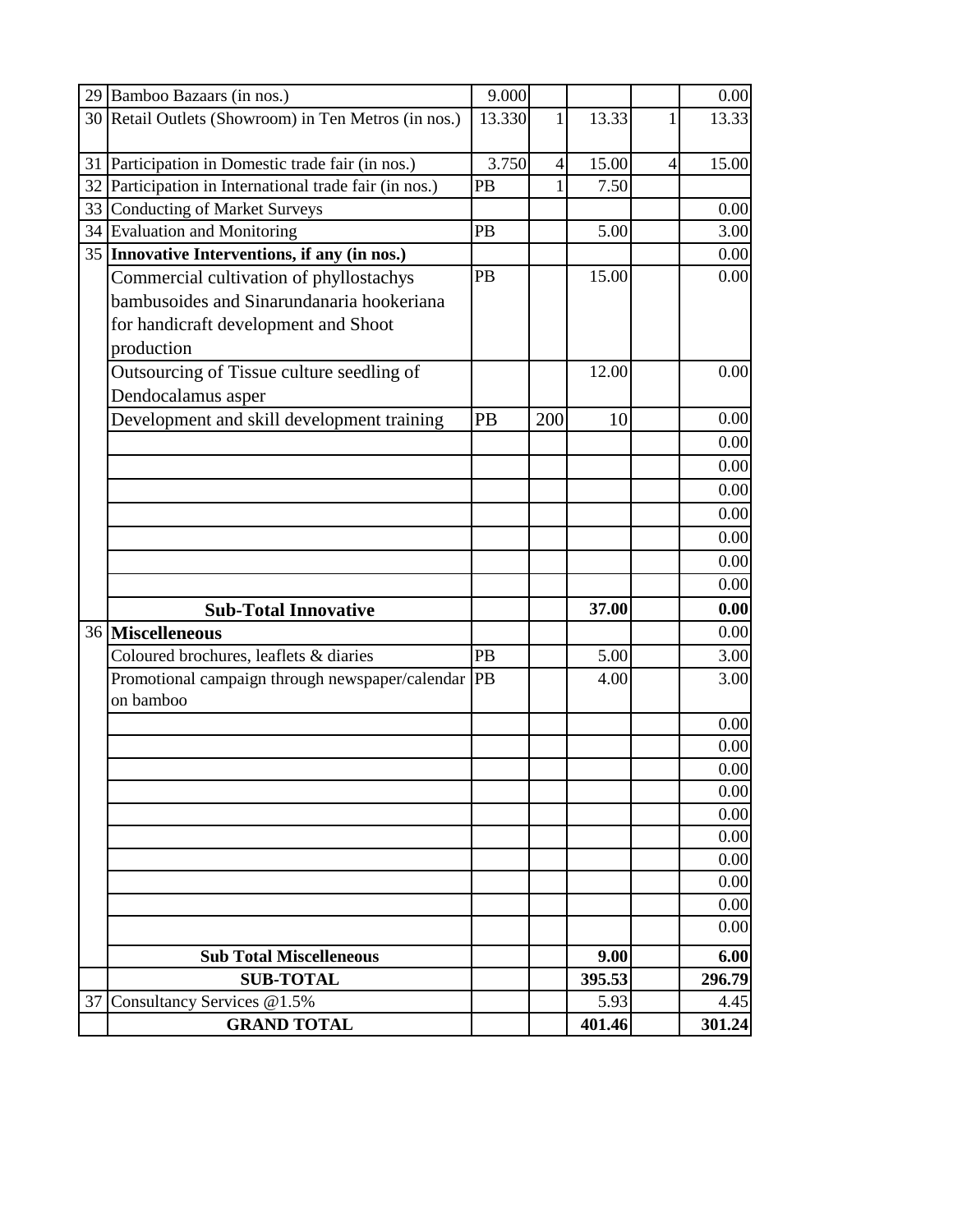| Physical & Financial Targets & Allocations for 2013-14          |                   |              |                                         |                                                                                |                                                                 |
|-----------------------------------------------------------------|-------------------|--------------|-----------------------------------------|--------------------------------------------------------------------------------|-----------------------------------------------------------------|
| <b>STATE: TAMIL NADU</b>                                        |                   |              |                                         |                                                                                |                                                                 |
|                                                                 |                   |              |                                         |                                                                                | Rs. in lakhs                                                    |
|                                                                 |                   |              |                                         |                                                                                | <b>Allocation</b>                                               |
|                                                                 |                   |              |                                         | <b>Approved</b>                                                                |                                                                 |
|                                                                 |                   |              |                                         |                                                                                |                                                                 |
|                                                                 |                   |              |                                         |                                                                                | Fin                                                             |
| Centralized Nurseries in public sector (in nos.)                | 2.730             |              | 2.73                                    |                                                                                | 0.00                                                            |
| Centralized Nurseries in private sector (in nos.)               | 0.680             |              | 0.00                                    |                                                                                | 0.00                                                            |
| Kisan Nurseries in public sector (in nos.)                      | 0.065             |              | 0.00                                    |                                                                                | 0.00                                                            |
| Kisan Nurseries in private sector (in nos.)                     | 0.065             |              | 0.00                                    |                                                                                | 0.00                                                            |
| Mahila Nurseries in public sector (in nos.)                     | 0.065             |              | 0.00                                    |                                                                                | 0.00                                                            |
| Mahila Nurseries in private sector (in nos.)                    | 0.065             |              | 0.00                                    |                                                                                | 0.00                                                            |
| Tissue Culture units in public sector (in nos.)                 | 21.000            |              | 21.00                                   |                                                                                | 0.00                                                            |
| Tissue Culture units in private sector (in nos.)                | 10.500            |              | 0.00                                    |                                                                                | 0.00                                                            |
| Maintance of plantation in forest area during 2011-<br>12       |                   |              | 0.00                                    |                                                                                | 0.00                                                            |
| 10 Maintance of plantation in non-forest area during<br>2011-12 |                   |              | 0.00                                    |                                                                                | 0.00                                                            |
| 11 Maintance of plantation in Govt. land during 2011-<br>12     |                   |              | 0.00                                    |                                                                                | 0.00                                                            |
| 12 Maintance of plantation in forest area during 2012-<br>13    | 0.125             |              | 0.00                                    |                                                                                | 0.00                                                            |
| 13 Maintance of plantation in non-forest area during<br>2012-13 |                   |              | 4.00                                    | 100                                                                            | 4.00                                                            |
| 14 Maintance of plantation in Govt. land during 2012-<br>13     | 0.08              | 175          |                                         | 175                                                                            | 14.00                                                           |
| Certification of planting material (in nos.)                    | PB                | 1            | 2.00                                    |                                                                                |                                                                 |
| 16 Plantation in forest areas (in ha.)                          | 0.125             |              | 0.00                                    |                                                                                | 0.00                                                            |
| Plantation in non-forest areas (in ha.)                         | 0.040             | 435          | 27.60                                   | 425                                                                            | 17.00                                                           |
| Plantation in Govt. land (in ha.)                               |                   |              |                                         |                                                                                | 0.00                                                            |
| Improvement of existing stock (in ha.)                          | 0.080             | 60           | 4.80                                    |                                                                                | 0.00                                                            |
| Training of farmers Within state (in nos.)                      | 0.0152            |              | 14.12                                   | 200                                                                            | 3.04                                                            |
| Training of farmers Outside state (in nos.)                     | 0.025             |              | 0.00                                    |                                                                                | 0.00                                                            |
| Training of field functionaries (in nos.)                       |                   | 200          |                                         | 85                                                                             | 6.80                                                            |
| Training of Entrepreneurs/Artisans (in nos.)                    | PB                |              | 0.00                                    |                                                                                | 0.00                                                            |
| Demonstration of Technology (in nos.)                           |                   |              |                                         | 40                                                                             | 2.00                                                            |
| Workshop/Seminars at: District Level (in nos.)                  | 1.000             | 10           | 10.00                                   | 5                                                                              | 5.00                                                            |
| Workshop/Seminars at: State Level (in nos.)                     | 3.000             | 3            | 9.00                                    |                                                                                | 3.00                                                            |
| Workshop/Seminars at: National Level (in nos.)                  | 5.000             |              | 0.00                                    |                                                                                | 0.00                                                            |
| Workshop/Seminars at: International Level (in nos.)             |                   |              | 0.00                                    |                                                                                | 0.00                                                            |
| 25 Pest and Disease Management (in ha.)                         | 0.002             | 250          |                                         | 250                                                                            | 0.50                                                            |
| Micro-Irrigation (in ha.)                                       | 0.200             |              |                                         |                                                                                | 0.00                                                            |
| Post harvest storage and treatments facilities (in<br>nos.)     | 20.000            | 3            |                                         | $\mathbf{1}$                                                                   | 20.00                                                           |
|                                                                 | <b>Components</b> | <b>Rates</b> | Phy<br>0.040<br>0.080<br>0.080<br>0.050 | <b>Targets</b><br>Proposed by<br><b>State</b><br>Fin<br>100<br>800<br>40<br>80 | Phy<br>14.00<br>0.00<br>16.00<br>4.00<br>0.50<br>22.00<br>60.00 |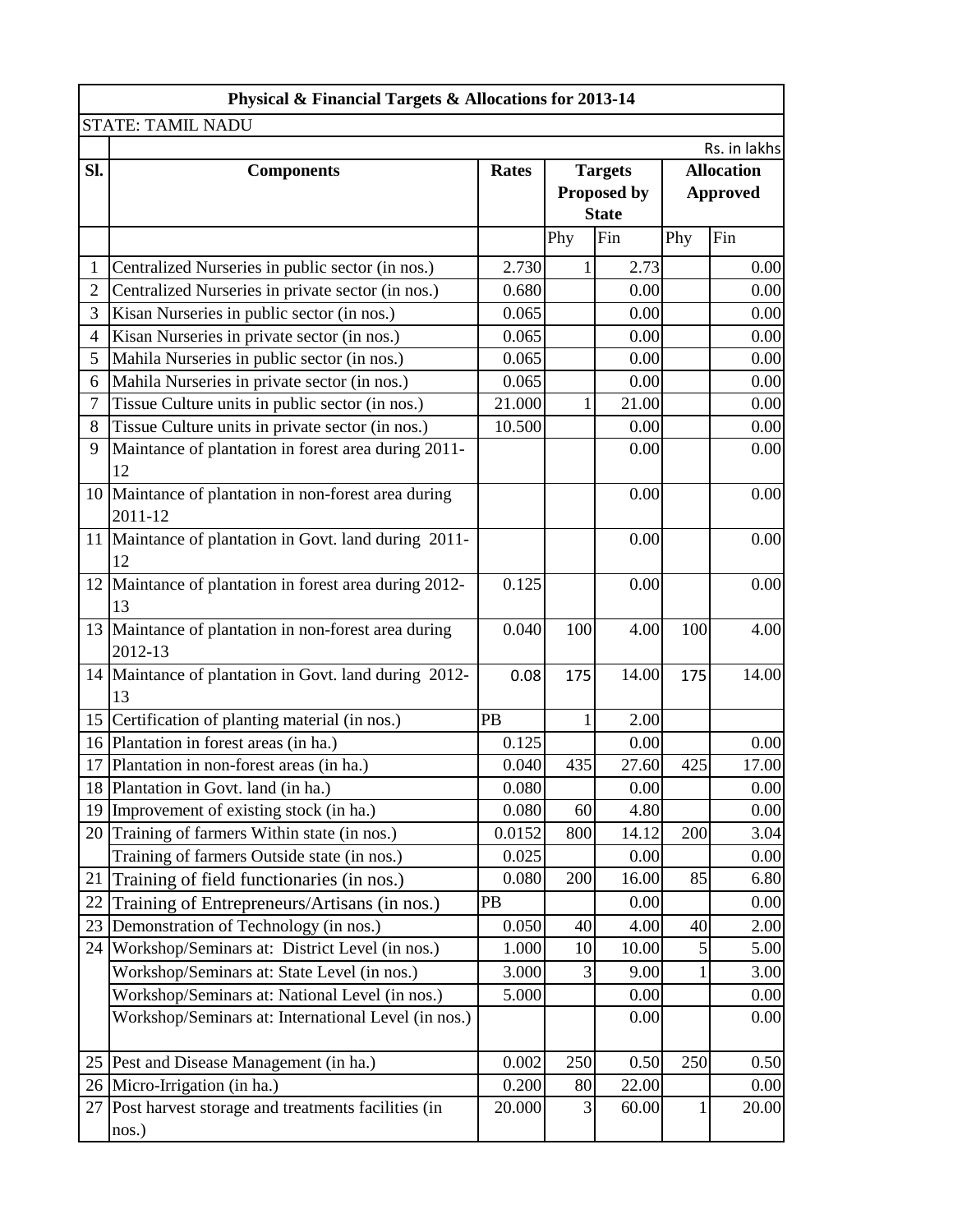| 28 | <b>Bamboo Wholesale and Retail Markets</b>                   | 5.330  | 5               | 21.33           | $\overline{2}$ | 10.66          |
|----|--------------------------------------------------------------|--------|-----------------|-----------------|----------------|----------------|
|    | 29 Bamboo Bazaars (in nos.)                                  | 9.000  | $\vert 5 \vert$ | 33.75           | 1              | 9.00           |
|    | 30 Retail Outlets (Showroom) in Ten Metros (in nos.)         | 13.330 |                 | 10.00           |                | 0.00           |
| 31 | Participation in Domestic trade fair (in nos.)               | 3.750  | $\overline{7}$  | 65.00           | $\overline{2}$ | 7.50           |
| 32 | Participation in International trade fair (in nos.)          | PB     |                 |                 |                | 0.00           |
| 33 | <b>Conducting of Market Surveys</b>                          |        |                 | 0.00            |                | 0.00           |
|    | 34 Evaluation and Monitoring                                 |        |                 | 0.00            |                | 0.00           |
|    | 35 Innovative Interventions, if any (in nos.)                |        | 1               | 20.00           |                | 0.00           |
|    |                                                              |        |                 | 0.00            |                | 0.00           |
|    |                                                              |        |                 | 0.00            |                | 0.00           |
|    |                                                              |        |                 | 0.00            |                | 0.00           |
|    |                                                              |        |                 | 0.00            |                | 0.00           |
|    |                                                              |        |                 | 0.00            |                | 0.00           |
|    |                                                              |        |                 | 0.00            |                | 0.00           |
|    |                                                              |        |                 | 0.00            |                | 0.00           |
|    |                                                              |        |                 | 0.00            |                | 0.00           |
|    |                                                              |        |                 | 0.00            |                | 0.00           |
|    |                                                              |        |                 | 0.00            |                | 0.00           |
|    |                                                              |        |                 |                 |                |                |
|    |                                                              |        |                 | 20.00           |                | 0.00           |
|    | <b>Sub-Total Innovative</b>                                  |        |                 |                 |                |                |
|    | 36 Miscelleneous<br>Coloured brochures, leaflets & diaries   | PB     |                 | 0.00            |                | 0.00           |
|    | Promotional campaign through newspaper/calendar<br>on bamboo | PB     |                 | 0.00            |                |                |
|    | Research & Development on                                    |        | 4               | 240.00          |                |                |
|    |                                                              |        |                 | 0.00            |                |                |
|    |                                                              |        |                 | 0.00            |                |                |
|    |                                                              |        |                 | 0.00            |                |                |
|    |                                                              |        |                 | 0.00            |                |                |
|    |                                                              |        |                 | 0.00            |                |                |
|    |                                                              |        |                 | 0.00            |                |                |
|    |                                                              |        |                 | 0.00            |                |                |
|    |                                                              |        |                 | 0.00            |                |                |
|    |                                                              |        |                 | 0.00            |                |                |
|    | <b>Sub Total Miscelleneous</b>                               |        |                 | 240.00          |                | $0.00\,$       |
|    | <b>SUB-TOTAL</b>                                             |        |                 | 601.83          |                | 102.50         |
| 37 | Consultancy Services @1.5%<br><b>GRAND TOTAL</b>             | PB     |                 | 10.00<br>611.83 |                | 1.54<br>104.04 |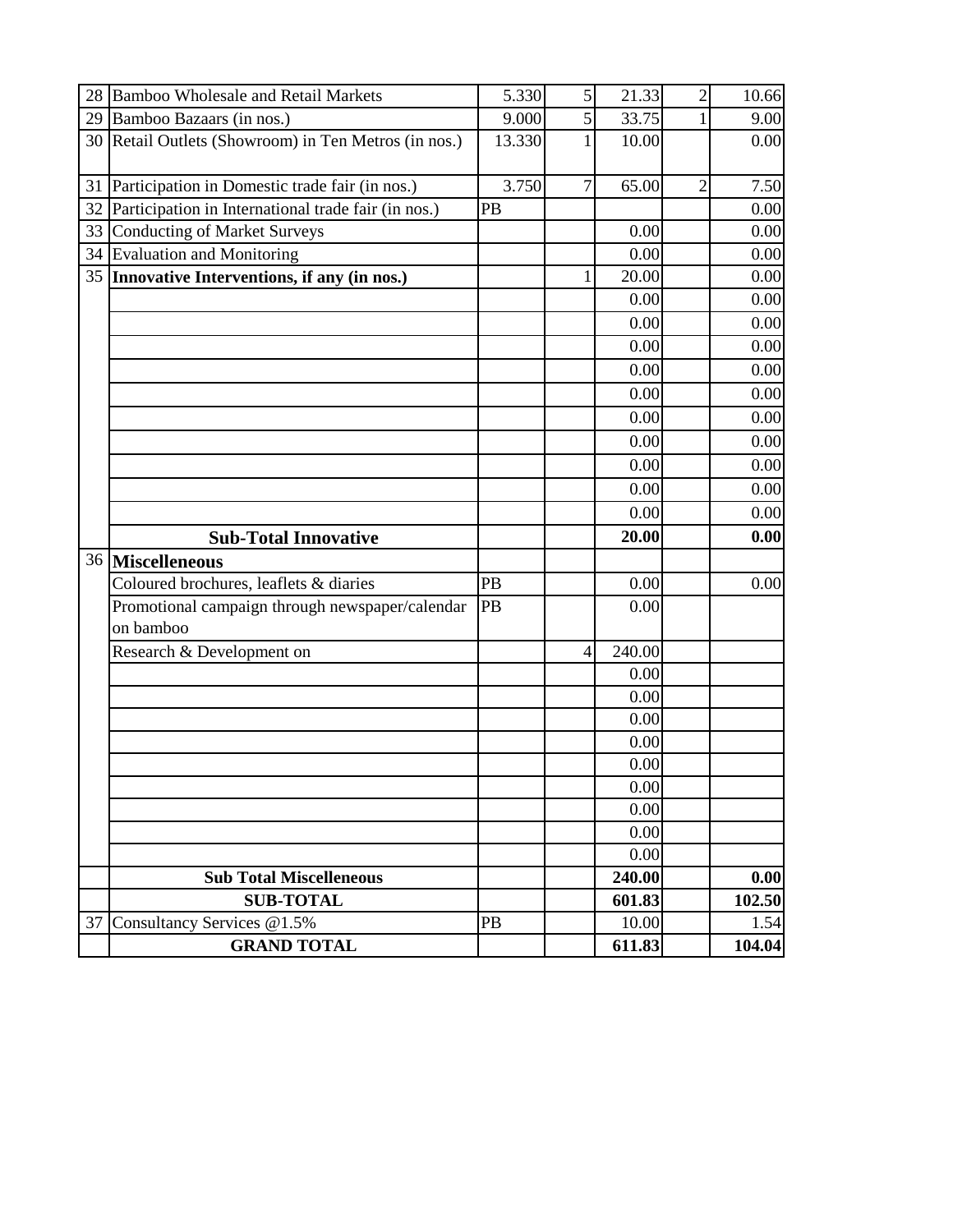|                | Physical & Financial Targets & Allocations for 2013-14          |              |                                   |       |     |                                      |
|----------------|-----------------------------------------------------------------|--------------|-----------------------------------|-------|-----|--------------------------------------|
|                | <b>STATE: TRIPURA</b>                                           |              |                                   |       |     |                                      |
|                |                                                                 |              |                                   |       |     | Rs. in lakhs                         |
| SI.            | <b>Components</b>                                               | <b>Rates</b> | <b>Targets</b><br><b>Proposed</b> |       |     | <b>Allocation</b><br><b>Proposed</b> |
|                |                                                                 |              | Phy                               | Fin   | Phy | Fin                                  |
| $\mathbf{1}$   | Centralized Nurseries in public sector (in nos.)                | 2.730        |                                   |       |     |                                      |
| $\overline{2}$ | Centralized Nurseries in private sector (in nos.)               | 0.680        |                                   |       |     |                                      |
| 3              | Kisan Nurseries in public sector (in nos.)                      | 0.065        |                                   |       |     |                                      |
| 4              | Kisan Nurseries in private sector (in nos.)                     | 0.065        |                                   |       |     |                                      |
| 5              | Mahila Nurseries in public sector (in nos.)                     | 0.065        |                                   |       |     |                                      |
| 6              | Mahila Nurseries in private sector (in nos.)                    | 0.065        |                                   |       |     |                                      |
| $\tau$         | Tissue Culture units in public sector (in nos.)                 | 21.000       |                                   |       |     |                                      |
| 8              | Tissue Culture units in private sector (in nos.)                | 10.500       |                                   |       |     |                                      |
| 9              | Maintance of plantation in forest area during 2011-<br>12       |              |                                   |       |     |                                      |
|                | 10 Maintance of plantation in non-forest area during<br>2011-12 |              |                                   |       |     |                                      |
|                | 11 Maintance of plantation in Govt. land during<br>2011-12      |              |                                   |       |     |                                      |
|                | 12 Maintance of plantation in forest area during 2012-<br>13    | 0.125        | 130                               | 16.25 | 130 | 16.25                                |
|                | 13 Maintance of plantation in non-forest area during<br>2012-13 | 0.040        | 100                               | 4.00  | 100 | 4.00                                 |
|                | 14 Maintance of plantation in Govt. land during<br>2012-13      | 0.080        |                                   |       |     | 0.00                                 |
|                | 15 Certification of planting material (in nos.)                 | PB           |                                   |       |     |                                      |
|                | 16 Plantation in forest areas (in ha.)                          | 0.125        | 600                               | 75.00 | 410 | 51.25                                |
|                | 17 Plantation in non-forest areas (in ha.)                      | 0.040        | 20                                | 0.80  | 20  | 0.80                                 |
|                | 18 Plantation in Govt. land (in ha.)                            | 0.080        |                                   |       |     | 0.00                                 |
|                | 19 Improvement of existing stock (in ha.)                       | 0.080        | 400                               | 32.00 | 300 | 24.00                                |
|                | 20 Training of farmers Within state (in nos.)                   | 0.0152       | 200                               | 3.04  | 100 | 1.52                                 |
|                | Training of farmers Outside state (in nos.)                     | 0.025        | 30                                | 0.75  | 20  | 0.50                                 |
| 21             | Training of field functionaries (in nos.)                       | 0.080        | 50                                | 4.00  | 50  | 4.00                                 |
| 22             | Training of Entrepreneurs/Artisans (in nos.)                    | PB           |                                   |       |     |                                      |
|                | 23 Demonstration of Technology (in nos.)                        | 0.050        | 10                                | 1.00  | 10  | 0.50                                 |
| 24             | Workshop/Seminars at: District Level (in nos.)                  | 1.000        | 4                                 | 4.00  | 4   | 4.00                                 |
|                | Workshop/Seminars at: State Level (in nos.)                     | 3.000        | 1                                 | 3.00  | 1   | 3.00                                 |
|                | Workshop/Seminars at: National Level (in nos.)                  | 5.000        |                                   |       |     | 0.00                                 |
|                | Workshop/Seminars at: International Level (in<br>nos.)          |              |                                   |       |     | 0.00                                 |
|                | 25 Pest and Disease Management (in ha.)                         | 0.002        |                                   |       |     | 0.00                                 |
|                | 26 Micro-Irrigation (in ha.)                                    | 0.200        |                                   |       |     | 0.00                                 |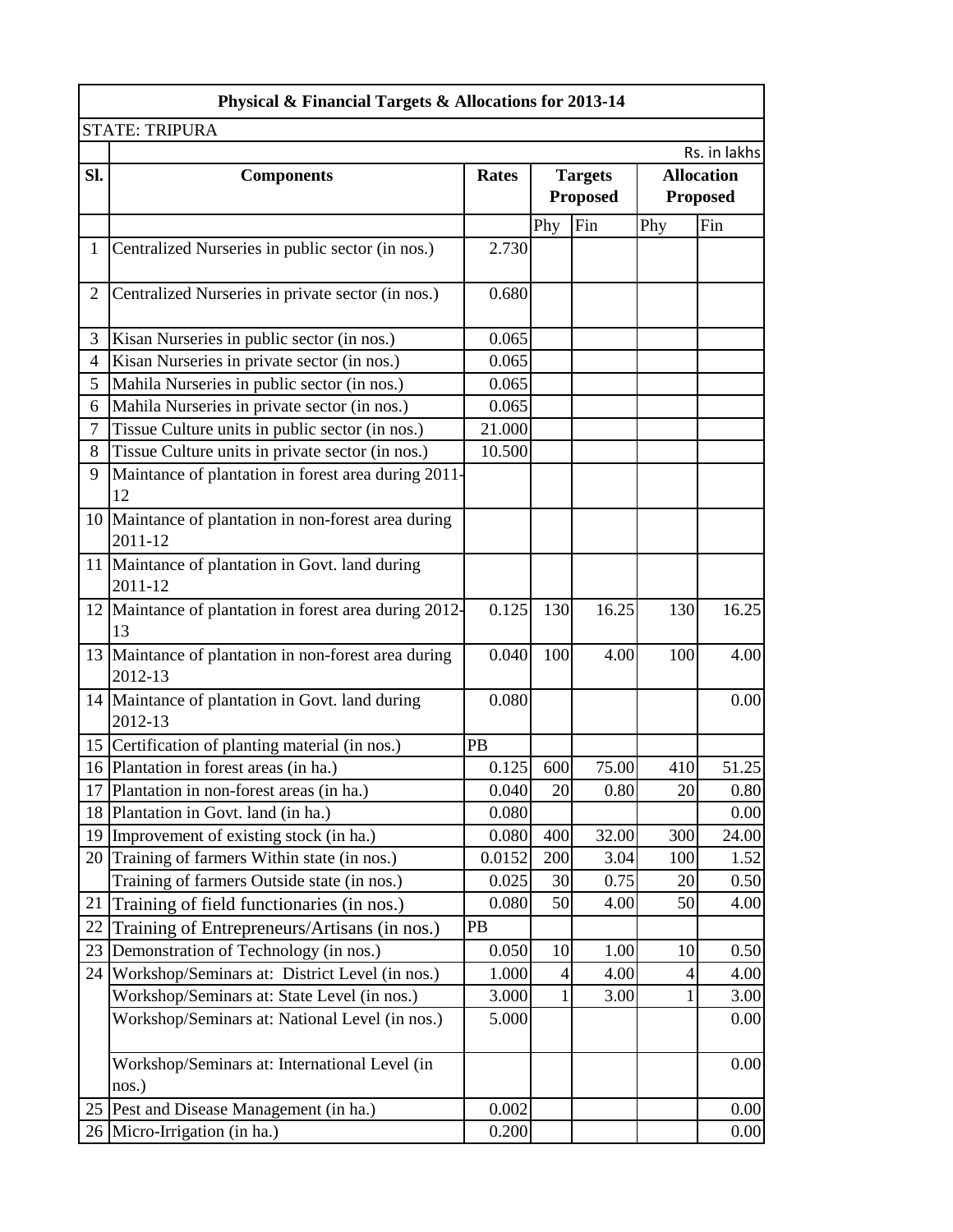|    | 27 Post harvest storage and treatments facilities (in  | 20.000 |        |                | 0.00   |
|----|--------------------------------------------------------|--------|--------|----------------|--------|
|    | nos.)                                                  |        |        |                |        |
|    | 28 Bamboo Wholesale and Retail Markets                 | 5.330  |        |                | 0.00   |
|    | 29 Bamboo Bazaars (in nos.)                            | 9.000  |        |                | 0.00   |
|    | 30 Retail Outlets (Showroom) in Ten Metros (in         | 13.330 |        |                | 0.00   |
|    | nos.)                                                  |        |        |                |        |
| 31 | Participation in Domestic trade fair (in nos.)         | 3.750  |        |                | 0.00   |
|    | 32 Participation in International trade fair (in nos.) | PB     |        |                |        |
| 33 | <b>Conducting of Market Surveys</b>                    |        |        |                | 0.00   |
| 34 | Evaluation and Monitoring                              |        |        |                | 0.00   |
|    | 35 Innovative Interventions, if any (in nos.)          |        |        |                | 0.00   |
|    |                                                        |        |        | $\overline{0}$ | 0.00   |
|    |                                                        |        |        |                | 0.00   |
|    |                                                        |        |        |                | 0.00   |
|    |                                                        |        |        |                | 0.00   |
|    |                                                        |        |        |                | 0.00   |
|    |                                                        |        |        |                | 0.00   |
|    |                                                        |        |        |                | 0.00   |
|    |                                                        |        |        |                | 0.00   |
|    |                                                        |        |        |                | 0.00   |
|    |                                                        |        |        |                | 0.00   |
|    | <b>Sub-Total Innovative</b>                            |        | 0.00   |                | 0.00   |
|    | 36 Miscelleneous                                       |        |        |                |        |
|    |                                                        |        | 0.00   |                | 0.00   |
|    |                                                        |        |        |                | 0.00   |
|    |                                                        |        |        |                | 0.00   |
|    |                                                        |        |        |                | 0.00   |
|    |                                                        |        |        |                | 0.00   |
|    |                                                        |        |        |                | 0.00   |
|    |                                                        |        |        |                | 0.00   |
|    |                                                        |        |        |                | 0.00   |
|    |                                                        |        |        |                | 0.00   |
|    |                                                        |        |        |                | 0.00   |
|    |                                                        |        |        |                | 0.00   |
|    |                                                        |        |        |                | 0.00   |
|    | <b>Sub Total Miscelleneous</b>                         |        | 0.00   |                | 0.00   |
|    | <b>SUB-TOTAL</b>                                       |        | 143.84 |                | 109.82 |
|    |                                                        |        |        |                |        |
| 37 | Consultancy Services @1.5%<br><b>GRAND TOTAL</b>       |        | 143.84 |                | 109.82 |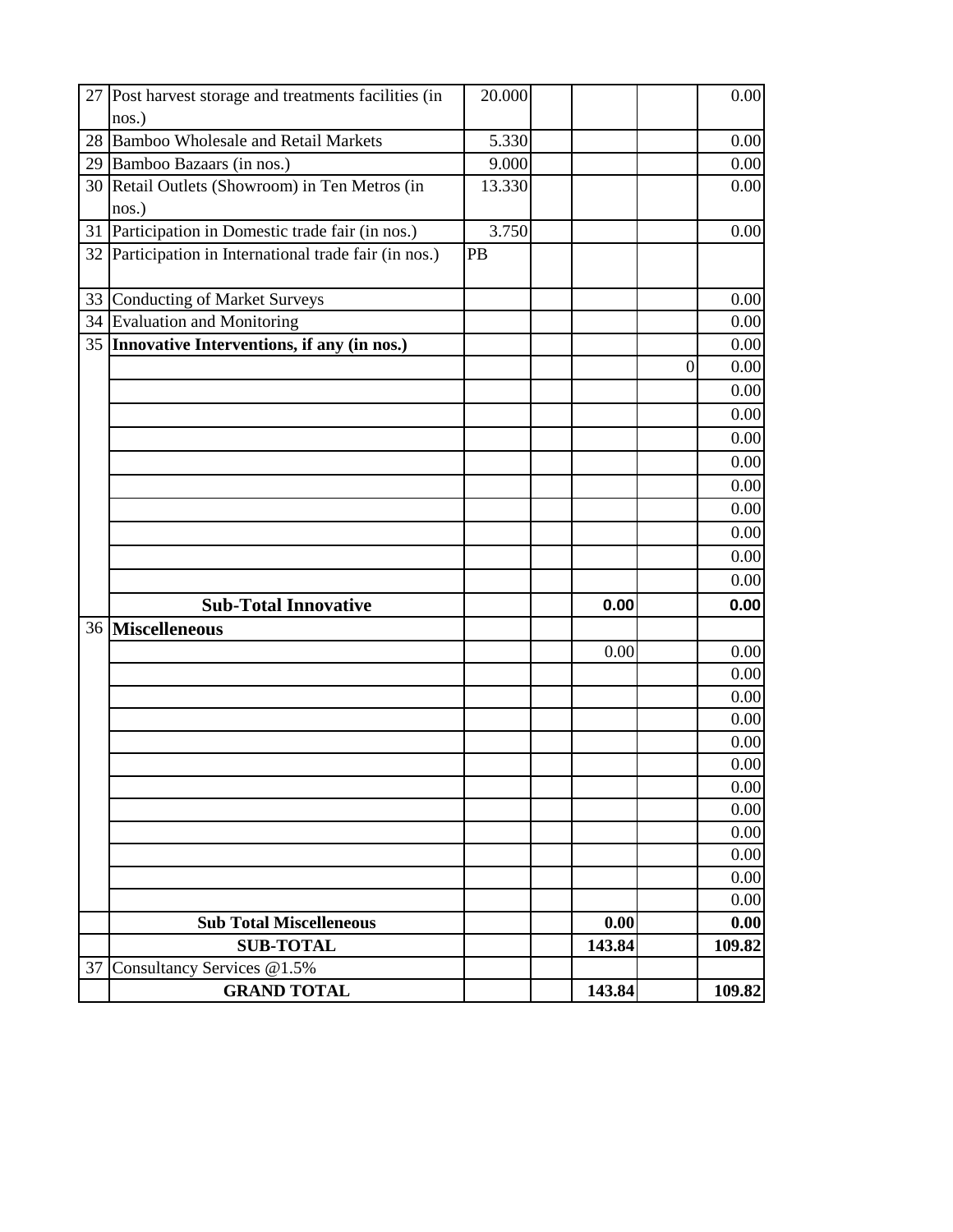|                | Physical & Financial Targets & Allocations for 2013-14   |              |                |                    |                   |              |  |  |
|----------------|----------------------------------------------------------|--------------|----------------|--------------------|-------------------|--------------|--|--|
|                | <b>STATE: UTTAR PRADESH</b>                              |              |                |                    |                   |              |  |  |
|                |                                                          |              |                |                    |                   | Rs. in lakhs |  |  |
| Sl.            | <b>Components</b>                                        | <b>Rates</b> |                | <b>Targets</b>     | <b>Allocation</b> |              |  |  |
|                |                                                          |              |                | <b>Proposed by</b> | <b>Approved</b>   |              |  |  |
|                |                                                          |              |                | <b>State</b>       |                   |              |  |  |
|                |                                                          |              | Phy            | Fin                | Phy               | Fin          |  |  |
| 1              | Centralized Nurseries in public sector (in nos.)         | 2.730        | 5              | 13.65              | $\mathbf{1}$      | 2.73         |  |  |
| $\overline{2}$ | Centralized Nurseries in private sector (in nos.)        | 0.680        | $\overline{c}$ | 1.36               |                   | 0.68         |  |  |
| 3              | Kisan Nurseries in public sector (in nos.)               | 0.065        |                | 0.00               |                   | 0.00         |  |  |
| 4              | Kisan Nurseries in private sector (in nos.)              | 0.065        | 5              | 0.33               |                   | 0.00         |  |  |
| 5              | Mahila Nurseries in public sector (in nos.)              | 0.065        |                | 0.00               |                   | 0.00         |  |  |
| 6              | Mahila Nurseries in private sector (in nos.)             | 0.065        |                | 0.00               |                   | 0.00         |  |  |
| 7              | Tissue Culture units in public sector (in nos.)          | 21.000       |                | 0.00               |                   | 0.00         |  |  |
| 8              | Tissue Culture units in private sector (in nos.)         | 10.500       |                | 0.00               |                   | 0.00         |  |  |
| 9              | Maintance of plantation in forest area during 2011-      |              |                | 0.00               |                   | 0.00         |  |  |
|                | 12                                                       |              |                |                    |                   |              |  |  |
| 10             | Maintance of plantation in non-forest area during        |              |                | 0.00               |                   | 0.00         |  |  |
|                | 2011-12                                                  |              |                |                    |                   |              |  |  |
| 11             | Maintance of plantation in Govt. land during 2011-       |              |                | 0.00               |                   | 0.00         |  |  |
|                | 12                                                       |              |                |                    |                   |              |  |  |
| 12             | Maintance of plantation in forest area during 2012-      | 0.125        | 750            | 93.75              | 750               | 93.75        |  |  |
|                | 13                                                       |              |                |                    |                   |              |  |  |
| 13             | Maintance of plantation in non-forest area during        | 0.040        | 250            | 20.00              | 250               | 10.00        |  |  |
|                | 2012-13                                                  |              |                |                    |                   |              |  |  |
| 14             | Maintance of plantation in Govt. land during 2012-       | 0.080        |                | 0.00               |                   | 0.00         |  |  |
|                | 13                                                       |              |                |                    |                   |              |  |  |
| 15             | Certification of planting material (in nos.)             | PB           |                | 0.00               |                   |              |  |  |
| 16             | Plantation in forest areas (in ha.)                      | 0.125        | 500            | 62.50              | 380               | 47.50        |  |  |
| 17             | Plantation in non-forest areas (in ha.)                  | 0.040        | 50             | 4.00               | 50                | 2.00         |  |  |
|                | 18 Plantation in Govt. land (in ha.)                     | 0.080        |                | 0.00               |                   | 0.00         |  |  |
| 19             | Improvement of existing stock (in ha.)                   | 0.080        | 200            | 16.00              | 100               | 8.00         |  |  |
| 20             | Training of farmers Within state (in nos.)               | 0.0152       | 200            | 3.04               | 100               | 1.52         |  |  |
|                | Training of farmers Outside state (in nos.)              | 0.025        |                | 0.00               |                   | 0.00         |  |  |
| 21             | Training of field functionaries (in nos.)                | 0.080        | 200            | 16.00              | 100               | 8.00         |  |  |
| 22             | Training of Entrepreneurs/Artisans (in nos.)             | PB           |                | 0.00               |                   |              |  |  |
| 23             | Demonstration of Technology (in nos.)                    | 0.050        |                | 0.00               |                   | 0.00         |  |  |
| 24             | Workshop/Seminars at: District Level (in nos.)           | 1.000        | 10             | 10.00              | $\overline{3}$    | 3.00         |  |  |
|                | Workshop/Seminars at: State Level (in nos.)              | 3.000        |                | 3.00               |                   | 0.00         |  |  |
|                | Workshop/Seminars at: National Level (in nos.)           | 5.000        |                | 0.00               |                   | 0.00         |  |  |
|                | Workshop/Seminars at: International Level (in nos.)      |              |                | 0.00               |                   | 0.00         |  |  |
|                |                                                          |              |                |                    |                   |              |  |  |
| 25             | Pest and Disease Management (in ha.)                     | 0.002        | 250            | 0.50               | 250               | 0.50         |  |  |
| 26             | Micro-Irrigation (in ha.)                                | 0.200        | 50             | 10.00              |                   | 0.00         |  |  |
| 27             | Post harvest storage and treatments facilities (in nos.) | 20.000       |                | 0.00               |                   | 0.00         |  |  |
|                |                                                          |              |                |                    |                   |              |  |  |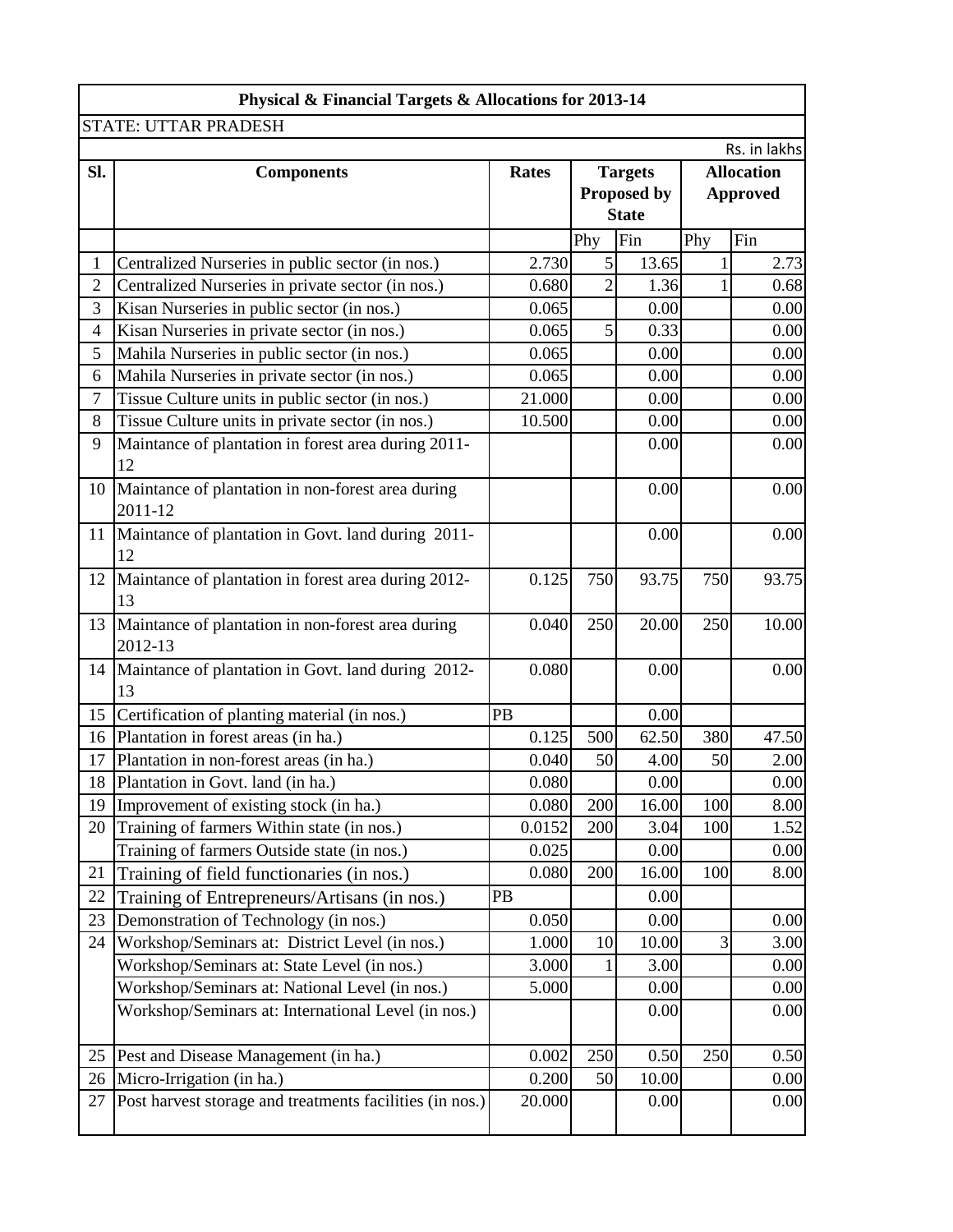| 28 | <b>Bamboo Wholesale and Retail Markets</b>          |    | 5.330  |    | 0.00   |   | 0.00   |
|----|-----------------------------------------------------|----|--------|----|--------|---|--------|
| 29 | Bamboo Bazaars (in nos.)                            |    | 9.000  |    | 0.00   |   | 0.00   |
| 30 | Retail Outlets (Showroom) in Ten Metros (in nos.)   |    | 13.330 |    | 0.00   |   | 0.00   |
|    |                                                     |    |        |    |        |   |        |
| 31 | Participation in Domestic trade fair (in nos.)      |    | 3.750  | 5  | 18.75  | 1 | 3.75   |
| 32 | Participation in International trade fair (in nos.) | PB |        |    | 0.00   |   |        |
| 33 | <b>Conducting of Market Surveys</b>                 |    |        |    | 0.00   |   | 0.00   |
| 34 | <b>Evaluation and Monitoring</b>                    | LS |        |    | 25.00  |   | 1.00   |
| 35 | Innovative Interventions, if any (in nos.)          |    |        |    | 0.00   |   | 0.00   |
|    |                                                     |    |        |    |        |   |        |
|    |                                                     |    |        |    |        |   |        |
|    |                                                     |    |        |    |        |   |        |
|    |                                                     |    |        |    |        |   |        |
|    |                                                     |    |        |    |        |   |        |
|    |                                                     |    |        |    |        |   |        |
|    |                                                     |    |        |    |        |   |        |
|    |                                                     |    |        |    |        |   |        |
|    |                                                     |    |        |    |        |   |        |
|    |                                                     |    |        |    |        |   |        |
|    |                                                     |    |        |    |        |   |        |
|    |                                                     |    |        |    |        |   |        |
|    | <b>Sub-Total Innovative</b>                         |    |        |    | 0.00   |   | 0.00   |
|    | 36 Miscelleneous                                    |    |        |    |        |   |        |
|    | Exposure visit of 100 farmers/other stake holder /  |    | 0.07   | 70 | 4.90   |   |        |
|    | field functionaries to other States                 |    |        |    |        |   |        |
|    | In vitro clonal multiplication of bamboos           |    |        |    | 25.00  |   |        |
|    | Bamboo cottage construction                         |    |        | 4  | 28.68  |   |        |
|    | International exposure visit of 3 officers of U.P.  |    |        | 3  | 9.00   |   |        |
|    |                                                     |    |        |    |        |   |        |
|    |                                                     |    |        |    |        |   |        |
|    |                                                     |    |        |    |        |   |        |
|    |                                                     |    |        |    |        |   |        |
|    |                                                     |    |        |    |        |   |        |
|    |                                                     |    |        |    |        |   |        |
|    |                                                     |    |        |    |        |   |        |
|    |                                                     |    |        |    |        |   |        |
|    | <b>Sub Total Miscelleneous</b>                      |    |        |    | 67.58  |   | 0.00   |
|    | <b>SUB-TOTAL</b>                                    |    |        |    | 365.46 |   | 182.43 |
| 37 | Consultancy Services @1.5%                          | LS |        |    | 5.48   |   | 2.74   |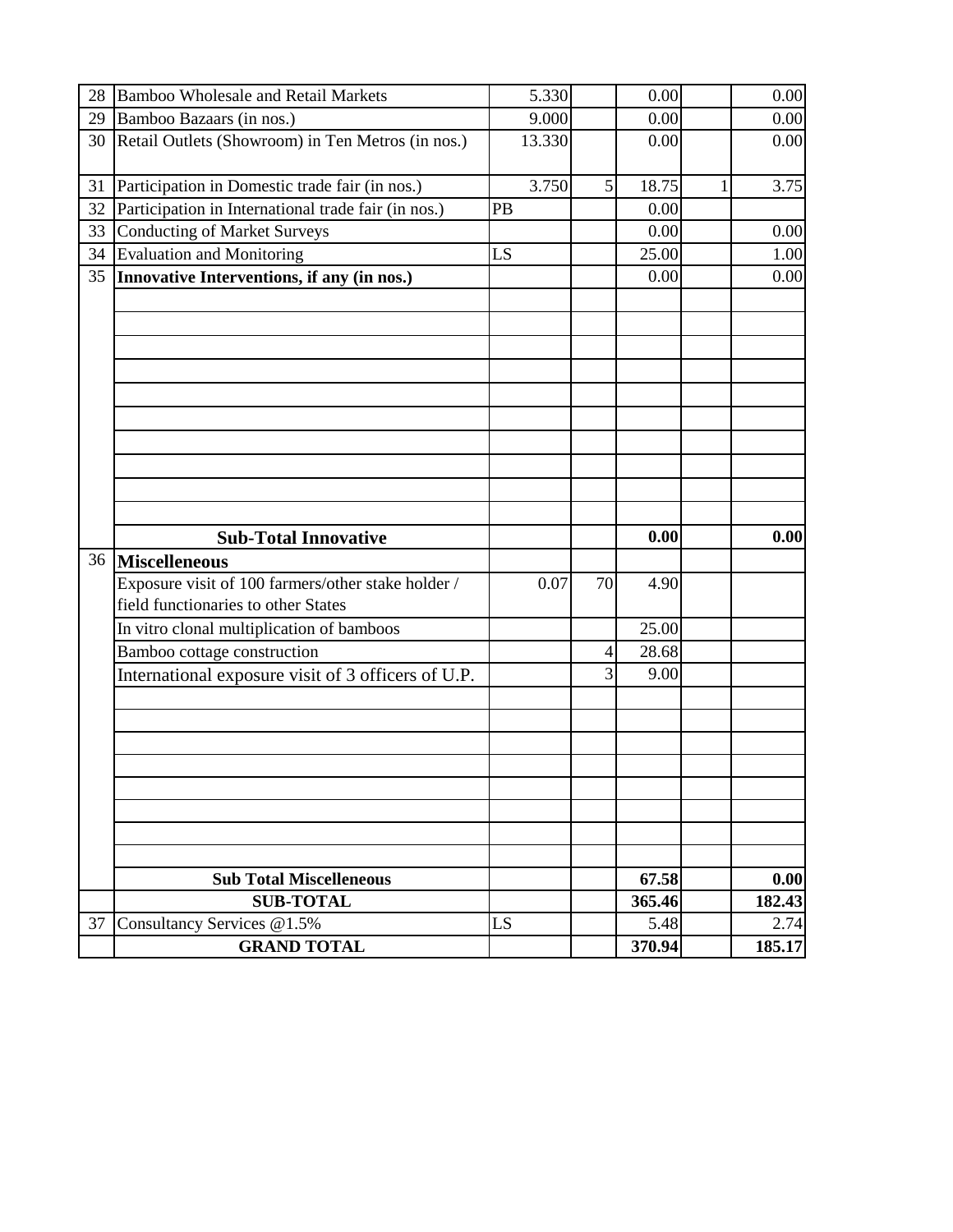|                | Physical & Financial Targets & Allocations for 2013-14          |              |                    |                |                 |                   |  |  |
|----------------|-----------------------------------------------------------------|--------------|--------------------|----------------|-----------------|-------------------|--|--|
|                | STATE: UTTARAKHAND                                              |              |                    |                |                 |                   |  |  |
|                |                                                                 |              |                    |                |                 | Rs. in lakhs      |  |  |
| SI.            | <b>Components</b>                                               | <b>Rates</b> |                    | <b>Targets</b> |                 | <b>Allocation</b> |  |  |
|                |                                                                 |              | <b>Proposed by</b> |                | <b>Approved</b> |                   |  |  |
|                |                                                                 |              |                    | <b>State</b>   |                 |                   |  |  |
|                |                                                                 |              | Phy                | Fin            | Phy             | Fin               |  |  |
| 1              | Centralized Nurseries in public sector (in nos.)                | 2.730        |                    | 0.00           |                 | 0.00              |  |  |
| $\overline{2}$ | Centralized Nurseries in private sector (in nos.)               | 0.680        |                    | 0.00           |                 | 0.00              |  |  |
| 3              | Kisan Nurseries in public sector (in nos.)                      | 0.065        |                    | 0.00           |                 | 0.00              |  |  |
| 4              | Kisan Nurseries in private sector (in nos.)                     | 0.065        |                    | 0.00           |                 | 0.00              |  |  |
| 5              | Mahila Nurseries in public sector (in nos.)                     | 0.065        |                    | 0.00           |                 | 0.00              |  |  |
| 6              | Mahila Nurseries in private sector (in nos.)                    | 0.065        |                    | 0.00           |                 | 0.00              |  |  |
| $\overline{7}$ | Tissue Culture units in public sector (in nos.)                 | 21.000       |                    | 0.00           |                 | 0.00              |  |  |
| 8              | Tissue Culture units in private sector (in nos.)                | 10.500       |                    | 0.00           |                 | 0.00              |  |  |
| 9              | Maintance of plantation in forest area during 2011-<br>12       | 0.125        |                    | 0.00           |                 | 0.00              |  |  |
|                | 10 Maintance of plantation in non-forest area during<br>2011-12 | 0.040        |                    | 0.00           |                 | 0.00              |  |  |
|                | 11 Maintance of plantation in Govt. land during 2011-<br>12     | 0.080        | 150                | 12.00          | 150             | 12.00             |  |  |
|                | 12 Maintance of plantation in forest area during 2012-<br>13    | 0.125        | 350                | 43.75          | 350             | 43.75             |  |  |
|                | 13 Maintance of plantation in non-forest area during<br>2012-13 | 0.040        | 156                | 6.24           | 156             | 6.24              |  |  |
|                | 14 Maintance of plantation in Govt. land during 2012-<br>13     | 0.080        | 32                 | 2.56           | 32              | 2.56              |  |  |
|                | 15 Certification of planting material (in nos.)                 | PB           |                    | 0.00           |                 |                   |  |  |
|                | 16 Plantation in forest areas (in ha.)                          | 0.125        | 600                | 75.00          | 300             | 37.50             |  |  |
| 17             | Plantation in non-forest areas (in ha.)                         | 0.040        | 150                | 6.00           | 150             | 6.00              |  |  |
|                | 18 Plantation in Govt. land (in ha.)                            | 0.080        | 150                | 12.00          |                 | 0.00              |  |  |
| 19             | Improvement of existing stock (in ha.)                          | 0.080        | 100                | 8.00           | 77              | 6.16              |  |  |
|                | 20 Training of farmers Within state (in nos.)                   | 0.0152       | 120                | 1.82           | 120             | 1.82              |  |  |
|                | Training of farmers Outside state (in nos.)                     | 0.025        |                    | 0.00           |                 | 0.00              |  |  |
| 21             | Training of field functionaries (in nos.)                       | 0.080        | 50                 | 4.00           | 50              | 4.00              |  |  |
| 22             | Training of Entrepreneurs/Artisans (in nos.)                    | PB           |                    | 0.00           |                 |                   |  |  |
| 23             | Demonstration of Technology (in nos.)                           | 0.050        |                    | 0.00           |                 | 0.00              |  |  |
| 24             | Workshop/Seminars at: District Level (in nos.)                  | 1.000        | $6 \mid$           | 6.00           | 3               | 3.00              |  |  |
|                | Workshop/Seminars at: State Level (in nos.)                     | 3.000        |                    | 0.00           |                 | 0.00              |  |  |
|                | Workshop/Seminars at: National Level (in nos.)                  | 5.000        |                    | 0.00           |                 | 0.00              |  |  |
|                | 25 Workshop/Seminars at: International Level (in                |              |                    | 0.00           |                 | 0.00              |  |  |
|                | nos.)                                                           |              |                    |                |                 |                   |  |  |
|                | 26 Pest and Disease Management (in ha.)                         | 0.002        |                    | 0.00           |                 | 0.00              |  |  |
| 27             | Micro-Irrigation (in ha.)                                       | 0.200        |                    | 0.00           |                 | 0.00              |  |  |
|                | 28 Post harvest storage and treatments facilities (in           | 20.000       | 1                  | 11.40          | 1               | 11.40             |  |  |
|                | nos.)                                                           |              |                    |                |                 |                   |  |  |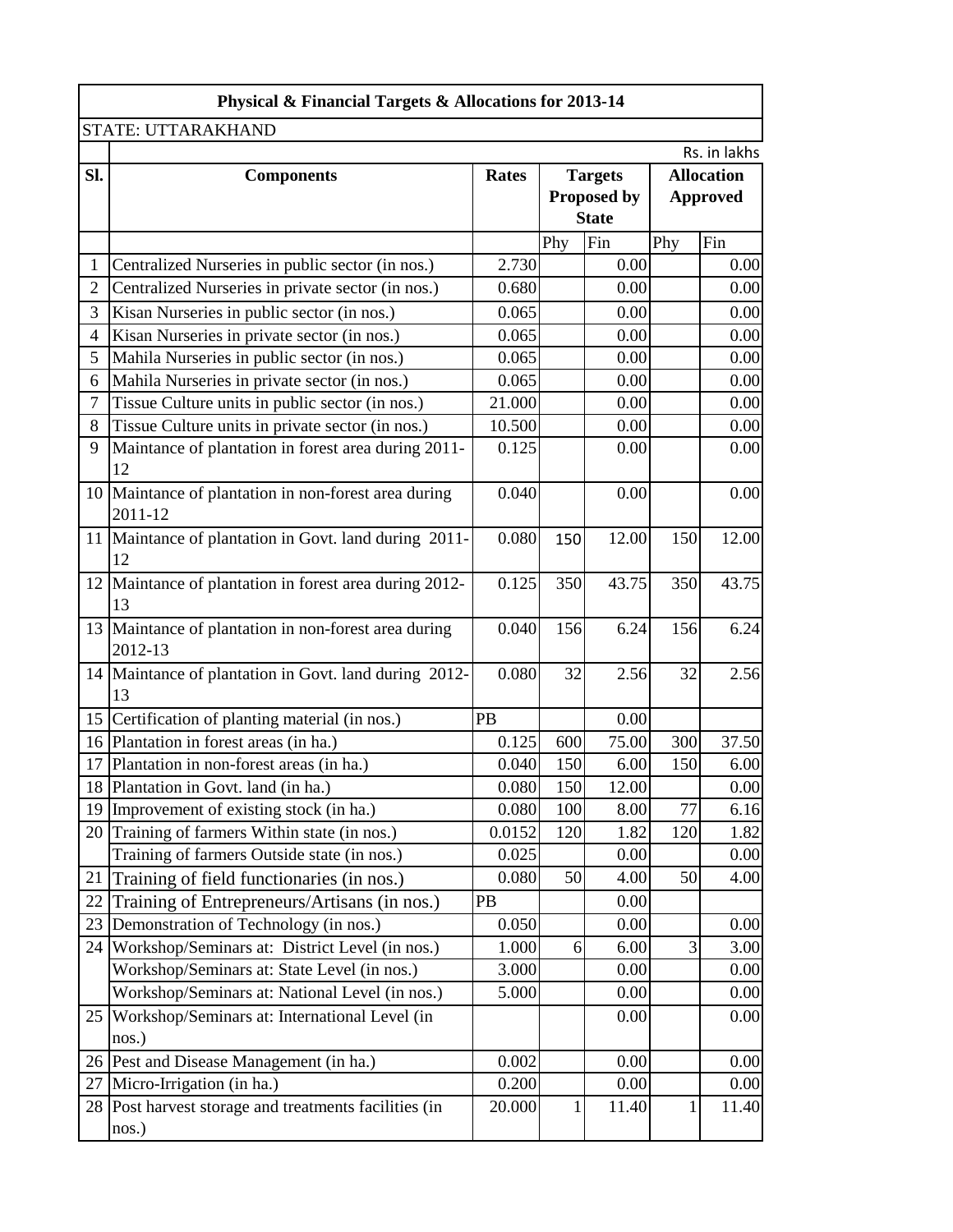| 29 | <b>Bamboo Wholesale and Retail Markets</b>                      | 5.330  |                | 0.00      |   | 0.00   |
|----|-----------------------------------------------------------------|--------|----------------|-----------|---|--------|
|    | 30 Bamboo Bazaars (in nos.)                                     | 9.000  |                | 0.00      |   | 0.00   |
| 31 | Retail Outlets (Showroom) in Ten Metros (in nos.)               | 13.330 |                | 0.00      |   | 0.00   |
|    | 32 Participation in Domestic trade fair (in nos.)               | 3.750  | $\overline{2}$ | 7.50      | 1 | 3.75   |
| 33 | Participation in International trade fair (in nos.)             | PB     |                | 0.00      |   |        |
| 35 | <b>Conducting of Market Surveys</b>                             |        |                | 0.00      |   | 0.00   |
|    | 36 Evaluation and Monitoring                                    |        | PB             | $2.00$ PB |   | 1.75   |
| 34 | Innovative Interventions, if any (in nos.)                      |        |                |           |   | 0.00   |
|    | Development of whole culm bamboo house                          | PB     | 1              | 20.00     |   |        |
|    | Empower rural artesian with contemporary<br>design & technology | PB     | 1              | 4.00      | 1 | 4.00   |
|    |                                                                 |        |                |           |   | 0.00   |
|    |                                                                 |        |                |           |   | 0.00   |
|    |                                                                 |        |                |           |   | 0.00   |
|    |                                                                 |        |                |           |   | 0.00   |
|    |                                                                 |        |                |           |   | 0.00   |
|    |                                                                 |        |                |           |   | 0.00   |
|    |                                                                 |        |                |           |   | 0.00   |
|    |                                                                 |        |                |           |   | 0.00   |
|    | <b>Sub-Total Innovative</b>                                     |        |                | 24.00     |   | 4.00   |
|    | 36 Miscelleneous                                                |        |                |           |   | 0.00   |
|    |                                                                 |        |                | 0.00      |   | 0.00   |
|    |                                                                 |        |                |           |   | 0.00   |
|    |                                                                 |        |                |           |   | 0.00   |
|    |                                                                 |        |                |           |   | 0.00   |
|    |                                                                 |        |                |           |   | 0.00   |
|    |                                                                 |        |                |           |   | 0.00   |
|    |                                                                 |        |                |           |   | 0.00   |
|    |                                                                 |        |                |           |   | 0.00   |
|    |                                                                 |        |                |           |   | 0.00   |
|    |                                                                 |        |                |           |   | 0.00   |
|    |                                                                 |        |                |           |   | 0.00   |
|    |                                                                 |        |                |           |   | 0.00   |
|    | <b>Sub Total Miscelleneous</b>                                  |        |                | 0.00      |   | 0.00   |
|    | <b>SUB-TOTAL</b>                                                |        |                | 222.27    |   | 143.93 |
| 37 | Consultancy Services @1.5%                                      |        |                | 3.33      |   | 2.16   |
|    | <b>GRAND TOTAL</b>                                              |        |                | 225.60    |   | 146.09 |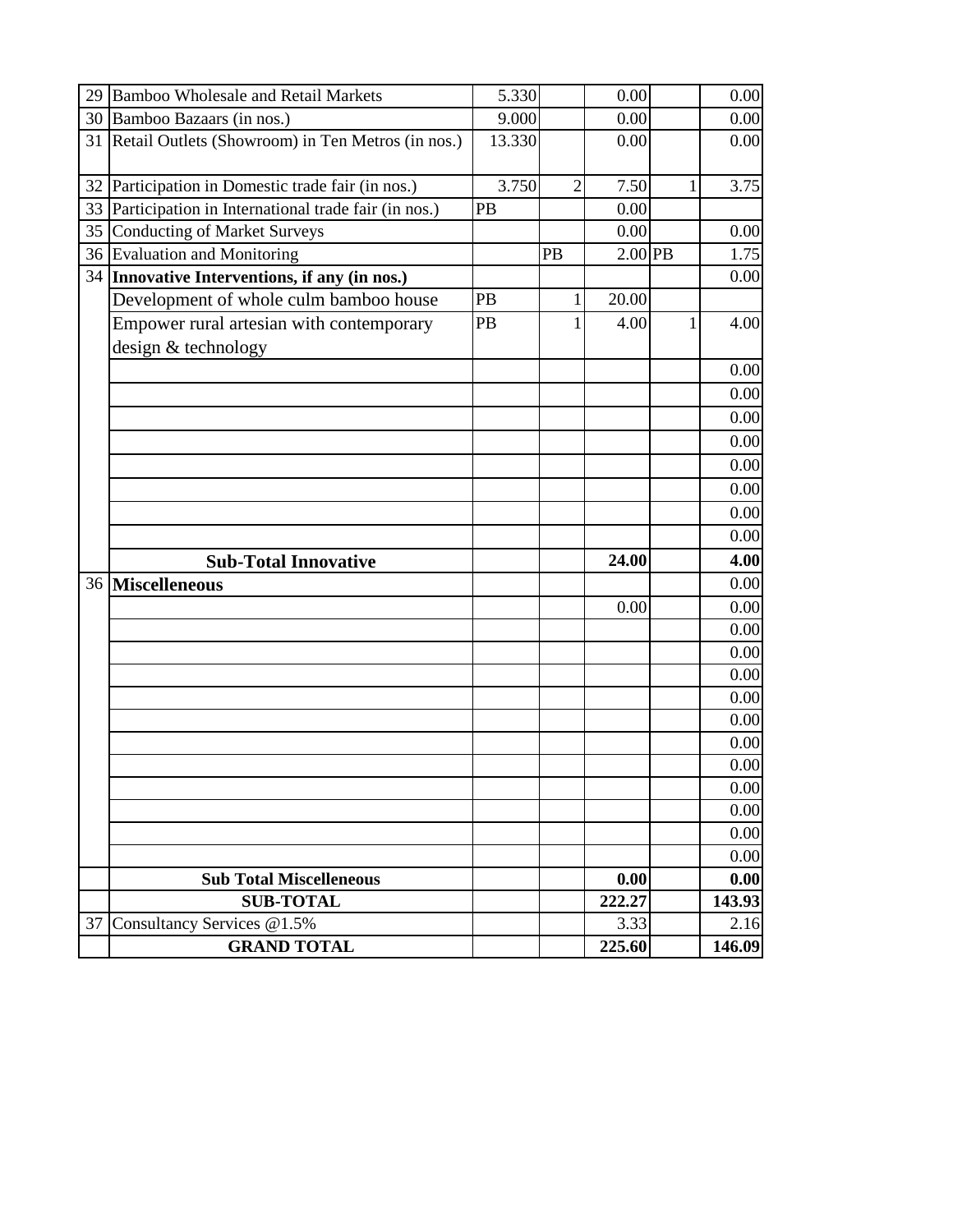|                | <b>Physical &amp; Financial Targets &amp; Allocations for 2013-14</b> |                                |                    |              |                   |              |  |
|----------------|-----------------------------------------------------------------------|--------------------------------|--------------------|--------------|-------------------|--------------|--|
|                | STATE: WEST BENGAL                                                    |                                |                    |              |                   |              |  |
|                |                                                                       |                                |                    |              |                   | Rs. in lakhs |  |
| Sl.            | <b>Components</b>                                                     | <b>Rates</b><br><b>Targets</b> |                    |              | <b>Allocation</b> |              |  |
|                |                                                                       |                                | <b>Proposed by</b> |              | <b>Approved</b>   |              |  |
|                |                                                                       |                                |                    | <b>State</b> |                   |              |  |
|                |                                                                       |                                | Phy                | Fin          | Phy               | Fin          |  |
| 1              | Centralized Nurseries in public sector (in nos.)                      | 2.730                          | $\overline{3}$     | 8.19         |                   | 0.00         |  |
| $\overline{2}$ | Centralized Nurseries in private sector (in nos.)                     | 0.680                          |                    | 0.00         |                   | 0.00         |  |
| 3              | Kisan Nurseries in public sector (in nos.)                            | 0.065                          |                    | 0.00         |                   | 0.00         |  |
| $\overline{4}$ | Kisan Nurseries in private sector (in nos.)                           | 0.065                          | $\vert 4 \vert$    | 0.26         | $\overline{4}$    | 0.26         |  |
| 5              | Mahila Nurseries in public sector (in nos.)                           | 0.065                          |                    | 0.00         |                   | 0.00         |  |
| 6              | Mahila Nurseries in private sector (in nos.)                          | 0.065                          | $\vert 4 \vert$    | 0.26         | $\overline{4}$    | 0.26         |  |
| $\tau$         | Tissue Culture units in public sector (in nos.)                       | 21.000                         |                    | 0.00         |                   | 0.00         |  |
| 8              | Tissue Culture units in private sector (in nos.)                      | 10.500                         |                    | 0.00         |                   | 0.00         |  |
| 9              | Maintance of plantation in forest area during 2011-<br>12             |                                |                    | 0.00         |                   | 0.00         |  |
| 10             | Maintance of plantation in non-forest area during<br>2011-12          |                                |                    | 0.00         |                   | 0.00         |  |
| 11             | Maintance of plantation in Govt. land during 2011-<br>12              |                                |                    | 0.00         |                   | 0.00         |  |
| 12             | Maintance of plantation in forest area during 2012-<br>13             | 0.125                          | 390                | 48.75        | 390               | 48.75        |  |
| 13             | Maintance of plantation in non-forest area during<br>2012-13          | 0.040                          | 310                | 12.40        | 310               | 12.40        |  |
| 14             | Maintance of plantation in Govt. land during 2012-<br>13              |                                |                    | 0.00         |                   | 0.00         |  |
| 15             | Certification of planting material (in nos.)                          | PB                             |                    |              |                   | 0.00         |  |
| 16             | Plantation in forest areas (in ha.)                                   | 0.125                          | 100                | 12.50        | 100               | 12.50        |  |
| 17             | Plantation in non-forest areas (in ha.)                               | 0.040                          | 100                | 4.00         | 100               | 4.00         |  |
| 18             | Plantation in Govt. land (in ha.)                                     | 0.080                          |                    | 0.00         |                   | 0.00         |  |
| 19             | Improvement of existing stock (in ha.)                                | 0.080                          | 100                | 8.00         | 100               | 8.00         |  |
| 20             | Training of farmers Within state (in nos.)                            | 0.0152                         | 10                 | 4.56         | 10                | 0.15         |  |
|                | Training of farmers Outside state (in nos.)                           | 0.025                          |                    | 0.00         |                   | 0.00         |  |
| 21             | Training of field functionaries (in nos.)                             | 0.080                          |                    | 0.00         |                   | 0.00         |  |
| 22             | Training of Entrepreneurs/Artisans (in nos.)                          | PB                             |                    |              |                   | 0.00         |  |
| 23             | Demonstration of Technology (in nos.)                                 | 0.050                          | $\vert 5 \vert$    | 0.50         | 5                 | 0.25         |  |
| 24             | Workshop/Seminars at: District Level (in nos.)                        | 1.000                          | 2                  | 2.00         | 2                 | 2.00         |  |
|                | Workshop/Seminars at: State Level (in nos.)                           | 3.000                          |                    | 3.00         |                   | 0.00         |  |
|                | Workshop/Seminars at: National Level (in nos.)                        | 5.000                          |                    | 0.00         |                   | 0.00         |  |
|                | Workshop/Seminars at: International Level (in nos.)                   |                                |                    | 0.00         |                   | 0.00         |  |
| 25             | Pest and Disease Management (in ha.)                                  | 0.002                          | 100                | 0.20         | 100               | 0.20         |  |
| 26             | Micro-Irrigation (in ha.)                                             | 0.200                          |                    | 0.00         |                   | 0.00         |  |
| 27             | Post harvest storage and treatments facilities (in<br>nos.)           | 20.000                         |                    | 0.00         |                   | 0.00         |  |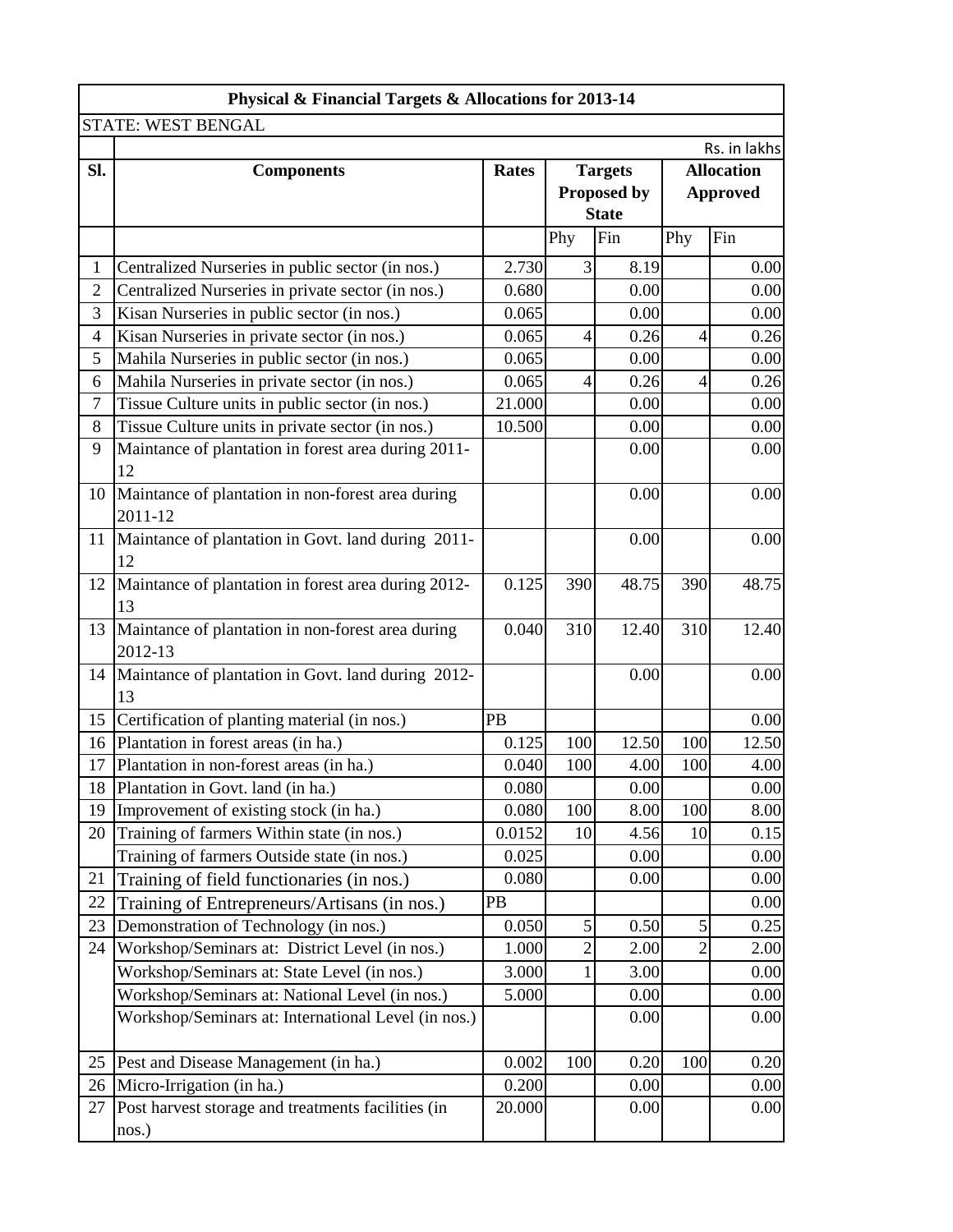| 28 |                                                              |        |              |       |
|----|--------------------------------------------------------------|--------|--------------|-------|
|    | <b>Bamboo Wholesale and Retail Markets</b>                   | 5.330  | 0.00         | 0.00  |
| 29 | Bamboo Bazaars (in nos.)                                     | 9.000  | 0.00         | 0.00  |
| 30 | Retail Outlets (Showroom) in Ten Metros (in nos.)            | 13.330 | 0.00         | 0.00  |
| 31 |                                                              | 3.750  | 0.00         | 0.00  |
| 32 | Participation in Domestic trade fair (in nos.)               | PB     |              | 0.00  |
| 33 | Participation in International trade fair (in nos.)          |        | 0.00         |       |
|    | <b>Conducting of Market Surveys</b>                          |        |              | 0.00  |
| 34 | <b>Evaluation and Monitoring</b>                             |        | 0.00         | 0.00  |
| 35 | Innovative Interventions, if any (in nos.)                   |        | 0.00         | 0.00  |
|    |                                                              |        | 0.00         |       |
|    |                                                              |        | 0.00         |       |
|    |                                                              |        | 0.00         |       |
|    |                                                              |        | 0.00         |       |
|    |                                                              |        | 0.00         |       |
|    |                                                              |        | 0.00         |       |
|    |                                                              |        | 0.00         |       |
|    |                                                              |        | 0.00         |       |
|    |                                                              |        | 0.00         |       |
|    |                                                              |        | 0.00         |       |
|    |                                                              |        |              |       |
|    | <b>Sub-Total Innovative</b>                                  |        | 0.00         | 0.00  |
| 36 | <b>Miscelleneous</b>                                         |        |              |       |
|    | Coloured brochures, leaflets & diaries                       | PB     | 1.00         | 1.00  |
|    | Promotional campaign through newspaper/calendar<br>on bamboo | PB     |              |       |
|    |                                                              |        |              |       |
|    | Database Generation & Management                             |        | 0.00         |       |
|    | <b>Bamboo Development and Research</b>                       |        | 0.00         |       |
|    |                                                              |        | 0.00         |       |
|    |                                                              |        | 0.00<br>0.00 |       |
|    |                                                              |        | 0.00         |       |
|    |                                                              |        |              |       |
|    |                                                              |        | 0.00         |       |
|    |                                                              |        | 0.00         |       |
|    |                                                              |        | 0.00<br>0.00 |       |
|    | <b>Sub Total Miscelleneous</b>                               |        | 1.00         | 1.00  |
|    | <b>SUB-TOTAL</b>                                             |        | 105.62       | 89.77 |
| 37 | Consultancy Services @1.5%                                   | PB     | 1.58         | 1.35  |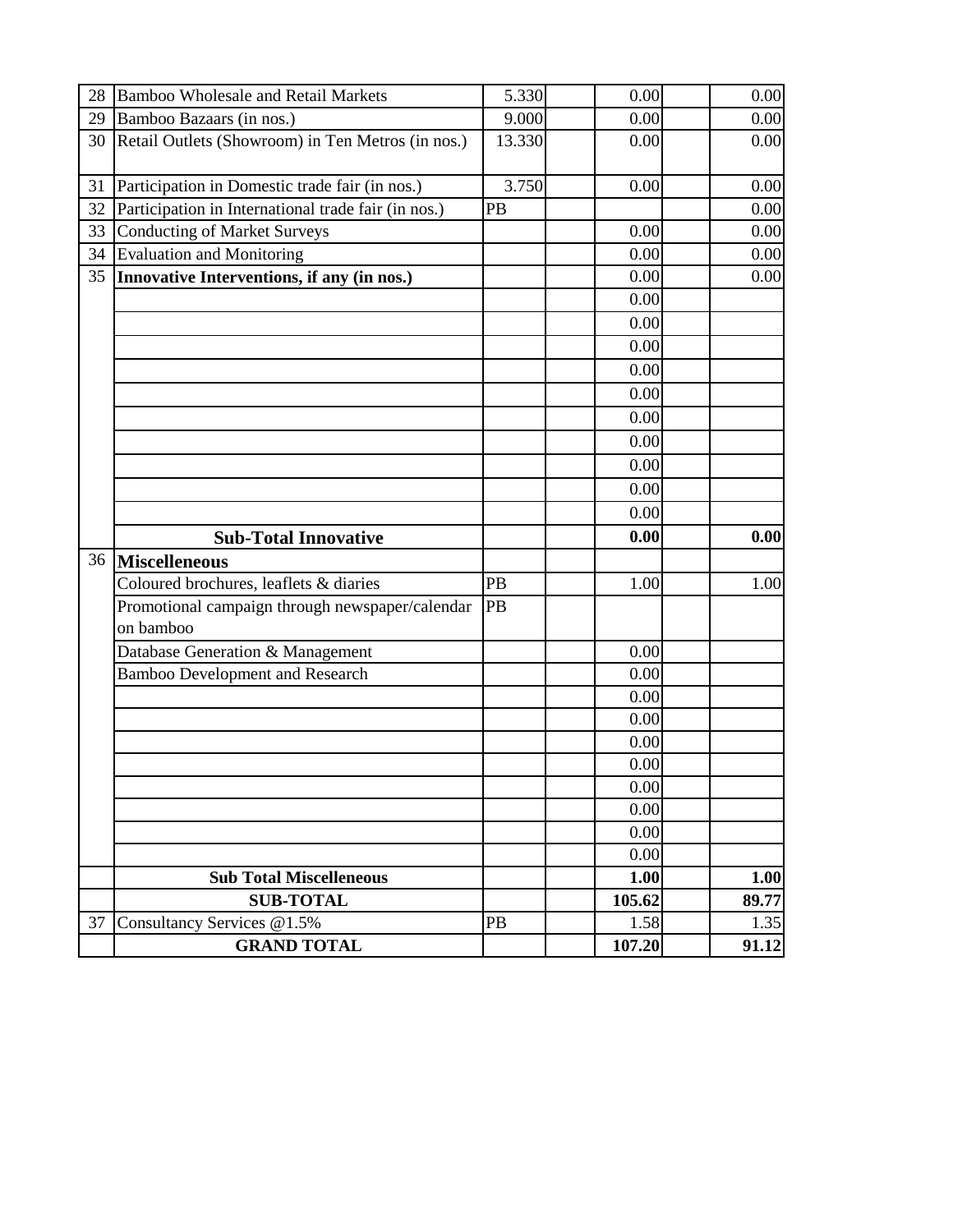|                | Physical & Financial Targets & Allocations for 2013-14                                                             |              |                                   |          |                                                      |       |  |  |
|----------------|--------------------------------------------------------------------------------------------------------------------|--------------|-----------------------------------|----------|------------------------------------------------------|-------|--|--|
|                | STATE: CBTC, GUWAHATI                                                                                              |              |                                   |          |                                                      |       |  |  |
| SI.            | <b>Components</b>                                                                                                  | <b>Rates</b> | <b>Targets</b><br><b>Proposed</b> |          | Rs. in lakhs<br><b>Allocation</b><br><b>Proposed</b> |       |  |  |
|                |                                                                                                                    |              | Phy                               | Fin      | Phy                                                  | Fin   |  |  |
| $\mathbf{A}$   | <b>BTSG Office Expenses</b>                                                                                        |              |                                   |          |                                                      |       |  |  |
|                | 1 Appointment of Experts                                                                                           |              | $0.20$ 2 for 12<br>months         | 4.80     |                                                      | 4.80  |  |  |
|                | 2 Office establishment Expenses                                                                                    | LS           | 1 year                            | 2.00     |                                                      | 1.00  |  |  |
|                | 3 Travelling                                                                                                       | LS           |                                   | 5.00     |                                                      | 5.00  |  |  |
| B              | <b>Plantation Development</b>                                                                                      |              |                                   |          |                                                      |       |  |  |
|                | 4 Certification of Planting Material                                                                               | 0.50         | 12                                | 6.00     |                                                      | 0.00  |  |  |
|                | Technology Transfer & HRD                                                                                          |              |                                   |          |                                                      | 0.00  |  |  |
|                | 5 <sup>a</sup> . Training of Farmers/Entrepreneurs                                                                 | 0.02         | 300                               | 4.56     | 250                                                  | 3.80  |  |  |
|                | b. Training of Field Functionaries                                                                                 | 0.08         | 100                               | 8.00     | 75                                                   | 6.00  |  |  |
| $\overline{C}$ | <b>Innovative Interventions (Handicraft)</b>                                                                       |              |                                   |          |                                                      | 0.00  |  |  |
|                | 6 Training of Bamboo Handicrafts Artisans                                                                          | 0.05         | 120                               | 6.00     | 120                                                  | 6.00  |  |  |
|                | Installation of a Post Harvest Treatment Plant<br>7 at "cane and bamboo technology park",<br>Byrnihat, Assam       | 20.00        |                                   | 20.00    |                                                      | 20.00 |  |  |
|                | Designing and commercialisation of Bamboo<br>8 Furniture for the Primary Schools under the<br>Sharva Siksha Avijan | 45.00 LS     |                                   | 45.00 PB |                                                      |       |  |  |
| D              | <b>Handicraft &amp; Marketing</b>                                                                                  |              |                                   |          |                                                      | 0.00  |  |  |
|                | 9 Participation in Domestic Trade fairs                                                                            | 3.750        | 3                                 | 11.25    | 3                                                    | 11.25 |  |  |
|                | 10 Participation in International Trade fairs                                                                      | PB           | $\overline{2}$                    | 15.00    |                                                      |       |  |  |
|                | 11 Bamboo wholesale and retail market?                                                                             | 5.33         | 1                                 | 5.33     |                                                      | 0.00  |  |  |
| ${\bf E}$      | <b>Implementation of Monitoring Mechanism</b>                                                                      |              |                                   |          |                                                      | 0.00  |  |  |
|                | 12 Monitoring & Evaluation                                                                                         | 0.50         | 12                                | 6.00     |                                                      | 0.00  |  |  |
|                | 13 Publicity in Electronic & Print Media                                                                           |              |                                   | 5.00     |                                                      | 1.00  |  |  |
|                | <b>Sub-Total</b>                                                                                                   |              |                                   | 143.94   |                                                      | 58.85 |  |  |
|                | 14 Consultancy Services @ 1.5%                                                                                     |              |                                   | 2.14     |                                                      | 0.88  |  |  |
|                | <b>Grand Total</b>                                                                                                 |              |                                   | 146.08   |                                                      | 59.73 |  |  |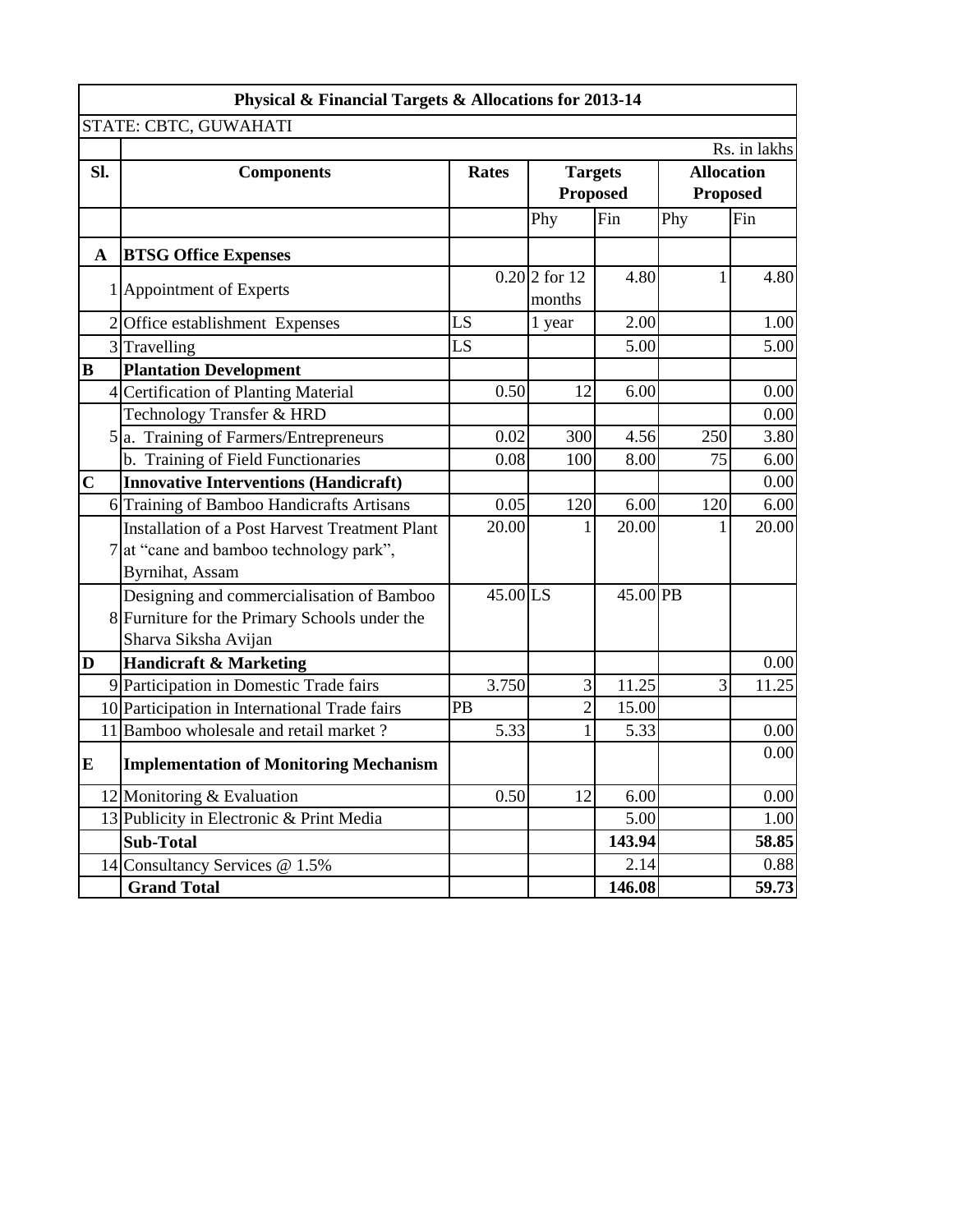| Physical & Financial Targets & Allocations for 2013-14 |                                                                                                                                                                                                          |              |                         |            |                                      |              |  |  |  |
|--------------------------------------------------------|----------------------------------------------------------------------------------------------------------------------------------------------------------------------------------------------------------|--------------|-------------------------|------------|--------------------------------------|--------------|--|--|--|
|                                                        | STATE: ICFRE, DEHRADUN                                                                                                                                                                                   |              |                         |            |                                      |              |  |  |  |
|                                                        |                                                                                                                                                                                                          |              |                         |            |                                      | Rs. in lakhs |  |  |  |
| Sl.                                                    | <b>Components</b>                                                                                                                                                                                        | <b>Rates</b> | <b>Targets Proposed</b> |            | <b>Allocation</b><br><b>Proposed</b> |              |  |  |  |
|                                                        |                                                                                                                                                                                                          |              | Phy                     | Fin        | Fin<br>Phy                           |              |  |  |  |
|                                                        |                                                                                                                                                                                                          |              |                         |            |                                      |              |  |  |  |
|                                                        | <b>Activities</b>                                                                                                                                                                                        |              |                         |            |                                      |              |  |  |  |
|                                                        | Experts                                                                                                                                                                                                  |              |                         |            |                                      |              |  |  |  |
|                                                        | a Plantation                                                                                                                                                                                             |              | $0.20$ 1x12 monts       |            |                                      |              |  |  |  |
|                                                        | <b>b</b> Handicraft                                                                                                                                                                                      |              | $0.20$ 1x12 monts       | 7.20       |                                      | 7.2          |  |  |  |
|                                                        | c Marketing                                                                                                                                                                                              |              | $0.20$ 1x12 monts       |            |                                      |              |  |  |  |
|                                                        | $2$ Travelling                                                                                                                                                                                           |              |                         | 4.00       |                                      | 4.00         |  |  |  |
|                                                        | 3 Office Expenses                                                                                                                                                                                        |              |                         | 5.00       |                                      | 3.60         |  |  |  |
| 4                                                      | Imparting training to the farmers of concerned<br>states                                                                                                                                                 | 0.10         | 80                      | 8.00       | 80                                   | 2.00         |  |  |  |
| 5                                                      | Imparting training to the field functionaries of                                                                                                                                                         |              |                         |            | 80                                   | 6.40         |  |  |  |
|                                                        | concerned states                                                                                                                                                                                         | PB @ 0.10    | 80                      | 8.00       |                                      |              |  |  |  |
|                                                        | Imparting specialized trainings on value                                                                                                                                                                 |              | 100                     | 10.00      | 100                                  | 8.00         |  |  |  |
|                                                        | 6 addition and skill up gradation technologies                                                                                                                                                           |              |                         |            |                                      |              |  |  |  |
|                                                        | under "New Initiatives"                                                                                                                                                                                  | PB @ 0.10    |                         |            |                                      |              |  |  |  |
|                                                        | 7 Printing of bamboo literature                                                                                                                                                                          |              |                         | 5.00       |                                      | 5.00         |  |  |  |
|                                                        | 8 Centralized publicity campaign                                                                                                                                                                         |              |                         | 3.00       |                                      | 3.00         |  |  |  |
| $\mathbf Q$                                            | Organizing Three Days International level<br>Seminar                                                                                                                                                     | 50.00        | $\mathbf{1}$            | 50.00      |                                      |              |  |  |  |
|                                                        | 10 Organizing National level Seminars                                                                                                                                                                    |              | $\overline{3}$          | 21.00      |                                      | 5.00         |  |  |  |
|                                                        | Dessemination of bamboo technology<br>developed by ICFRE Institutes and other<br>11 Organizations to State Forest Departments,<br>Farmers, Field Functionaries, Artisans, NGOs,<br>SHGs, Industries, etc | PB           |                         | $10.00$ PB |                                      | 5.00         |  |  |  |
|                                                        | Development of multimedia - audio visual<br>$12$ aids on different aspects of bamboo as per<br>objectives and strategies of NBM                                                                          | 12.00        |                         | 12.00      |                                      | 12.00        |  |  |  |
|                                                        | 13 CFC Infrastructure at FRI, Dehradun                                                                                                                                                                   | 50.00        |                         | 50.00      |                                      | 50.00        |  |  |  |
|                                                        | Development of questionnaire for base line                                                                                                                                                               | 12.00        |                         | 12.00      |                                      | 12.00        |  |  |  |
| 14                                                     | survey and database on bamboo resource<br>utilization and marketing for monitoring and<br>evaluation purposes                                                                                            |              |                         |            |                                      |              |  |  |  |
|                                                        | 16 Clone Selection Phase 1                                                                                                                                                                               |              |                         | 50.92      |                                      | 44.31        |  |  |  |
|                                                        | 17 Upgradation of three tissue culture units                                                                                                                                                             | 21.00        | $\vert 4 \vert$         | 84.00      | 2                                    | 42.00        |  |  |  |
|                                                        | <b>Sub-Total</b>                                                                                                                                                                                         |              |                         | 340.12     |                                      | 209.51       |  |  |  |
|                                                        | 15 Consultancy Services @ 1.5%                                                                                                                                                                           |              |                         | 3.07       |                                      | 1.85         |  |  |  |
|                                                        | <b>Grand Total</b>                                                                                                                                                                                       |              |                         | 343.19     |                                      | 211.36       |  |  |  |